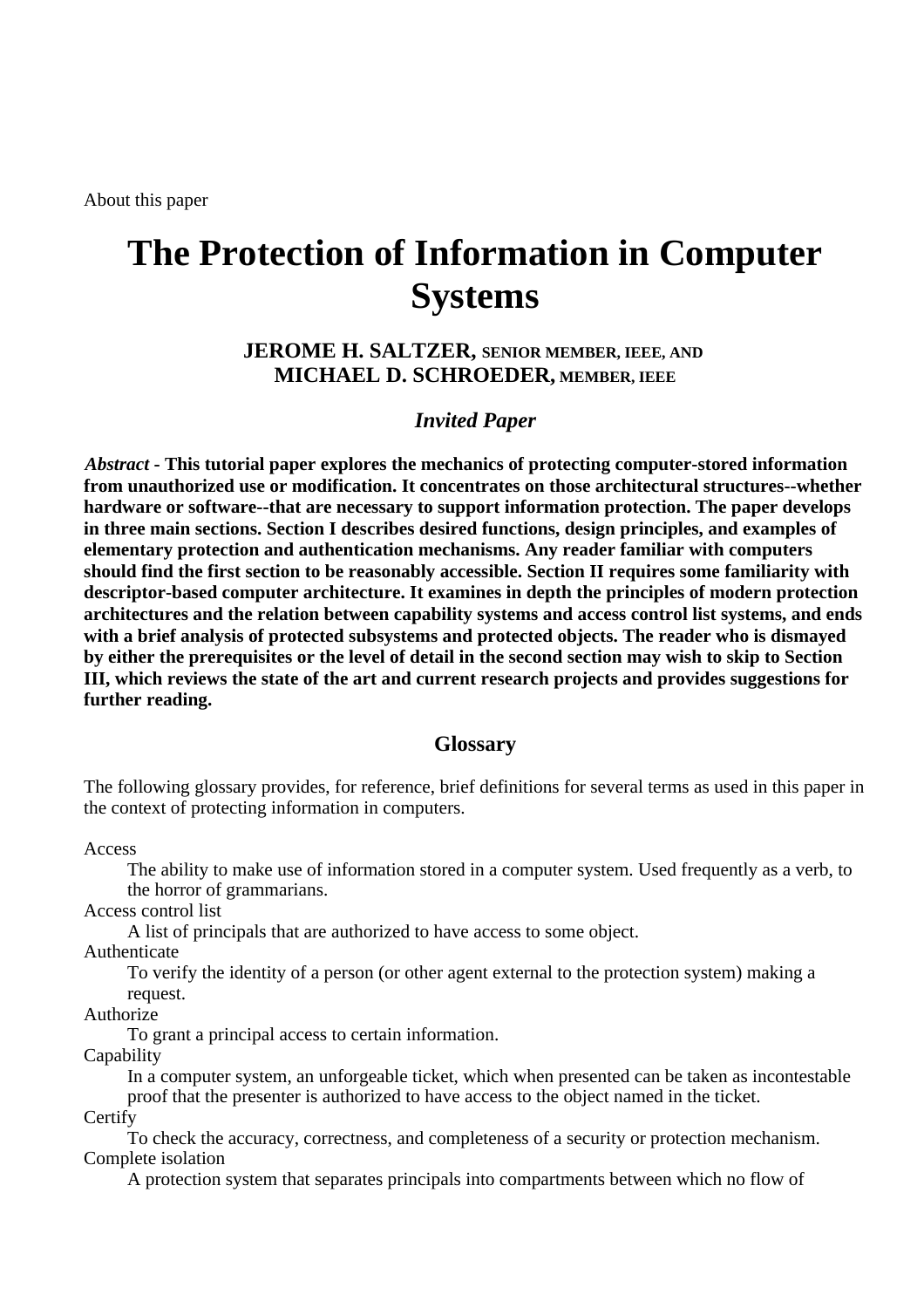information or control is possible.

### Confinement

Allowing a borrowed program to have access to data, while ensuring that the program cannot release the information.

### **Descriptor**

A protected value which is (or leads to) the physical address of some protected object.

### Discretionary

(In contrast with *nondiscretionary*.) Controls on access to an object that may be changed by the creator of the object.

### Domain

The set of objects that currently may be directly accessed by a principal.

### Encipherment

The (usually) reversible scrambling of data according to a secret transformation key, so as to make it safe for transmission or storage in a physically unprotected environment.

### Grant

### To authorize (*q. v.*).

Hierarchical control

Referring to ability to change authorization, a scheme in which the record of each authorization is controlled by another authorization, resulting in a hierarchical tree of authorizations.

### List-oriented

Used to describe a protection system in which each protected object has a list of authorized principals.

### Password

A secret character string used to authenticate the claimed identity of an individual.

### Permission

A particular form of allowed access, e.g., permission to READ as contrasted with permission to WRITE.

### Prescript

A rule that must be followed before access to an object is permitted, thereby introducing an opportunity for human judgment about the need for access, so that abuse of the access is discouraged.

### Principal

The entity in a computer system to which authorizations are granted; thus the unit of accountability in a computer system.

### Privacy

The ability of an individual (or organization) to decide whether, when, and to whom personal (or organizational) information is released.

### Propagation

When a principal, having been authorized access to some object, in turn authorizes access to another principal.

### Protected object

A data structure whose existence is known, but whose internal organization is not accessible, except by invoking the protected subsystem (*q.v.*) that manages it.

### Protected subsystem

A collection of procedures and data objects that is encapsulated in a domain of its own so that the internal structure of a data object is accessible only to the procedures of the protected subsystem and the procedures may be called only at designated domain entry points.

### Protection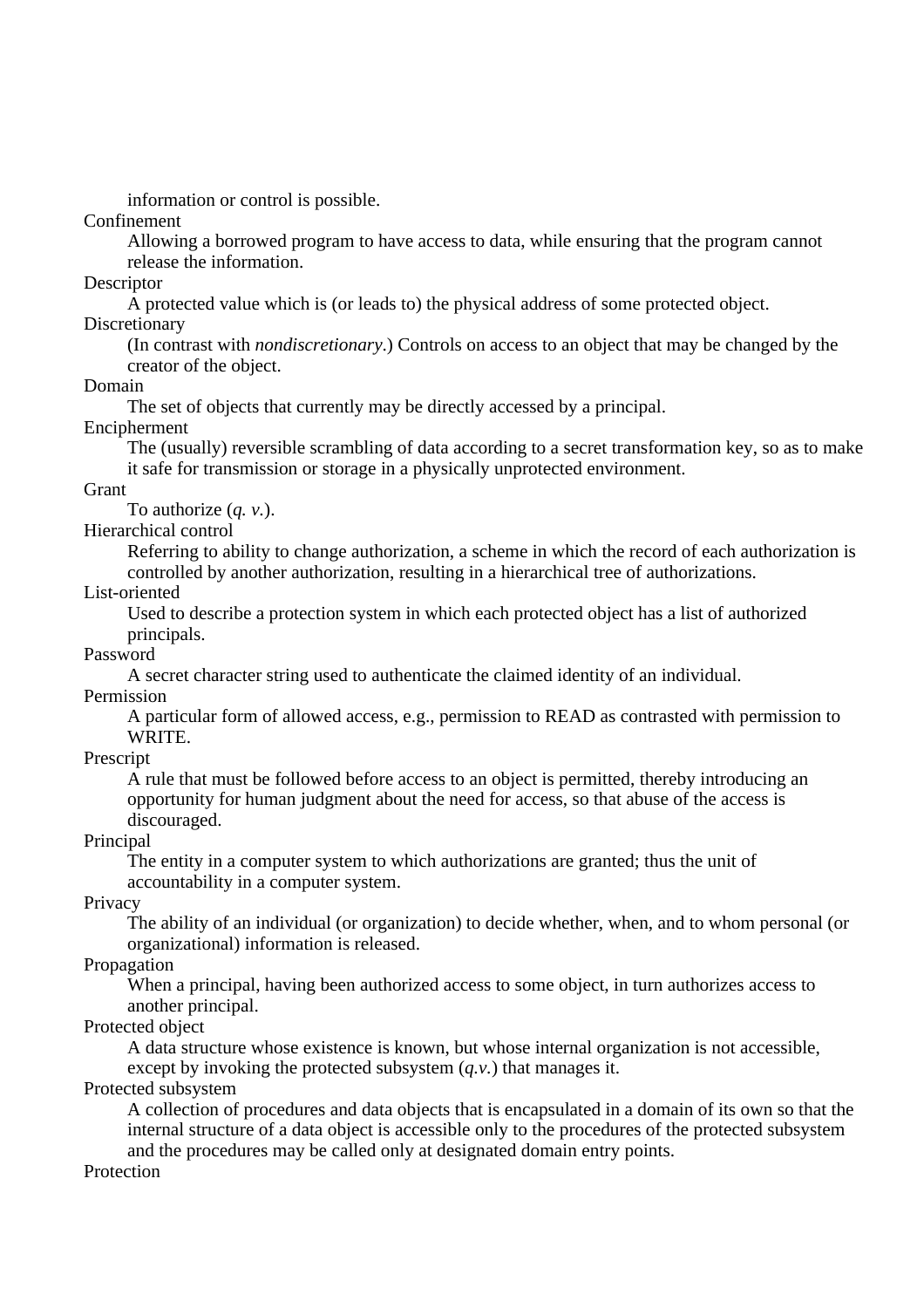1) Security (*q.v.*).

2) Used more narrowly to denote mechanisms and techniques that control the access of executing programs to stored information.

Protection group

A principal that may be used by several different individuals.

Revoke

To take away previously authorized access from some principal.

Security

With respect to information processing systems, used to denote mechanisms and techniques that control who may use or modify the computer or the information stored in it.

Self control

Referring to ability to change authorization, a scheme in which each authorization contains within it the specification of which principals may change it.

Ticket-oriented

Used to describe a protection system in which each principal maintains a list of unforgeable bit patterns, called tickets, one for each object the principal is authorized to have access.

User

Used imprecisely to refer to the individual who is accountable for some identifiable set of activities in a computer system.

- 1. Basic Principles Of Information Protection
- 2. Descriptor-Based Protection Systems
- 3. The State of the Art
- 4. References
- 5. Figures: 1, 2, 3, 4, 5, 6, 7, 8, 9, 10, 11, 12, 13, 14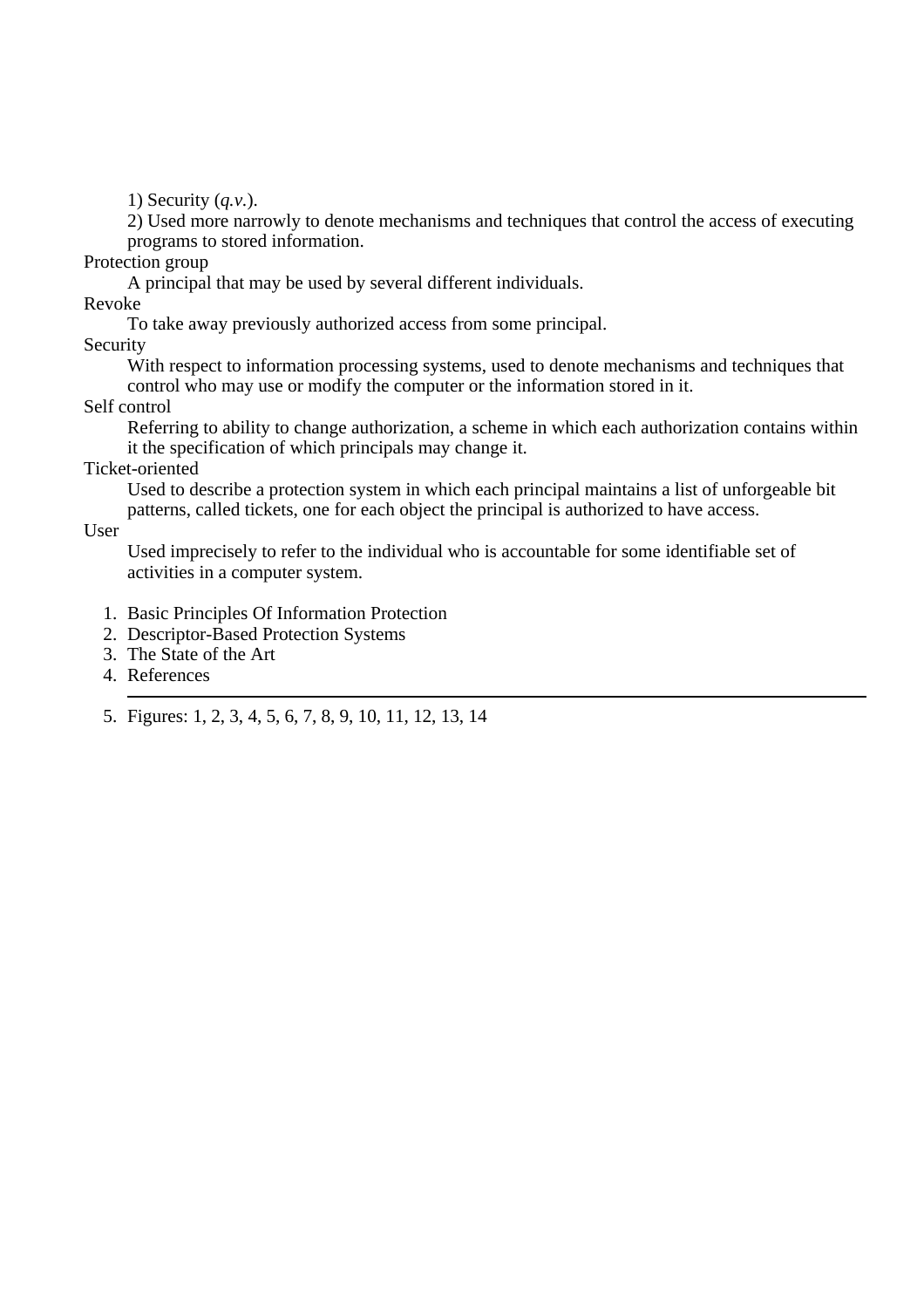## **I. BASIC PRINCIPLES OF INFORMATION PROTECTION**

## **A. Considerations Surrounding the Study of Protection**

*1) General Observations:* As computers become better understood and more economical, every day brings new applications. Many of these new applications involve both storing information and simultaneous use by several individuals. The key concern in this paper is multiple use. For those applications in which all users should not have identical authority, some scheme is needed to ensure that the computer system implements the desired authority structure.

For example, in an airline seat reservation system, a reservation agent might have authority to make reservations and to cancel reservations for people whose names he can supply. A flight boarding agent might have the additional authority to print out the list of all passengers who hold reservations on the flights for which he is responsible. The airline might wish to withhold from the reservation agent the authority to print out a list of reservations, so as to be sure that a request for a passenger list from a law enforcement agency is reviewed by the correct level of management.

The airline example is one of protection of corporate information for corporate self-protection (or public interest, depending on one's view). A different kind of example is an online warehouse inventory management system that generates reports about the current status of the inventory. These reports not only represent corporate information that must be protected from release outside the company, but also may indicate the quality of the job being done by the warehouse manager. In order to preserve his personal privacy, it may be appropriate to restrict the access to such reports, even within the company, to those who have a legitimate reason to be judging the quality of the warehouse manager's work.

Many other examples of systems requiring protection of information are encountered every day: credit bureau data banks; law enforcement information systems; time-sharing service bureaus; on-line medical information systems; and government social service data processing systems. These examples span a wide range of needs for organizational and personal privacy. All have in common controlled sharing of information among multiple users. All, therefore, require some plan to ensure that the computer system helps implement the correct authority structure. Of course, in some applications no special provisions in the computer system are necessary. It may be, for instance, that an externally administered code of ethics or a lack of knowledge about computers adequately protects the stored information. Although there are situations in which the computer need provide no aids to ensure protection of information, often it is appropriate to have the computer enforce a desired authority structure.

The words "privacy," "security," and "protection" are frequently used in connection with information-storing systems. Not all authors use these terms in the same way. This paper uses definitions commonly encountered in computer science literature.

*The term "privacy" denotes a socially defined ability of an individual (or organization) to determine whether, when, and to whom personal (or organizational) information is to be released.*

This paper will not be explicitly concerned with privacy, but instead with the mechanisms used to help achieve it  $<sup>1</sup>$ </sup>

*The term "security" describes techniques that control who may use or modify the computer or the*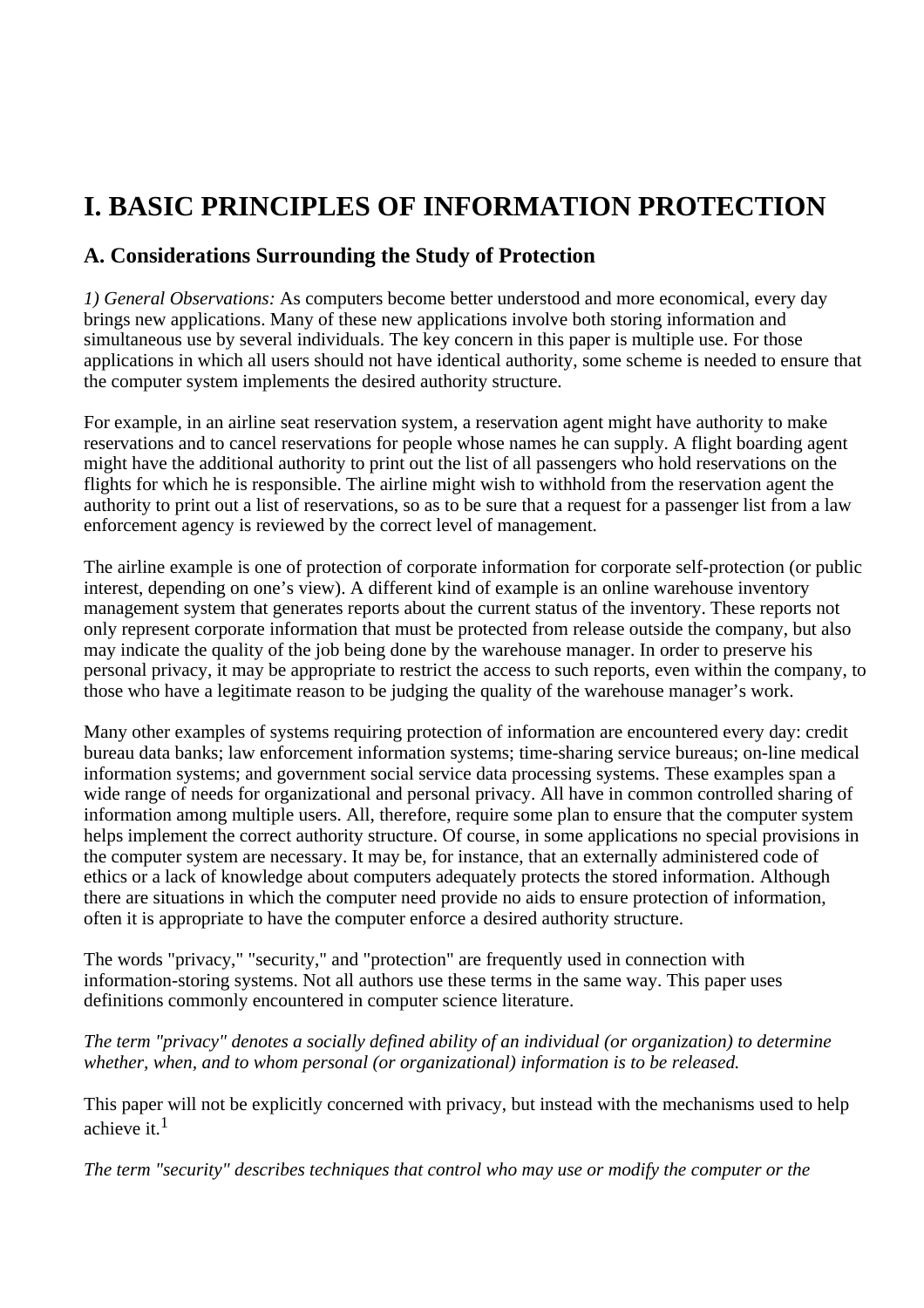### *information contained in it.*<sup>2</sup>

Security specialists (e.g., Anderson [6] ) have found it useful to place potential security violations in three categories.

1) Unauthorized information release: an unauthorized person is able to read and take advantage of information stored in the computer. This category of concern sometimes extends to "traffic analysis," in which the intruder observes only the patterns of information use and from those patterns can infer some information content. It also includes unauthorized use of a proprietary program.

2) Unauthorized information modification: an unauthorized person is able to make changes in stored information--a form of sabotage. Note that this kind of violation does not require that the intruder see the information he has changed.

3) Unauthorized denial of use: an intruder can prevent an authorized user from referring to or modifying information, even though the intruder may not be able to refer to or modify the information. Causing a system "crash," disrupting a scheduling algorithm, or firing a bullet into a computer are examples of denial of use. This is another form of sabotage.

The term "unauthorized" in the three categories listed above means that release, modification, or denial of use occurs contrary to the desire of the person who controls the information, possibly even contrary to the constraints supposedly enforced by the system. The biggest complication in a general-purpose remote-accessed computer system is that the "intruder" in these definitions may be an otherwise legitimate user of the computer system.

Examples of security techniques sometimes applied to computer systems are the following:

- 1. labeling files with lists of authorized users,
- 2. verifying the identity of a prospective user by demanding a password,
- 3. shielding the computer to prevent interception and subsequent interpretation of electromagnetic radiation,
- 4. enciphering information sent over telephone lines,
- 5. locking the room containing the computer,
- 6. controlling who is allowed to make changes to the computer system (both its hardware and software),
- 7. using redundant circuits or programmed cross-checks that maintain security in the face of hardware or software failures,
- 8. certifying that the hardware and software are actually implemented as intended.

It is apparent that a wide range of considerations are pertinent to the engineering of security of information. Historically, the literature of computer systems has more narrowly defined the term *protection* to be just those security techniques that control the access of executing programs to stored information.<sup>3</sup> An example of a protection technique is labeling of computer-stored files with lists of authorized users. Similarly, the term *authentication* is used for those security techniques that verify the identity of a person (or other external agent) making a request of a computer system. An example of an authentication technique is demanding a password. This paper concentrates on protection and authentication mechanisms, with only occasional reference to the other equally necessary security mechanisms. One should recognize that concentration on protection and authentication mechanisms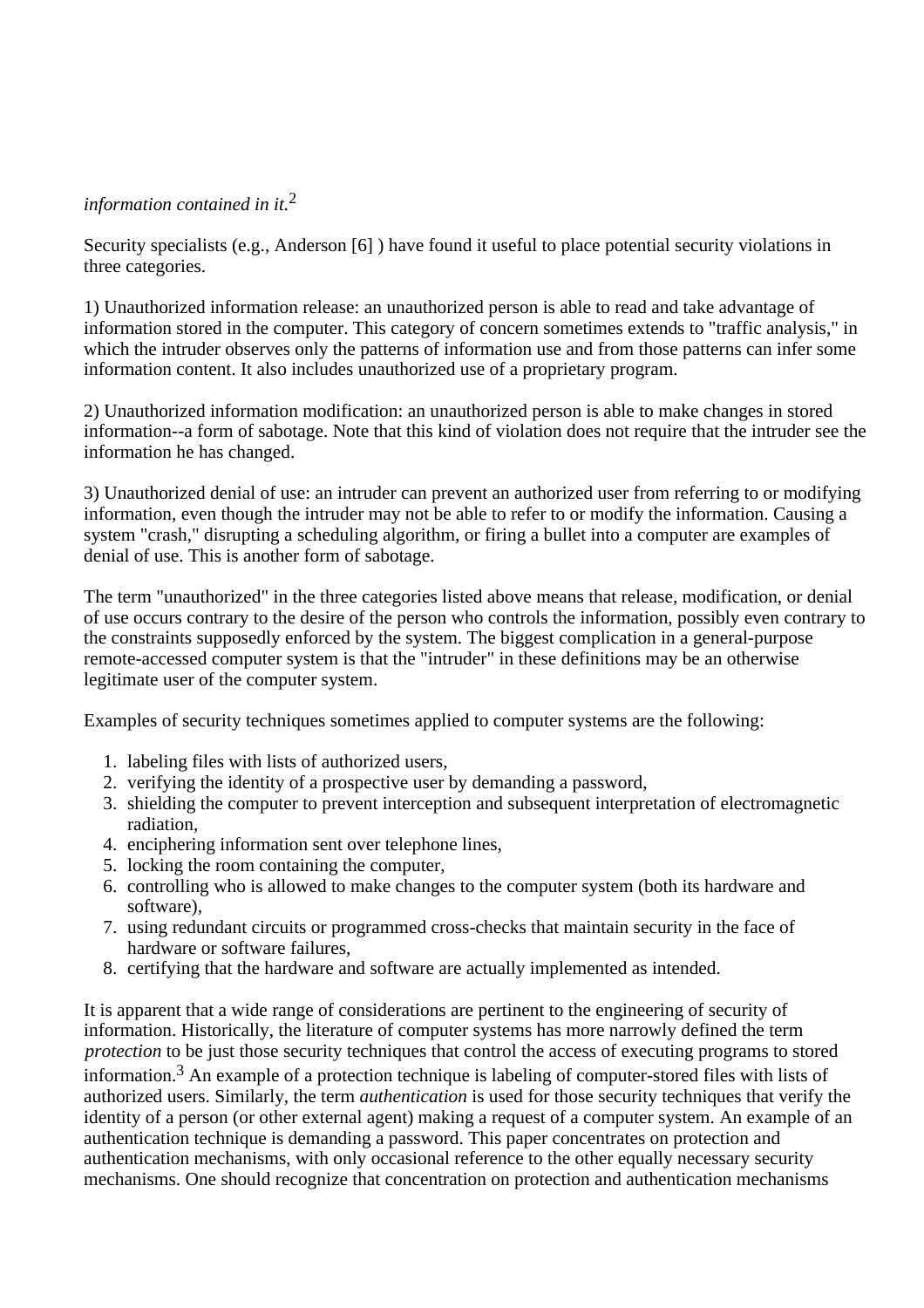provides a narrow view of information security, and that a narrow view is dangerous. The objective of a secure system is to prevent all unauthorized use of information, a negative kind of requirement. It is hard to prove that this negative requirement has been achieved, for one must demonstrate that every possible threat has been anticipated. Thus an expansive view of the problem is most appropriate to help ensure that no gaps appear in the strategy. In contrast, a narrow concentration on protection mechanisms, especially those logically impossible to defeat, may lead to false confidence in the system as a whole.<sup>4</sup>

*2) Functional Levels of Information Protection:* Many different designs have been proposed and mechanisms implemented for protecting information in computer systems. One reason for differences among protection schemes is their different functional properties--the kinds of access control that can be expressed naturally and enforced. It is convenient to divide protection schemes according to their functional properties. A rough categorization is the following.

a) Unprotected systems: Some systems have no provision for preventing a determined user from having access to every piece of information stored in the system. Although these systems are not directly of interest here, they are worth mentioning since, as of 1975, many of the most widely used, commercially available batch data processing systems fall into this category--for example, the Disk Operating System for the IBM System 370 [9]. Our definition of protection, which excludes features usable only for mistake prevention, is important here since it is common for unprotected systems to contain a variety of mistake-prevention features. These may provide just enough control that any breach of control is likely to be the result of a deliberate act rather than an accident. Nevertheless, it would be a mistake to claim that such systems provide any security.<sup>5</sup>

b) All-or-nothing systems: These are systems that provide isolation of users, sometimes moderated by total sharing of some pieces of information. If only isolation is provided, the user of such a system might just as well be using his own private computer, as far as protection and sharing of information are concerned. More commonly, such systems also have public libraries to which every user may have access. In some cases the public library mechanism may be extended to accept user contributions, but still on the basis that all users have equal access. Most of the first generation of commercial timesharing systems provide a protection scheme with this level of function. Examples include the Dartmouth Time-Sharing System (DTSS) [10] and IBM's VM/370 system [11]. There are innumerable others.

c) Controlled sharing: Significantly more complex machinery is required to control explicitly who may access each data item stored in the system. For example, such a system might provide each file with a list of authorized users and allow an owner to distinguish several common patterns of use, such as reading, writing, or executing the contents of the file as a program. Although conceptually straightforward, actual implementation is surprisingly intricate, and only a few complete examples exist. These include M.l.T.'s Compatible Time-Sharing System (CTSS) [12], Digital Equipment Corporation's DECsystem/10 [13], System Development Corporation's Advanced Development Prototype (ADEPT) System [14], and Bolt, Beranek, and Newman's TENEX [15]<sup>6</sup>

d) User-programmed sharing controls: A user may want to restrict access to a file in a way not provided in the standard facilities for controlling sharing. For example, he may wish to permit access only on weekdays between 9:00 A.M. and 4:00 P.M. Possibly, he may wish to permit access to only the average value of the data in a file. Maybe he wishes to require that a file be modified only if two users agree. For such cases, and a myriad of others, a general escape is to provide for user-defined *protected objects* and *subsystems*. A *protected subsystem* is a collection of programs and data with the property that only the programs of the subsystem have direct access to the data (that is, the protected objects). Access to those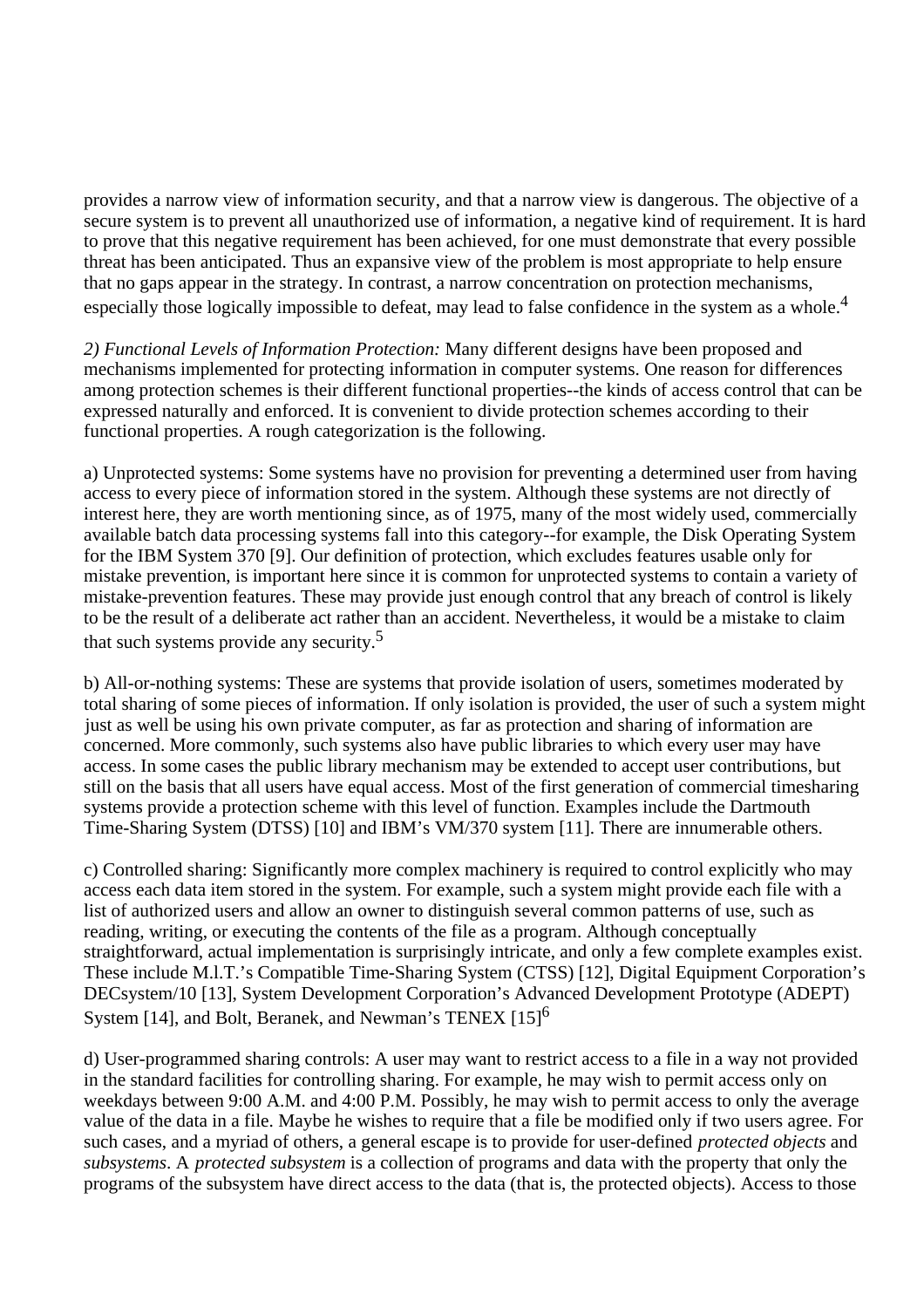programs is limited to calling specified entry points. Thus the programs of the subsystem completely control the operations performed on the data. By constructing a protected subsystem, a user can develop any programmable form of access control to the objects he creates. Only a few of the most advanced system designs have tried to permit user-specified protected subsystems. These include Honeywell's Multics [16], the University of California's CAL system [17], Bell Laboratories' UNIX system [18], the Berkeley Computer Corporation BCC-500 [19], and two systems currently under construction: the CAP system of Cambridge University [20], and the HYDRA system of Carnegie-Mellon University [21]. Exploring alternative mechanisms for implementing protected subsystems is a current research topic. A specialized use of protected subsystems is the implementation of protection controls based on data content. For example, in a file of salaries, one may wish to permit access to all salaries under \$15 000. Another example is permitting access to certain statistical aggregations of data but not to any individual data item. This area of protection raises questions about the possibility of discerning information by statistical tests and by examining indexes, without ever having direct access to the data itself. Protection based on content is the subject of a variety of recent or current research projects [22]-[25] and will not be explored in this tutorial.

e) Putting strings on information: The foregoing three levels have been concerned with establishing conditions for the release of information to an executing program. The fourth level of capability is to maintain some control over the user of the information even *after* it has been released. Such control is desired, for example, in releasing income information to a tax advisor; constraints should prevent him from passing the information on to a firm which prepares mailing lists. The printed labels on classified military information declaring a document to be "Top Secret" are another example of a constraint on information after its release to a person authorized to receive it. One may not (without risking severe penalties) release such information to others, and the label serves as a notice of the restriction. Computer systems that implement such strings on information are rare and the mechanisms are incomplete. For example, the ADEPT system [14] keeps track of the classification level of all input data used to create a file; all output data are automatically labeled with the highest classification encountered during execution.

There is a consideration that cuts across all levels of functional capability: the *dynamics of use*. This term refers to how one establishes and changes the specification of who may access what. At any of the levels it is relatively easy to envision (and design) systems that statically express a particular protection intent. But the need to change access authorization dynamically and the need for such changes to be requested by executing programs introduces much complexity into protection systems. For a given functional level, most existing protection systems differ primarily in the way they handle protection dynamics. To gain some insight into the complexity introduced by program-directed changes to access authorization, consider the question "Is there any way that O'Hara could access file X?" One should check to see not only if O'Hara has access to file X, but also whether or not O'Hara may change the specification of file X's accessibility. The next step is to see if O'Hara can change the specification of who may change the specification of file X's accessibility, etc. Another problem of dynamics arises when the owner revokes a user's access to a file while that file is being used. Letting the previously authorized user continue until he is "finished" with the information may not be acceptable, if the owner has suddenly realized that the file contains sensitive data. On the other hand, immediate withdrawal of authorization may severely disrupt the user. It should be apparent that provisions for the dynamics of use are at least as important as those for static specification of protection intent.

In many cases, it is not necessary to meet the protection needs of the person responsible for the information stored in the computer entirely through computer-aided enforcement. External mechanisms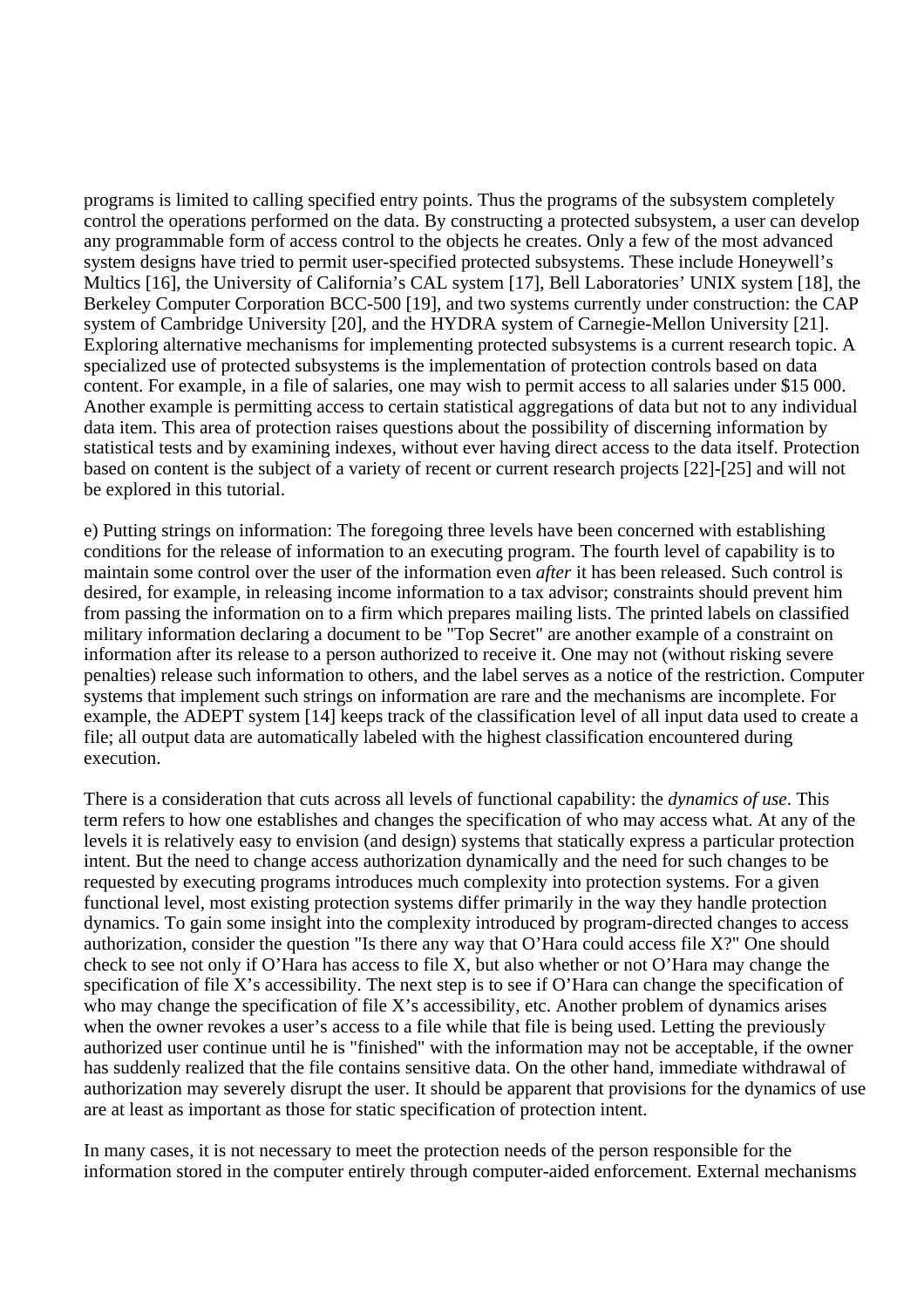such as contracts, ignorance, or barbed wire fences may provide some of the required functional capability. This discussion, however, is focused on the internal mechanisms.

*3) Design Principles:* Whatever the level of functionality provided, the usefulness of a set of protection mechanisms depends upon the ability of a system to prevent security violations. In practice, producing a system at any level of functionality (except level one) that actually does prevent all such unauthorized acts has proved to be extremely difficult. Sophisticated users of most systems are aware of at least one way to crash the system, denying other users authorized access to stored information. Penetration exercises involving a large number of different general-purpose systems all have shown that users can construct programs that can obtain unauthorized access to information stored within. Even in systems designed and implemented with security as an important objective, design and implementation flaws provide paths that circumvent the intended access constraints. Design and construction techniques that systematically exclude flaws are the topic of much research activity, but no complete method applicable to the construction of large general-purpose systems exists yet. This difficulty is related to the negative quality of the requirement to prevent *all* unauthorized actions.

In the absence of such methodical techniques, experience has provided some useful principles that can guide the design and contribute to an implementation without security flaws. Here are eight examples of design principles that apply particularly to protection mechanisms.<sup>7</sup>

a) Economy of mechanism: Keep the design as simple and small as possible. This well-known principle applies to any aspect of a system, but it deserves emphasis for protection mechanisms for this reason: design and implementation errors that result in unwanted access paths will not be noticed during normal use (since normal use usually does not include attempts to exercise improper access paths). As a result, techniques such as line-by-line inspection of software and physical examination of hardware that implements protection mechanisms are necessary. For such techniques to be successful, a small and simple design is essential.

b) Fail-safe defaults: Base access decisions on permission rather than exclusion. This principle, suggested by E. Glaser in 1965, $8$  means that the default situation is lack of access, and the protection scheme identifies conditions under which access is permitted. The alternative, in which mechanisms attempt to identify conditions under which access should be refused, presents the wrong psychological base for secure system design. A conservative design must be based on arguments why objects should be accessible, rather than why they should not. In a large system some objects will be inadequately considered, so a default of lack of permission is safer. A design or implementation mistake in a mechanism that gives explicit permission tends to fail by refusing permission, a safe situation, since it will be quickly detected. On the other hand, a design or implementation mistake in a mechanism that explicitly excludes access tends to fail by allowing access, a failure which may go unnoticed in normal use. This principle applies both to the outward appearance of the protection mechanism and to its underlying implementation.

c) Complete mediation: Every access to every object must be checked for authority. This principle, when systematically applied, is the primary underpinning of the protection system. It forces a system-wide view of access control, which in addition to normal operation includes initialization, recovery, shutdown, and maintenance. It implies that a foolproof method of identifying the source of every request must be devised. It also requires that proposals to gain performance by remembering the result of an authority check be examined skeptically. If a change in authority occurs, such remembered results must be systematically updated.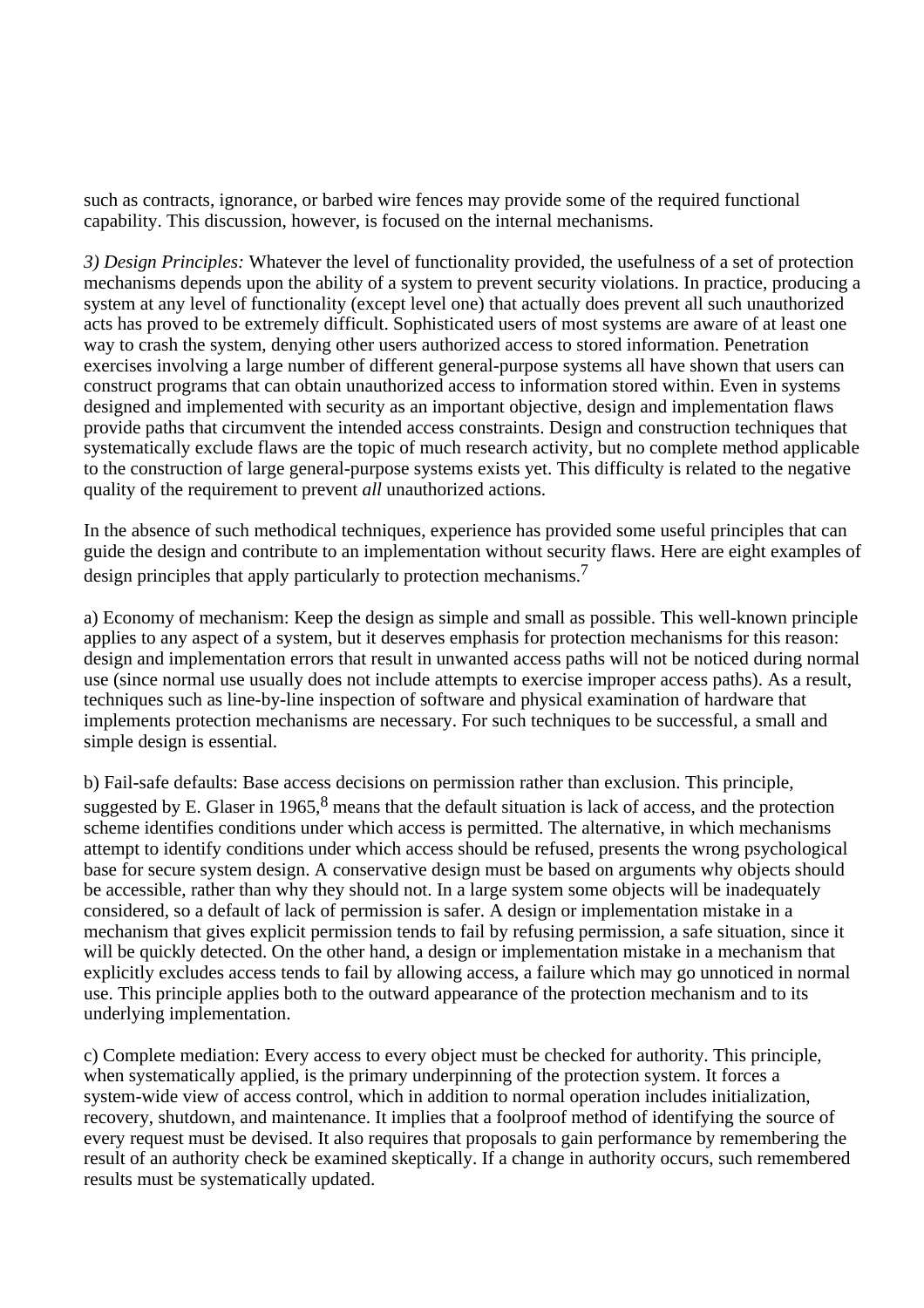d) Open design: The design should not be secret [27]. The mechanisms should not depend on the ignorance of potential attackers, but rather on the possession of specific, more easily protected, keys or passwords. This decoupling of protection mechanisms from protection keys permits the mechanisms to be examined by many reviewers without concern that the review may itself compromise the safeguards. In addition, any skeptical user may be allowed to convince himself that the system he is about to use is adequate for his purpose.<sup>9</sup> Finally, it is simply not realistic to attempt to maintain secrecy for any system which receives wide distribution.

e) Separation of privilege: Where feasible, a protection mechanism that requires two keys to unlock it is more robust and flexible than one that allows access to the presenter of only a single key. The relevance of this observation to computer systems was pointed out by R. Needham in 1973. The reason is that, once the mechanism is locked, the two keys can be physically separated and distinct programs, organizations, or individuals made responsible for them. From then on, no single accident, deception, or breach of trust is sufficient to compromise the protected information. This principle is often used in bank safe-deposit boxes. It is also at work in the defense system that fires a nuclear weapon only if two different people both give the correct command. In a computer system, separated keys apply to any situation in which two or more conditions must be met before access should be permitted. For example, systems providing user-extendible protected data types usually depend on separation of privilege for their implementation.

f) Least privilege: Every program and every user of the system should operate using the least set of privileges necessary to complete the job. Primarily, this principle limits the damage that can result from an accident or error. It also reduces the number of potential interactions among privileged programs to the minimum for correct operation, so that unintentional, unwanted, or improper uses of privilege are less likely to occur. Thus, if a question arises related to misuse of a privilege, the number of programs that must be audited is minimized. Put another way, if a mechanism can provide "firewalls," the principle of least privilege provides a rationale for where to install the firewalls. The military security rule of "need-to-know" is an example of this principle.

g) Least common mechanism: Minimize the amount of mechanism common to more than one user and depended on by all users [28]. Every shared mechanism (especially one involving shared variables) represents a potential information path between users and must be designed with great care to be sure it does not unintentionally compromise security. Further, any mechanism serving all users must be certified to the satisfaction of every user, a job presumably harder than satisfying only one or a few users. For example, given the choice of implementing a new function as a supervisor procedure shared by all users or as a library procedure that can be handled as though it were the user's own, choose the latter course. Then, if one or a few users are not satisfied with the level of certification of the function, they can provide a substitute or not use it at all. Either way, they can avoid being harmed by a mistake in it.

h) Psychological acceptability: It is essential that the human interface be designed for ease of use, so that users routinely and automatically apply the protection mechanisms correctly. Also, to the extent that the user's mental image of his protection goals matches the mechanisms he must use, mistakes will be minimized. If he must translate his image of his protection needs into a radically different specification language, he will make errors.

Analysts of traditional physical security systems have suggested two further design principles which,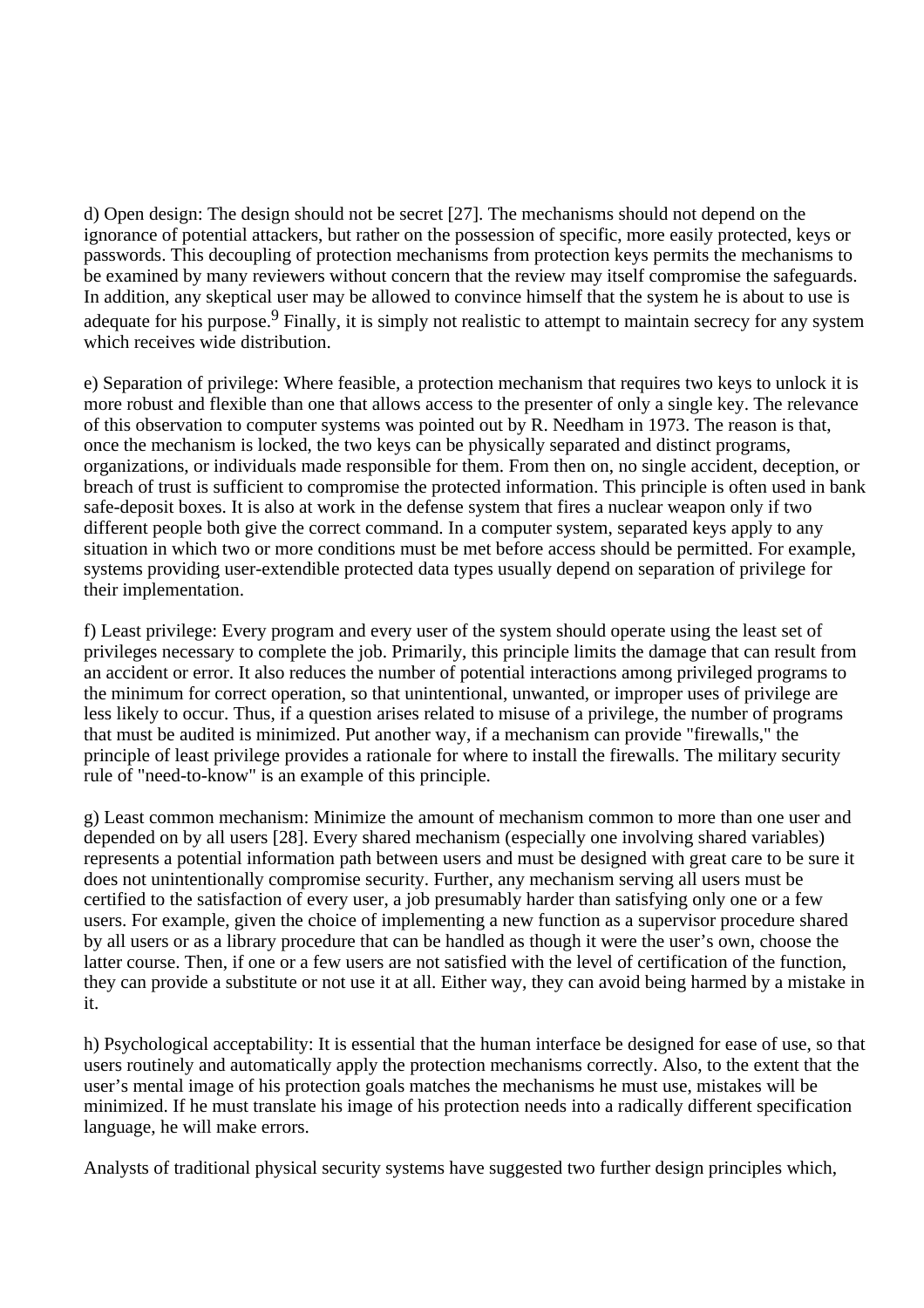unfortunately, apply only imperfectly to computer systems.

a) Work factor: Compare the cost of circumventing the mechanism with the resources of a potential attacker. The cost of circumventing, commonly known as the "work factor," in some cases can be easily calculated. For example, the number of experiments needed to try all possible four letter alphabetic passwords is  $26^4 = 456$  976. If the potential attacker must enter each experimental password at a terminal, one might consider a four-letter password to be adequate. On the other hand, if the attacker could use a large computer capable of trying a million passwords per second, as might be the case where industrial espionage or military security is being considered, a four-letter password would be a minor barrier for a potential intruder. The trouble with the work factor principle is that many computer protection mechanisms are *not* susceptible to direct work factor calculation, since defeating them by systematic attack may be logically impossible. Defeat can be accomplished only by indirect strategies, such as waiting for an accidental hardware failure or searching for an error in implementation. Reliable estimates of the length of such a wait or search are very difficult to make.

b) Compromise recording: It is sometimes suggested that mechanisms that reliably record that a compromise of information has occurred can be used in place of more elaborate mechanisms that completely prevent loss. For example, if a tactical plan is known to have been compromised, it may be possible to construct a different one, rendering the compromised version worthless. An unbreakable padlock on a flimsy file cabinet is an example of such a mechanism. Although the information stored inside may be easy to obtain, the cabinet will inevitably be damaged in the process and the next legitimate user will detect the loss. For another example, many computer systems record the date and time of the most recent use of each file. If this record is tamperproof and reported to the owner, it may help discover unauthorized use. In computer systems, this approach is used rarely, since it is difficult to guarantee discovery once security is broken. Physical damage usually is not involved, and logical damage (and internally stored records of tampering) can be undone by a clever attacker.<sup>10</sup>

As is apparent, these principles do not represent absolute rules--they serve best as warnings. If some part of a design violates a principle, the violation is a symptom of potential trouble, and the design should be carefully reviewed to be sure that the trouble has been accounted for or is unimportant.

*4) Summary of Considerations Surrounding Protection:* Briefly, then, we may outline our discussion to this point. The application of computers to information handling problems produces a need for a variety of security mechanisms. We are focusing on one aspect, computer protection mechanisms--the mechanisms that control access to information by executing programs. At least four levels of functional goals for a protection system can be identified: all-or-nothing systems, controlled sharing, user-programmed sharing controls, and putting strings on information. But at all levels, the provisions for dynamic changes to authorization for access are a severe complication.

Since no one knows how to build a system without flaws, the alternative is to rely on eight design principles, which tend to reduce both the number and the seriousness of any flaws: Economy of mechanism, fail-safe defaults, complete mediation, open design, separation of privilege, least privilege, least common mechanism, and psychological acceptability.

Finally, some protection designs can be evaluated by comparing the resources of a potential attacker with the work factor required to defeat the system, and compromise recording may be a useful strategy.

### **B. Technical Underpinnings**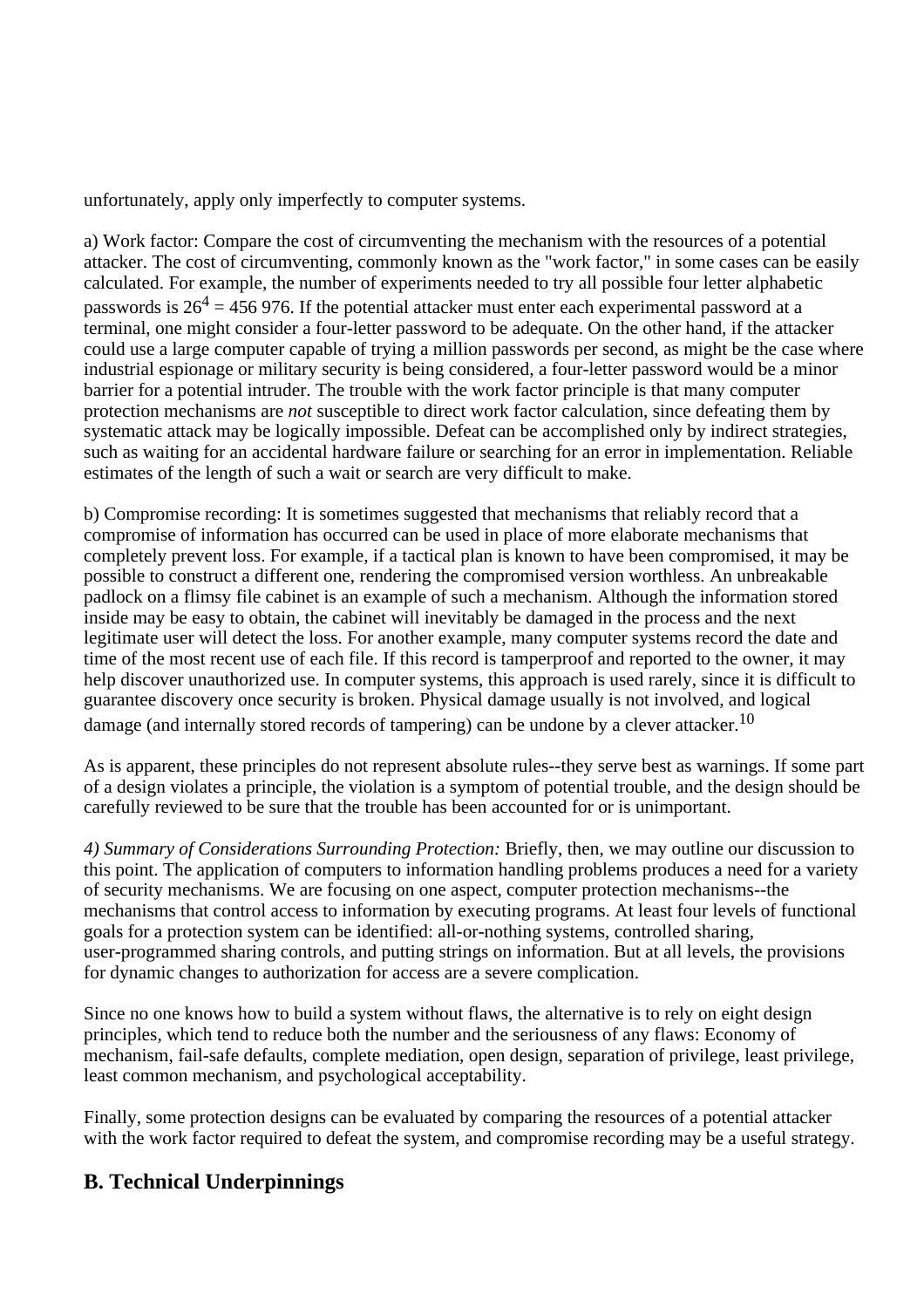*1) The Development Plan:* At this point we begin a development of the technical basis of information protection in modern computer systems. There are two ways to approach the subject: from the top down, emphasizing the abstract concepts involved, or from the bottom up, identifying insights by, studying example systems. We shall follow the bottom-up approach, introducing a series of models of systems as they are, (or could be) built in real life.

The reader should understand that on this point the authors' judgment differs from that of some of their colleagues. The top-down approach can be very satisfactory when a subject is coherent and self-contained, but for a topic still containing *ad hoc* strategies and competing world views, the bottom-up approach seems safer.

Our first model is of a multiuser system that completely isolates its users from one another. We shall then see how the logically perfect walls of that system can be lowered in a controlled way to allow limited sharing of information between users. Section II of this paper generalizes the mechanics of sharing using two different models: the capability system and the access control list system. It then extends these two models to handle the dynamic situation in which authorizations can change under control of the programs running inside the system. Further extensions to the models control the dynamics. The final model (only superficially explored) is of protected objects and protected subsystems, which allow arbitrary modes of sharing that are unanticipated by the system designer. These models are not intended so much to explain the particular systems as they are to explain the underlying concepts of information protection.

Our emphasis throughout the development is on direct access to information (for example, using LOAD and STORE instructions) rather than acquiring information indirectly (as when calling a data base management system to request the average value of a set of numbers supposedly not directly accessible). Control of such access is the function of the protected subsystems developed near the end of the paper. Herein lies perhaps the chief defect of the bottom-up approach, since conceptually there seems to be no reason to distinguish direct and indirect access, yet the detailed mechanics are typically quite different. The beginnings of a top-down approach based on a message model that avoids distinguishing between direct and indirect information access may be found in a paper by Lampson [30].

*2) The Essentials of Information Protection:* For purposes of discussing protection, the information stored in a computer system is not a single object. When one is considering direct access, the information is divided into mutually exclusive partitions, as specified by its various creators. Each partition contains a collection of information, all of which is intended to be protected uniformly. The uniformity of protection is the same kind of uniformity that applies to all of the diamonds stored in the same vault: any person who has a copy of the combination can obtain any of the diamonds. Thus the collections of information in the partitions are the fundamental objects to be protected.

Conceptually, then, it is necessary to build an impenetrable wall around each distinct object that warrants separate protection, construct a door in the wall through which access can be obtained, and post a guard at the door to control its use. Control of use, however, requires that the guard have some way of knowing which users are authorized to have access, and that each user have some reliable way of identifying himself to the guard. This authority check is usually implemented by having the guard demand a match between something he knows and something the prospective user possesses. Both protection and authentication mechanisms can be viewed in terms of this general model.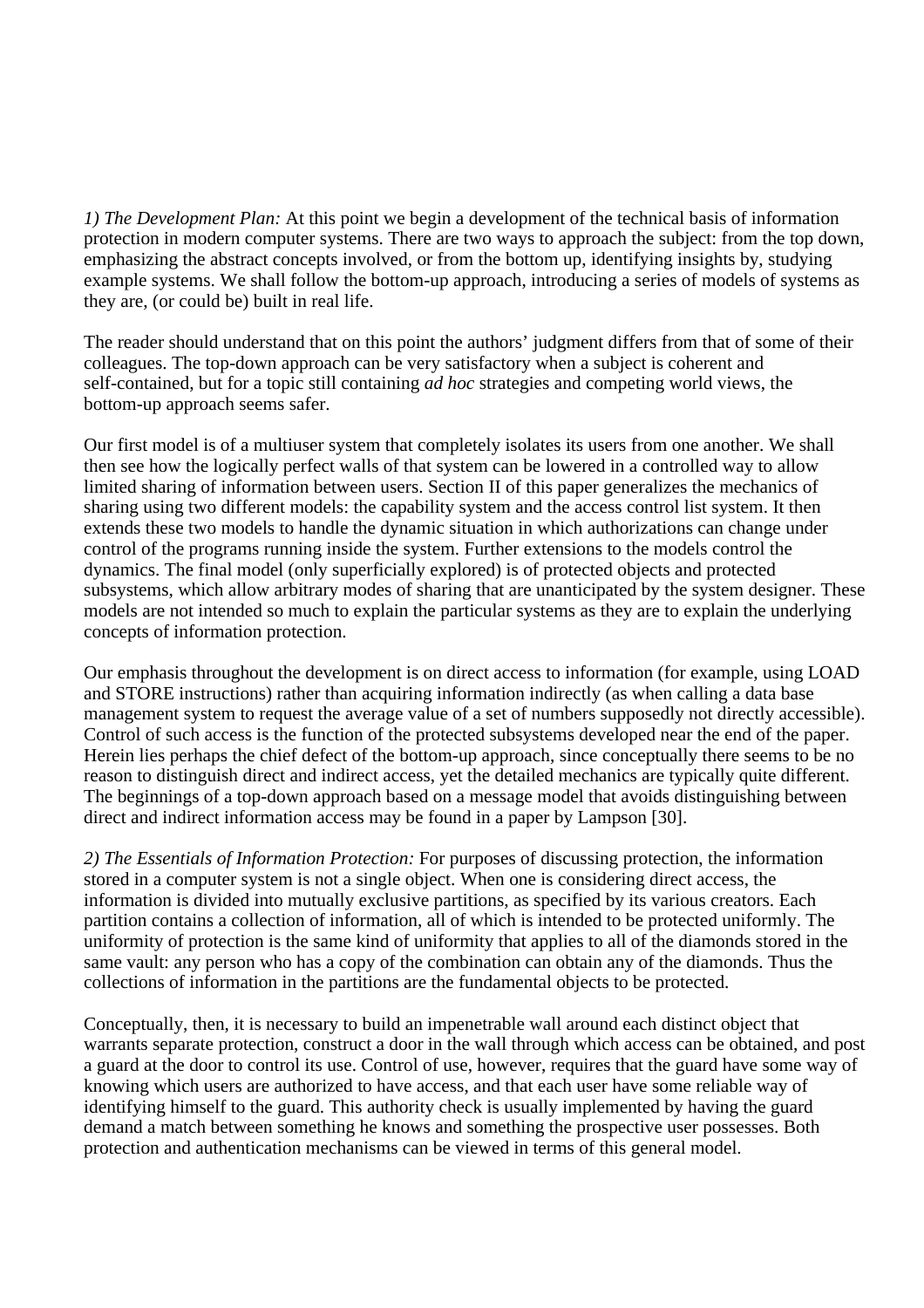Before extending this model, we pause to consider two concrete examples, the multiplexing of a single computer system among several users and the authentication of a user's claimed identity. These initial examples are complete isolation systems--no sharing of information can happen. Later we will extend our model of guards and walls in the discussion of shared information.

*3) An Isolated Virtual Machine:* A typical computer consists of a processor, a linearly addressed memory system, and some collection of input/output devices associated with the processor. It is relatively easy to use a single computer to simulate several, each of which is completely unaware of the existence of the others, except that each runs more slowly than usual. Such a simulation is of interest, since during the intervals when one of the simulated (commonly called *virtual*) processors is waiting for an input or output operation to finish, another virtual processor may be able to progress at its normal rate. Thus a single processor may be able to take the place of several. Such a scheme is the essence of a multiprogramming system.

To allow each virtual processor to be unaware of the existence of the others, it is essential that some isolation mechanism be provided. One such mechanism is a special hardware register called a *descriptor register*, as in Fig. 1. In this figure, all memory references by the processor are checked by an extra piece of hardware that is interposed in the path to the memory. The descriptor register controls exactly which part of memory is accessible. The descriptor register contains two components: a *base* value and a *bound* value. The base is the lowest numbered address the program may use, and the bound is the number of locations beyond the base that may be used.<sup>11</sup> We will call the value in the descriptor register a *descriptor*, as it describes an object (in this case, one program) stored in memory. The program controlling the processor has full access to everything in the base-bound range, by virtue of possession of its one descriptor. As we go on, we shall embellish the concept of a descriptor: it is central to most implementations of protection and of sharing of information.<sup>12</sup>

So far, we have not provided for the dynamics of a complete protection scheme: we have not discussed who loads the descriptor register. If any running program could load it with any arbitrary value, there would be no protection. The instruction that loads the descriptor register with a new descriptor must have some special controls--either on the values it will load or on who may use it. It is easier to control who may use the descriptor, and a common scheme is to introduce an additional bit in the processor state. This bit is called the *privileged state* bit.13 All attempts to load the descriptor register are checked against the value of the privileged state bit; the privileged state bit must be ON for the register to be changed. One program (named the *supervisor*--program S in Fig. 1) runs with the privileged state bit ON, and controls the simulation of the virtual processors for the other programs. All that is needed to make the scheme complete is to ensure that the privileged state bit cannot be changed by the user programs except, perhaps, by an instruction that simultaneously transfers control to the supervisor program at a planned entry location. (In most implementations, the descriptor register is not used in the privileged state.)

One might expect the supervisor program to maintain a table of values of descriptors, one for each virtual processor. When the privileged state bit is OFF, the index in this table of the program currently in control identifies exactly which program--and thus which virtual processor--is accountable for the activity of the real processor. For protection to be complete, a virtual processor must not be able to change arbitrarily the values in the table of descriptors. If we suppose the table to be stored inside the supervisor program, it will be inaccessible to the virtual processors. We have here an example of a common strategy and sometime cause of confusion: the protection mechanisms not only protect one user from another, *they may also protect their own implementation*. We shall encounter this strategy again.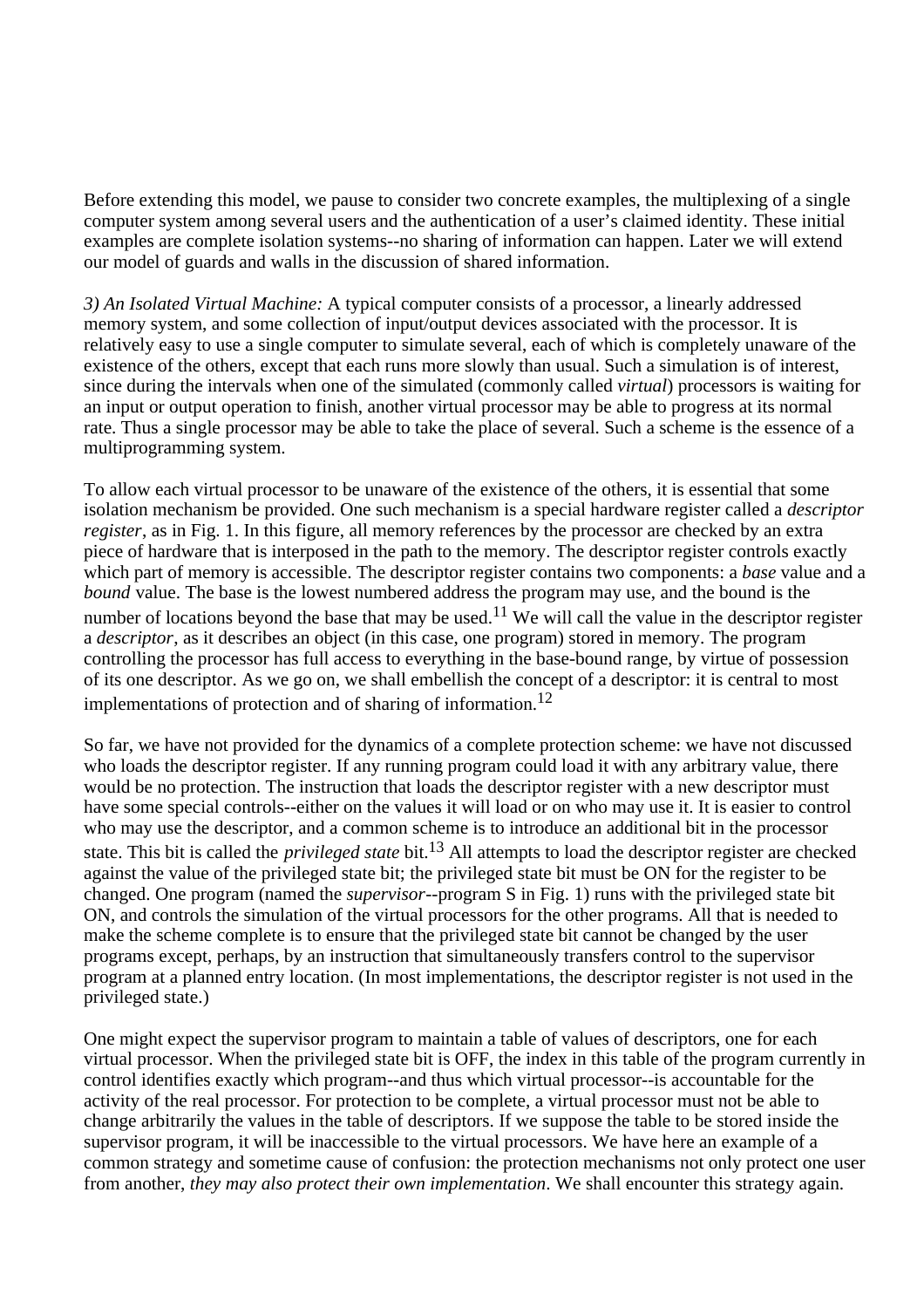So far, this virtual processor implementation contains three protection mechanisms that we can associate with our abstractions. For the first, the information being protected is the distinct programs of Fig. 1. The guard is represented by the extra piece of hardware that enforces the descriptor restriction. The impenetrable wall with a door is the hardware that forces all references to memory through the descriptor mechanism. The authority check on a request to access memory is very simple. The requesting virtual processor is identified by the base and bound values in the descriptor register, and the guard checks that the memory location to which access is requested lies within the indicated area of memory.

The second mechanism protects the contents of the descriptor register. The wall, door, and guard are implemented in hardware, as with the first mechanism. An executing program requesting to load the descriptor register is identified by the privileged state bit. If this bit is OFF, indicating that the requester is a user program, then the guard does not allow the register to be loaded. If this bit is ON, indicating that the requester is the supervisor program, then the guard does allow it.

The third mechanism protects the privileged state bit. It allows an executing program identified by the privileged state bit being OFF (a user program) to perform the single operation "turn privileged state bit ON and transfer to the supervisor program." An executing program identified by the privileged state bit being ON is allowed to turn the bit OFF. This third mechanism is an embryonic form of the sophisticated protection mechanisms required to implement protected subsystems. The supervisor program is an example of a protected subsystem, of which more will be said later.

The supervisor program is part of all three protection mechanisms, for it is responsible for maintaining the integrity of the identifications manifest in the descriptor register and the privileged state bit. If the supervisor does not do its job correctly, virtual processors could become labeled with the wrong base and bound values, or user programs could become labeled with a privileged state bit that is ON, The supervisor protects itself from the user programs with the same isolation hardware that separates users, an example of the "economy of mechanism" design principle.

With an appropriately sophisticated and careful supervisor program, we now have an example of a system that completely isolates its users from one another. Similarly isolated permanent storage can be added to such a system by attaching some longterm storage device (e.g., magnetic disk) and developing a similar descriptor scheme for its use. Since long-term storage is accessed less frequently than primary memory, it is common to implement its descriptor scheme with the supervisor programs rather than hardware, but the principle is the same. Data streams to input or output devices can be controlled similarly. The combination of a virtual processor, a memory area, some data streams, and an isolated region of long-term storage is known as a virtual machine.<sup>14</sup>

Long-term storage does, however, force us to face one further issue. Suppose that the virtual machine communicates with its user through a typewriter terminal. If a new user approaches a previously unused terminal and requests to use a virtual machine, which virtual machine (and, therefore, which set of long-term stored information) should he be allowed to use? We may solve this problem outside the system, by having the supervisor permanently associate a single virtual machine and its long-term storage area with a single terminal. Then, for example, padlocks can control access to the terminal. If, on the other hand, a more flexible system is desired, the supervisor program must be prepared to associate any terminal with any virtual machine and, as a result, must be able to verify the identity of the user at a terminal. Schemes for performing this authentication are the subject of our next example.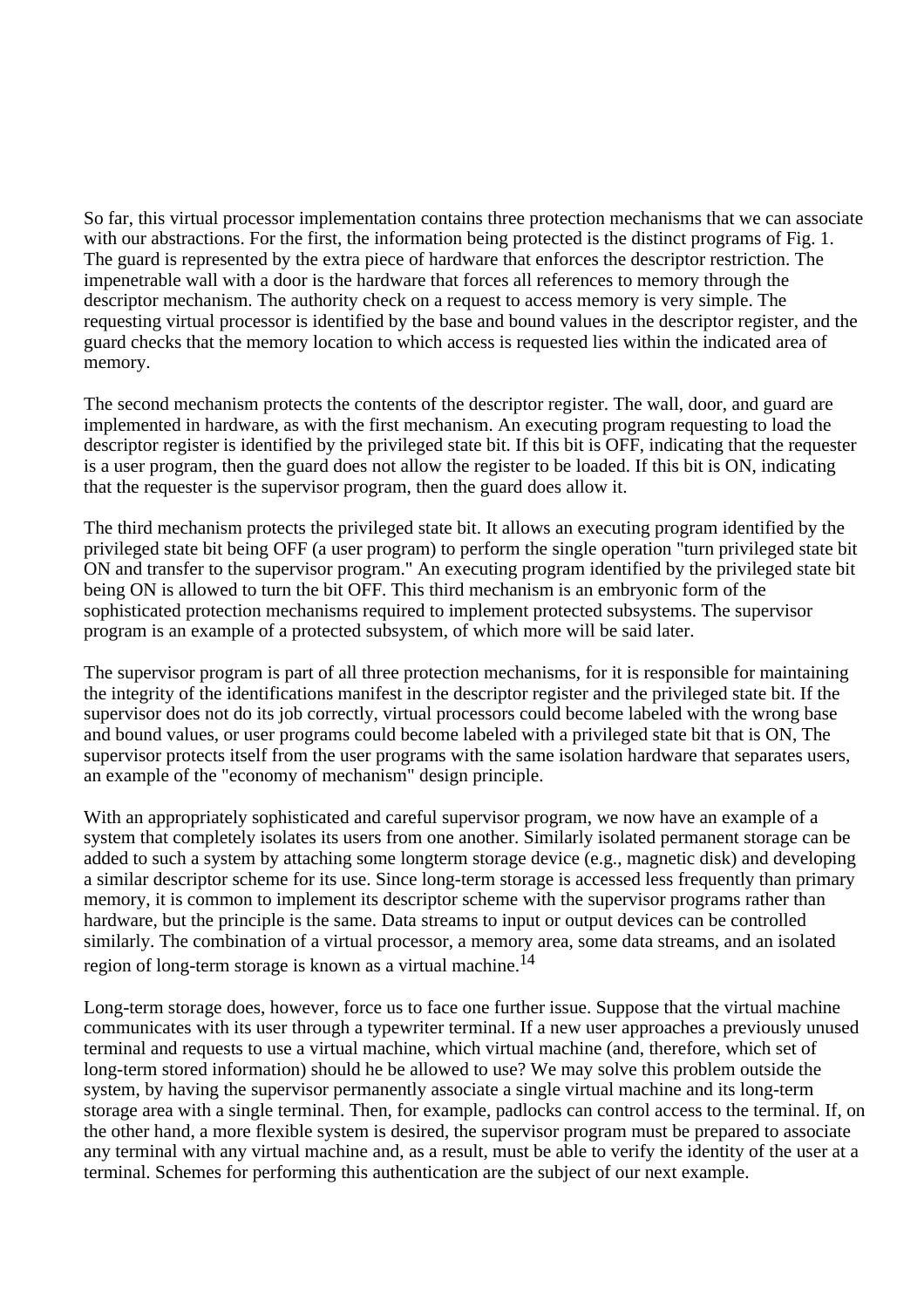*4) Authentication Mechanisms:* Our second example is of an authentication mechanism: a system that verifies a user's claimed identity. The mechanics of this authentication mechanism differ from those of the protection mechanisms for implementing virtual machines mainly because not all of the components of the system are under uniform physical control. In particular, the user himself and the communication system connecting his terminal to the computer are components to be viewed with suspicion. Conversely, the user needs to verify that he is in communication with the expected computer system and the intended virtual machine. Such systems follow our abstract model of a guard who demands a match between something he knows and something the requester possesses. The objects being protected by the authentication mechanism are the virtual machines. In this case, however, the requester is a computer system user rather than an executing program, and because of the lack of physical control over the user and the communication system, the security of the computer system must depend on either the secrecy or the unforgeability of the user's identification.

In time-sharing systems, the most common scheme depends on secrecy. The user begins by typing the name of the person he claims to be, and then the system demands that the user type a password, presumably known only to that person.

There are, of course, many possible elaborations and embellishments of this basic strategy. In cases where the typing of the password may be observed, passwords may be good for only one use, and the user carries a list of passwords, crossing each one off the list as he uses it. Passwords may have an expiration date, or usage count, to limit the length of usefulness of a compromised one.

The list of acceptable passwords is a piece of information that must be carefully guarded by the system. In some systems, all passwords are passed through a hard-to-invert transformation<sup>15</sup> before being stored, an idea suggested by R. Needham [37, p. 129]. When the user types his password, the system transforms it also and compares the transformed versions. Since the transform is supposed to be hard to invert (even if the transform itself is well known), if the stored version of a password is compromised, it may be very difficult to determine what original password is involved. It should be noted, however, that "hardness of inversion" is difficult to measure. The attacker of such a system does not need to discern the general inversion, only the particular one applying to some transformed password he has available.

Passwords as a general technique have some notorious defects. The most often mentioned defect lies in choice of password--if a person chooses his own password, he may choose something easily guessed by someone else who knows his habits. In one recent study of some 300 self-chosen passwords on a typical time-sharing system, more than 50 percent were found to be short enough to guess by exhaustion, derived from the owner's name, or something closely associated with the owner, such as his telephone number or birth date. For this reason, some systems have programs that generate random sequences of letters for use as passwords. They may even require that all passwords be system-generated and changed frequently. On the other hand, frequently changed random sequences of letters are hard to memorize, so such systems tend to cause users to make written copies of their passwords, inviting compromise. One solution to this problem is to provide a generator of "pronounceable" random passwords based on digraph or higher order frequency statistics [26] to make memorization easier.

A second significant defect is that the password must be exposed to be used. In systems where the terminal is distant from the computer, the password must be sent through some communication system, during which passage a wiretapper may be able to intercept it.

An alternative approach to secrecy is unforgeability. The user is given a key, or magnetically striped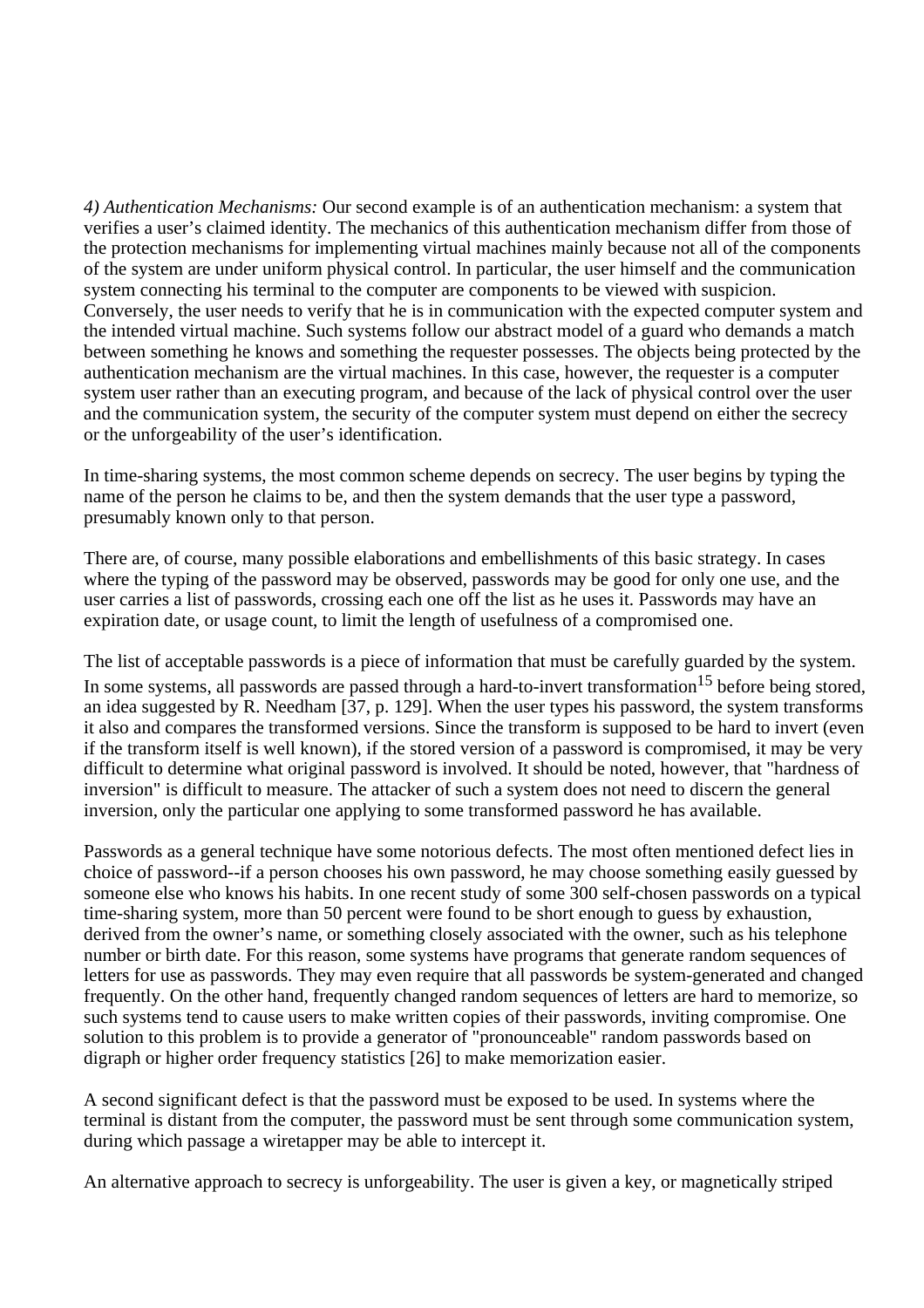plastic card, or some other unique and relatively difficult-to-fabricate object. The terminal has an input device that examines the object and transmits its unique identifying code to the computer system, which treats the code as a password that need not be kept secret. Proposals have been made for fingerprint readers and dynamic signature readers in order to increase the effort required for forgery.

The primary weakness of such schemes is that the hard-to-fabricate object, after being examined by the specialized input device, is reduced to a stream of bits to be transmitted to the computer. Unless the terminal, its object reader, and its communication lines to the computer are physically secured against tampering, it is relatively easy for an intruder to modify the terminal to transmit any sequence of bits he chooses. It may be necessary to make the acceptable bit sequences a secret after all. On the other hand, the scheme is convenient, resists casual misuse, and provides a conventional form of accountability through the physical objects used as keys.

A problem common to both the password and the unforgeable object approach is that they are "one-way" authentication schemes. They authenticate the user to the computer system, but not vice versa. An easy way for an intruder to penetrate a password system, for example, is to intercept all communications to and from the terminal and direct them to another computer--one that is under the interceptor's control. This computer can be programmed to "masquerade," that is, to act just like the system the caller intended to use, up to the point of requesting him to type his password. After receiving the password, the masquerader gracefully terminates the communication with some unsurprising error message, and the caller may be unaware that his password has been stolen. The same attack can be used on the unforgeable object system as well.

A more powerful authentication technique is sometimes used to protect against masquerading. Suppose that a remote terminal is equipped with enciphering circuitry, such as the LUCIFER system [38], that scrambles all signals from that terminal. Such devices normally are designed so that the exact encipherment is determined by the value of a key, known as the *encryption* or *transformation* key. For example, the transformation key may consist of a sequence of 1000 binary digits read from a magnetically striped plastic card. In order that a recipient of such an enciphered signal may comprehend it, he must have a deciphering circuit primed with an exact copy of the transformation key, or else he must cryptanalyze the scrambled stream to try to discover the key. The strategy of encipherment/decipherment is usually invoked for the purpose of providing communications security on an otherwise unprotected communications system. However, it can simultaneously be used for authentication, using the following technique, first published in the unclassified literature by Feistel [39]. The user, at a terminal, begins bypassing the enciphering equipment. He types his name. This name passes, unenciphered, through the communication system to the computer. The computer looks up the name, just as with the password system. Associated with each name, instead of a secret password, is a secret transformation key. The computer loads this transformation key into its enciphering mechanism, turns it on, and attempts to communicate with the user. Meanwhile, the user has loaded his copy of the transformation key into his enciphering mechanism and turned it on. Now, if the keys are identical, exchange of some standard hand-shaking sequence will succeed. If they are not identical, the exchange will fail, and both the user and the computer system will encounter unintelligible streams of bits. If the exchange succeeds, the computer system is certain of the identity of the user, and the user is certain of the identity of the computer. The secret used for authentication--the transformation key--has not been transmitted through the communication system. If communication fails (because the user is unauthorized, the system has been replaced by a masquerader, or an error occurred), each party to the transaction has immediate warning of a problem.<sup>16</sup>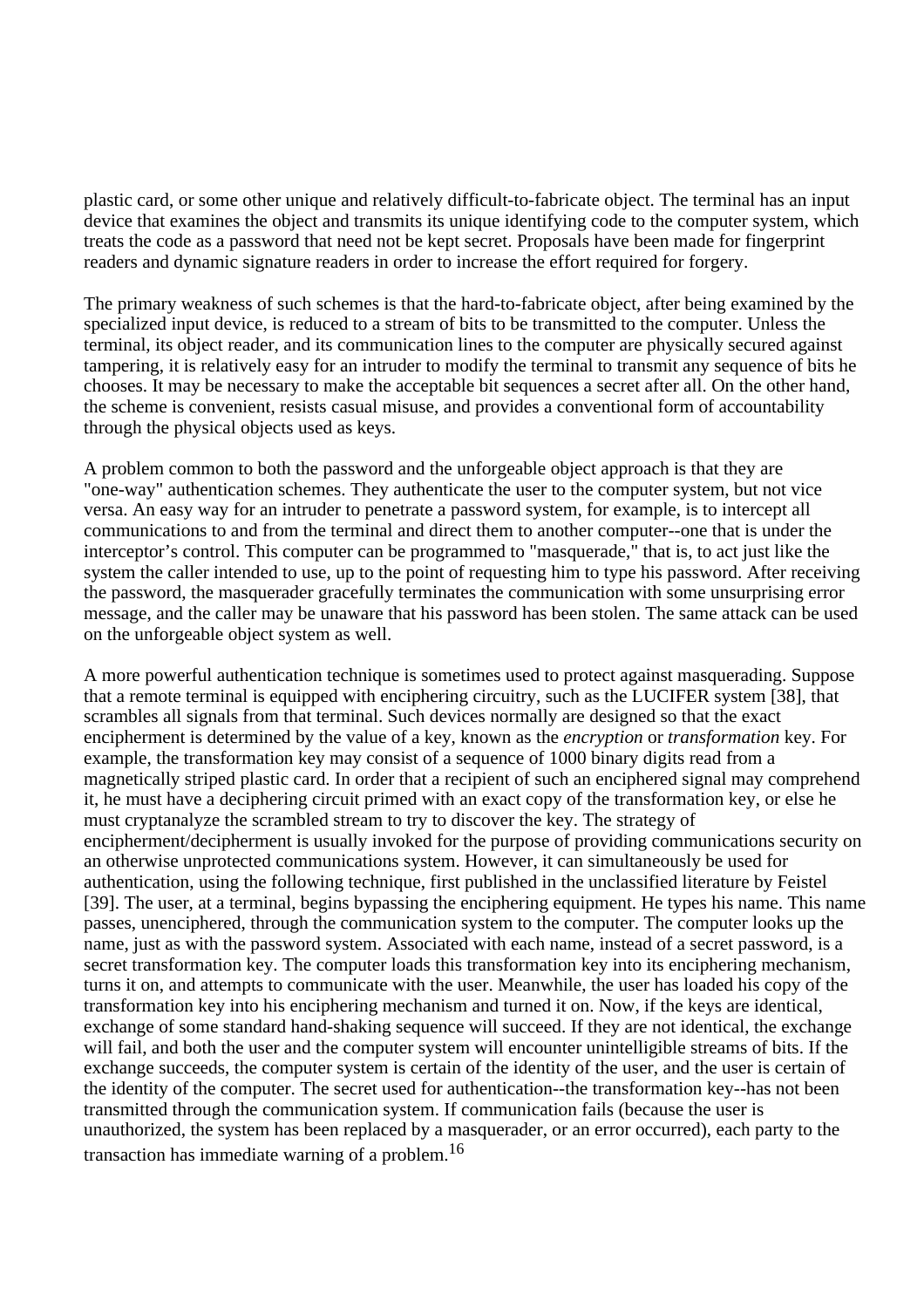Relatively complex elaborations of these various strategies have been implemented, differing both in economics and in assumptions about the psychology of the prospective user. For example, Branstad [40] explored in detail strategies of authentication in multinode computer networks. Such elaborations, though fascinating to study and analyze, are diversionary to our main topic of protection mechanisms.

*5) Shared Information:* The virtual machines of the earlier section were totally independent, as far as information accessibility was concerned. Each user might just as well have his own private computer system. With the steadily declining costs of computer manufacture there are few technical reasons not to use a private computer. On the other hand, for many applications some sharing of information among users is useful, or even essential. For example, there may be a library of commonly used, reliable programs. Some users may create new programs that other users would like to use. Users may wish to be able to update a common data base, such as a file of airline seat reservations or a collection of programs that implement a biomedical statistics system. In all these cases, virtual machines are inadequate, because of the total isolation of their users from one another. Before extending the virtual machine example any further, let us return to our abstract discussion of guards and walls.

Implementations of protection mechanisms that permit sharing fall into the two general categories described by Wilkes [37]

a) "List-oriented" implementations, in which the guard holds a list of identifiers of authorized users, and the user carries a unique unforgeable identifier that must appear on the guard's list for access to be permitted. A store clerk checking a list of credit customers is an example of a list-oriented implementation in practice. The individual might use his driver's license as a unique unforgeable identifier.

b) "Ticket-oriented" implementations, in which the guard holds the description of a single identifier, and each user has a collection of unforgeable identifiers, or tickets, $17$  corresponding to the objects to which he has been authorized access. A locked door that opens with a key is probably the most common example of a ticket-oriented mechanism; the guard is implemented as the hardware of the lock, and the matching key is the (presumably) unforgeable authorizing identifier.

*Authorization*, defined as giving a user access to some object, is different in these two schemes. In a list-oriented system, a user is authorized to use an object by having his name placed on the guard's list for that object. In a ticket-oriented system, a user is authorized by giving him a ticket for the object.

We can also note a crucial mechanical difference between the two kinds of implementations. The list-oriented mechanism requires that the guard examine his list at the time access is requested, which means that some kind of associative search must accompany the access. On the other hand, the ticket-oriented mechanism places on the user the burden of choosing which ticket to present, a task he can combine with deciding which information to access. The guard only need compare the presented ticket with his own expectation before allowing the physical memory access. Because associative matching tends to be either slower or more costly than simple comparison, list-oriented mechanisms are not often used in applications where traffic is high. On the other hand, ticket-oriented mechanisms typically require considerable technology to control forgery of tickets and to control passing tickets around from one user to another. As a rule, most real systems contain both kinds of sharing implementations--a list-oriented system at the human interface and a ticket-oriented system in the underlying hardware implementation. This kind of arrangement is accomplished by providing, at the higher level, a list-oriented guard<sup>18</sup> whose only purpose is to hand out temporary tickets which the lower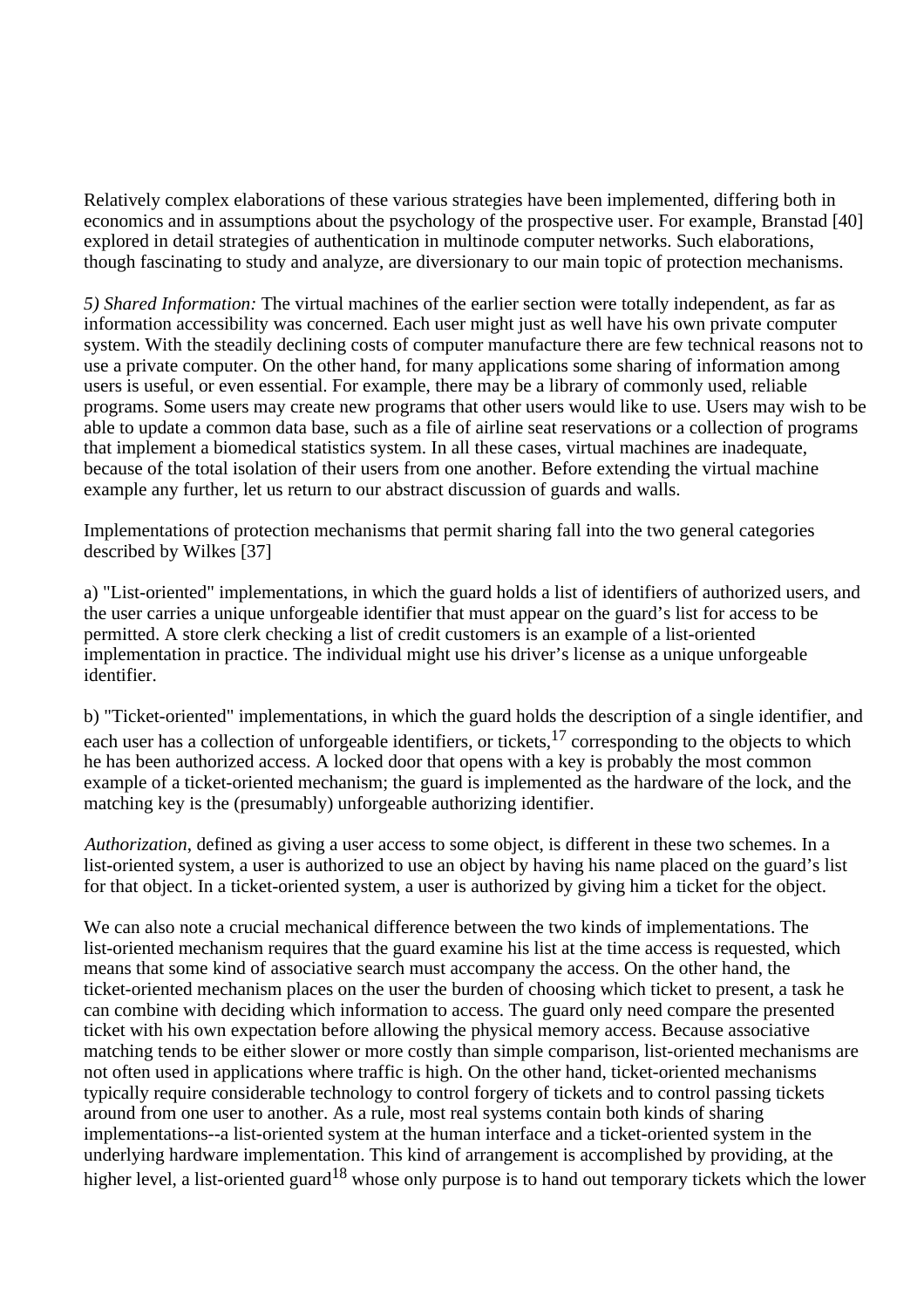level (ticket-oriented) guards will honor. Some added complexity arises from the need to keep authorizations, as represented in the two systems, synchronized with each other. Computer protection systems differ mostly in the extent to which the architecture of the underlying ticket-oriented system is visible to the user.

Finally, let us consider the degenerate cases of list- and ticket-oriented systems. In a list-oriented system, if each guard's list of authorized users can contain only one entry, we have a "complete isolation" kind of protection system, in which no sharing of information among users can take place. Similarly, in a ticket-oriented system, if there can be only one ticket for each object in the system, we again have a "complete isolation" kind of protection system. Thus the "complete isolation" protection system turns out to be a particular degenerate case of both the list-oriented and the ticket-oriented protection implementations. These observations are important in examining real systems, which usually consist of interacting protection mechanisms, some of which are list-oriented, some of which are ticket-oriented, and some of which provide complete isolation and therefore may happen to be implemented as degenerate examples of either of the other two, depending on local circumstances.

We should understand the relationship of a user to these transactions. We are concerned with protection of information from programs that are executing. The user is the individual who assumes accountability for the actions of an executing program. Inside the computer system, a program is executed by a virtual processor, so one or more virtual processors can be identified with the activities directed by the user.<sup>19</sup>

In a list-oriented system it is the guard's business to know whose virtual processor is attempting to make an access. The virtual processor has been marked with an unforgeable label identifying the user accountable for its actions, and the guard inspects this label when making access decisions. In a ticket-oriented system, however, the guard cares only that a virtual processor present the appropriate unforgeable ticket when attempting an access. The connection to an accountable user is more diffuse, since the guard does not know or care how the virtual processor acquired the tickets. In either case, we conclude that in addition to the information inside the impenetrable wall, there are two other things that must be protected: the guard's authorization information, and the association between a user and the unforgeable label or set of tickets associated with his virtual processors.

Since an association with some user is essential for establishing accountability for the actions of a virtual processor, it is useful to introduce an abstraction for that accountability--the *principal*. A principal is, by definition, the entity accountable for the activities of a virtual processor.<sup>20</sup> In the situations discussed so far, the principal corresponds to the user outside the system. However, there are situations in which a one-to-one correspondence of individuals with principals is not adequate. For example, a user may be accountable for some very valuable information and authorized to use it. On the other hand, on some occasion he may wish to use the computer for some purpose unrelated to the valuable information. To prevent accidents, he may wish to identify himself with a different principal, one that does not have access to the valuable information--following the principle of least privilege. In this case there is a need for two different principals corresponding to the same user.

Similarly, one can envision a data base that is to be modified only if a committee agrees. Thus there might be an authorized principal that cannot be used by any single individual; all of the committee members must agree upon its use simultaneously.

Because the principal represents accountability, we shall see later (in the section on dynamic authorization of sharing) that authorizing access is done in terms of principals. That is, if one wishes a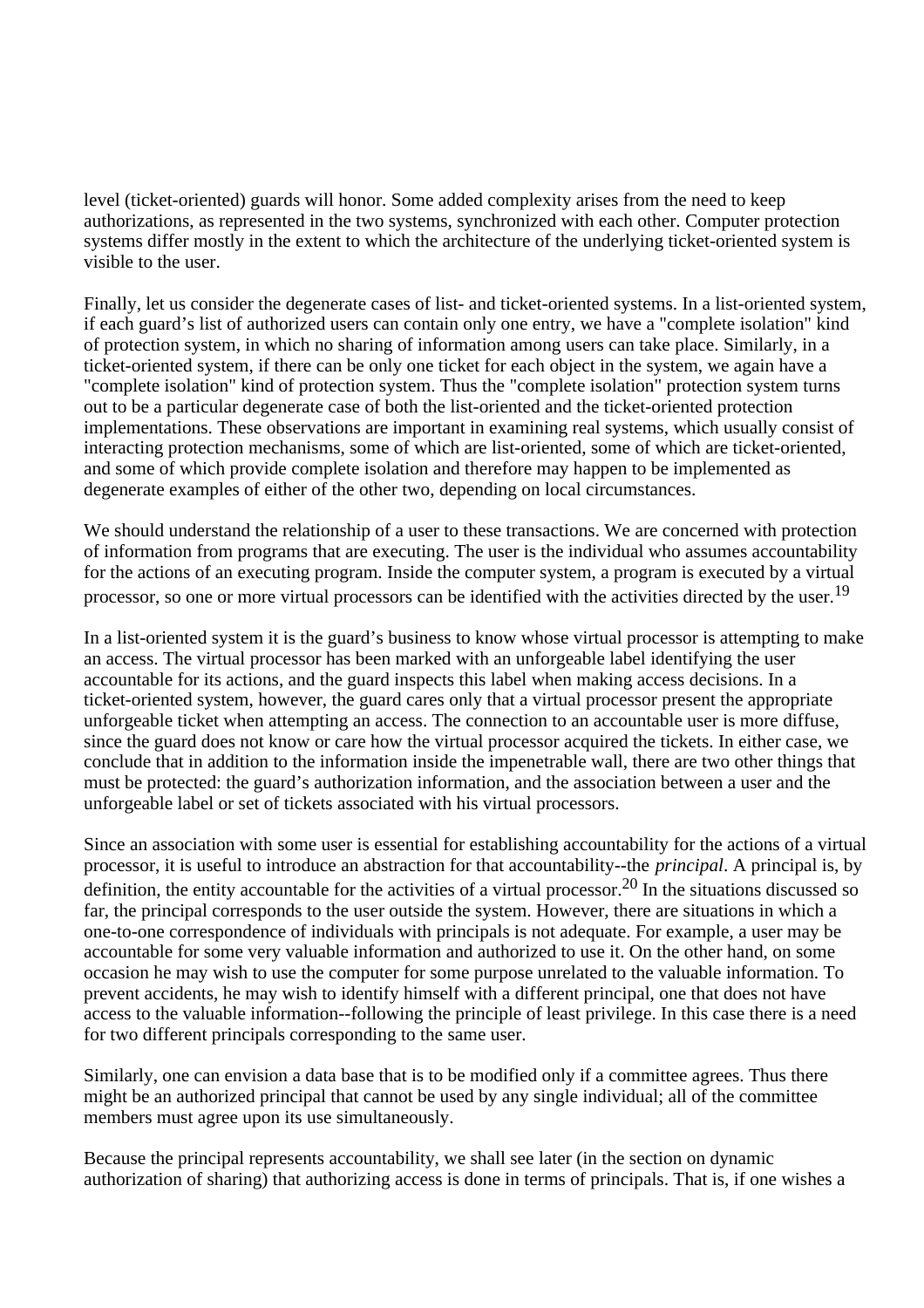friend to have access to some file, the authorization is done by naming a principal only that friend can use.

For each principal we may identify all the objects in the system which the principal has been authorized to use. We will name that set of objects the *domain* of that principal.

Summarizing, then, a principal is the unforgeable identifier attached to a virtual processor in a list-oriented system. When a user first approaches the computer system, that user must identify the principal to be used. Some authentication mechanism, such as a request for a secret password, establishes the user's right to use that principal. The authentication mechanism itself may be either listor ticket-oriented or of the complete isolation type. Then a computation is begun in which all the virtual processors of the computation are labeled with the identifier of that principal, which is considered accountable for all further actions of these virtual processors. The authentication mechanism has allowed the virtual processor to enter the domain of that principal. That description makes apparent the importance of the authentication mechanism. Clearly, one must carefully control the conditions under which a virtual processor enters a domain.

Finally, we should note that in a ticket-oriented system there is no mechanical need to associate an unforgeable identifier with a virtual processor, since the tickets themselves are presumed unforgeable. Nevertheless, a collection of tickets can be considered to be a domain, and therefore correspond to some principal, even though there may be no obvious identifier for that principal. Thus accountability in ticket-oriented systems can be difficult to pinpoint.

Now we shall return to our example system and extend it to include sharing. Consider for a moment the problem of sharing a library program--say, a mathematical function subroutine. We could place a copy of the math routine in the long-term storage area of each virtual machine that had a use for it. This scheme, although workable, has several defects. Most obvious, the multiple copies require multiple storage spaces. More subtly, the scheme does not respond well to changes. If a newer, better math routine is written, upgrading the multiple copies requires effort proportional to the number of users. These two observations suggest that one would like to have some scheme to allow different users access to a single *master copy* of the program. The storage space will be smaller and the communication of updated versions will be easier.

In terms of the virtual machine model of our earlier example, we can share a single copy of the math routine by adding to the real processor a second descriptor register, as in Fig. 2, placing the math routine somewhere in memory by itself and placing a descriptor for it in the second descriptor register. Following the previous strategy, we assume that the privileged state bit assures that the supervisor program is the only one permitted to load either descriptor register. In addition, some scheme must be provided in the architecture of the processor to permit a choice of which descriptor register is to be used for each address generated by the processor. A simple scheme would be to let the high-order address bit select the descriptor register. Thus, in Fig. 2, all addresses in the lower half of the address range would be interpreted relative to descriptor register 1, and addresses in the upper half of the address range would be relative to descriptor register 2. An alternate scheme, suggested by Dennis [42], is to add explicitly to the format of instruction words a field that selects the descriptor register intended to be used with the address in that instruction. The use of descriptors for sharing information is intimately related to the addressing architecture of the processor, a relation that can cause considerable confusion. The reason why descriptors are of interest for sharing becomes apparent by comparing parts a and b of Fig. 2. When program A is in control, it can have access only to itself and the math routine; similarly, when program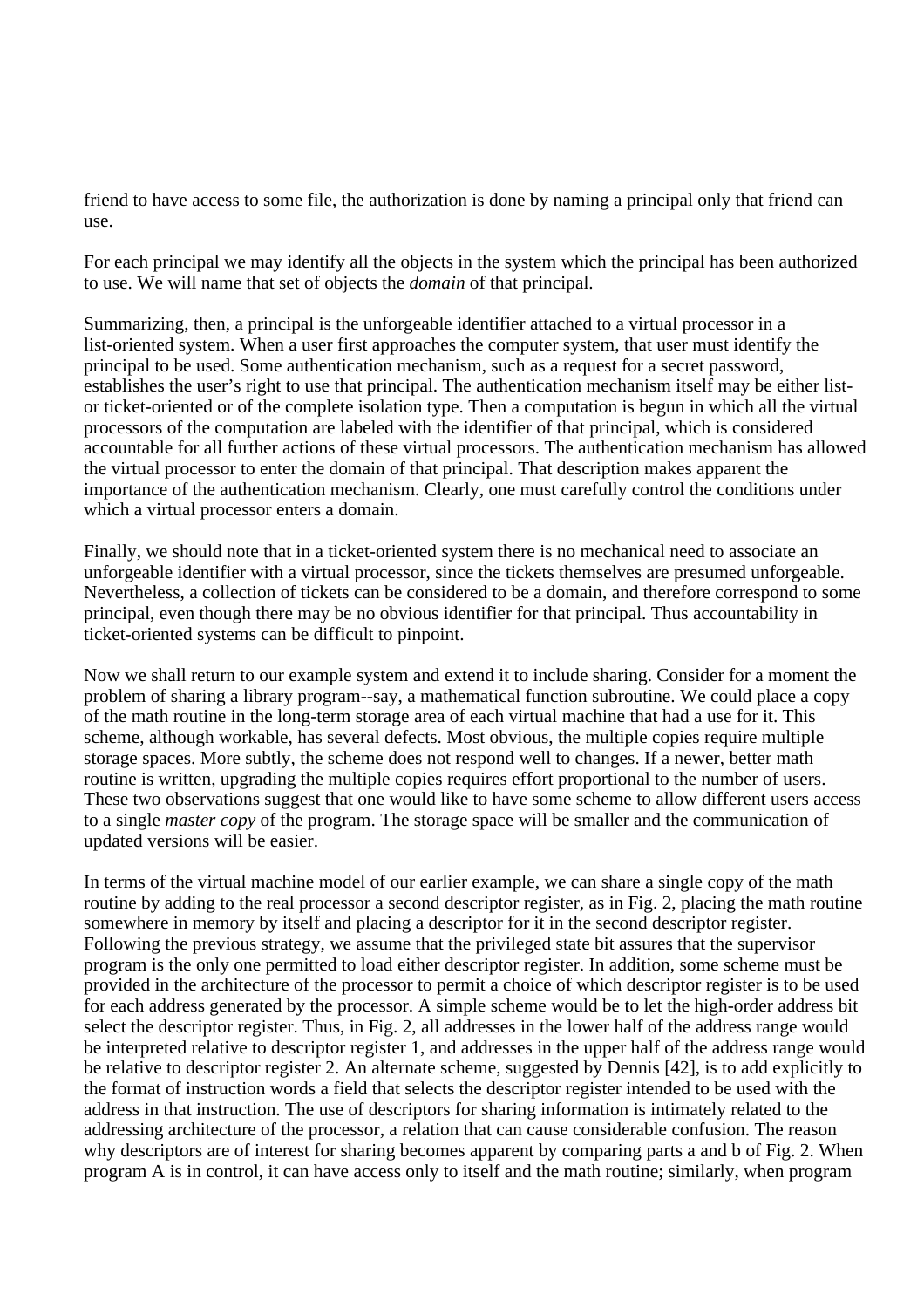B is in control, it can have access only to itself and the math routine. Since neither program has the power to change the descriptor register, sharing of the math routine has been accomplished while maintaining isolation of program A from program B.

The effect of sharing is shown even more graphically in Fig. 3, which is Fig. 2 redrawn with two virtual processors, one executing program A and the other executing program B.

Whether or not there are actually two processors is less important than the existence of the conceptually parallel access paths implied by Fig. 3. Every virtual processor of the system may be viewed as having its own real processor, capable of access to the memory in parallel with that of every other virtual processor. There may be an underlying processor multiplexing facility that distributes a few real processors among the many virtual processors, but such a multiplexing facility is essentially unrelated to protection. Recall that a virtual processor is not permitted to load its own protection descriptor registers. Instead, it must call or trap to the supervisor program S which call or trap causes the privileged state bit to go ON and thereby permits the supervisor program to control the extent of sharing among virtual processors. The processor multiplexing facility must be prepared to switch the entire state of the real processor from one virtual processor to another, including the values of the protection descriptor registers.

Although the basic mechanism to permit information sharing is now in place, a remarkable variety of implications that follow from its introduction require further mechanisms. These implications include the following.

1) If virtual processor  $P_1$  can overwrite the shared math routine, then it could disrupt the work of virtual processor  $P_2$ .

2) The shared math routine must be careful about making modifications to itself and about where in memory it writes temporary results, since it is to be used by independent computations, perhaps simultaneously.

3) The scheme needs to be expanded and generalized to cover the possibility that more than one program or data base is to be shared.

4) The supervisor needs to be informed about which principals are authorized to use the shared math routine (unless it happens to be completely public with no restrictions).

Let us consider these four implications in order. If the shared area of memory is a procedure, then to avoid the possibility that virtual processor  $P_1$  will maliciously overwrite it, we can restrict the methods of access. Virtual processor  $P_1$  needs to retrieve instructions from the area of the shared procedure, and may need to read out the values of constants embedded in the program, but it has no need to write into any part of the shared procedure. We may accomplish this restriction by extending the descriptor registers and the descriptors themselves to include *accessing permission*, an idea introduced for different reasons in the original Burroughs B5000 design [32] . For example, we may add two bits, one controlling permission to read and the other permission to write in the storage area defined by each descriptor, as in Fig. 4. In virtual processor  $P_1$  of Fig. 3, descriptor 1 would have both permissions

granted, while descriptor 2 would permit only reading of data and execution of instructions.<sup>21</sup> An alternative scheme would be to attach the permission bits directly to the storage areas containing the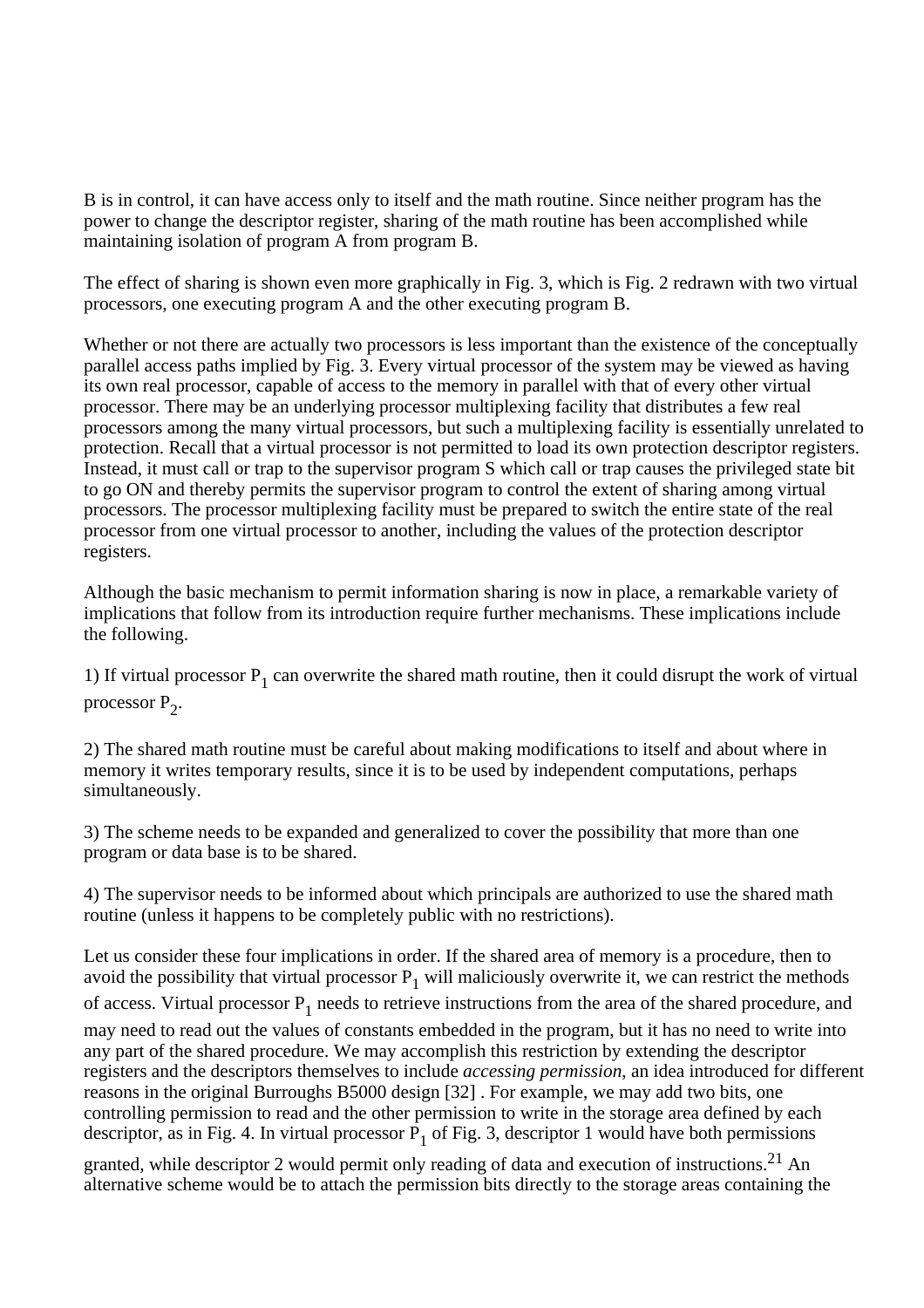shared program or data. Such a scheme is less satisfactory because, unlike the descriptors so far outlined, permission bits attached to the data would provide identical access to all processors that had a descriptor. Although identical access for all users of the shared math routine of Figs. 1-2-3 might be acceptable, a data base could not be set up with several users having permission to read but a few also having permission to write.

The second implication of a shared procedure, mentioned before, is that the shared procedure must be careful about where it stores temporary results, since it may be used simultaneously by several virtual processors. In particular, it should avoid modifying itself. The enforcement of access permission by descriptor bits further constrains the situation. To prevent program A from writing into the shared math routine, we have also prohibited the shared math routine from writing into itself, since the descriptors do not change when, for example, program A transfers control to the math routine.<sup>22</sup> The math routine will find that it can read but not write into itself, but that it can both read and write into the area of program A. Thus program A might allocate an area of its own address range for the math routine to use as temporary storage.<sup>23</sup>

As for the third implication, the need for expansion, we could generalize our example to permit several distinct shared items merely by increasing the number of descriptor registers and informing the supervisor which shared objects should be addressable by each virtual processor. However, there are two substantially different forms of this generalization--*capability systems* and *access control list systems*. In terms of the earlier discussion, capability systems are ticket-oriented, while access control list systems are list-oriented. Most real systems use a combination of these two forms, the capability system for speed and an access control list system for the human interface. Before we can pursue these generalizations, and the fourth implication, authorization, more groundwork must be laid.

In Section II, the development of protection continues with a series of successively more sophisticated models. The initial model, of a capability system, explores the use of encapsulated but copyable descriptors as tickets to provide a flexible authorization scheme. In this context we establish the general rule that communication external to the computer must precede dynamic authorization of sharing. The limitations of copyable descriptors--primarily lack of accountability for their use--lead to analysis of revocation and the observation that revocation requires indirection. That observation in turn leads to the model of access control lists embedded in indirect objects so as to provide detailed control of authorization.

The use of access control lists leads to a discussion of controlling changes to authorizations, there being at least two models of control methods which differ in their susceptibility to abuse. Additional control of authorization changes is needed when releasing sensitive data to a borrowed program, and this additional control implies a nonintuitive constraint on where data may be written by the borrowed program. Finally, Section II explores the concept of implementing arbitrary abstractions, such as extended types of objects, as programs in separate domains.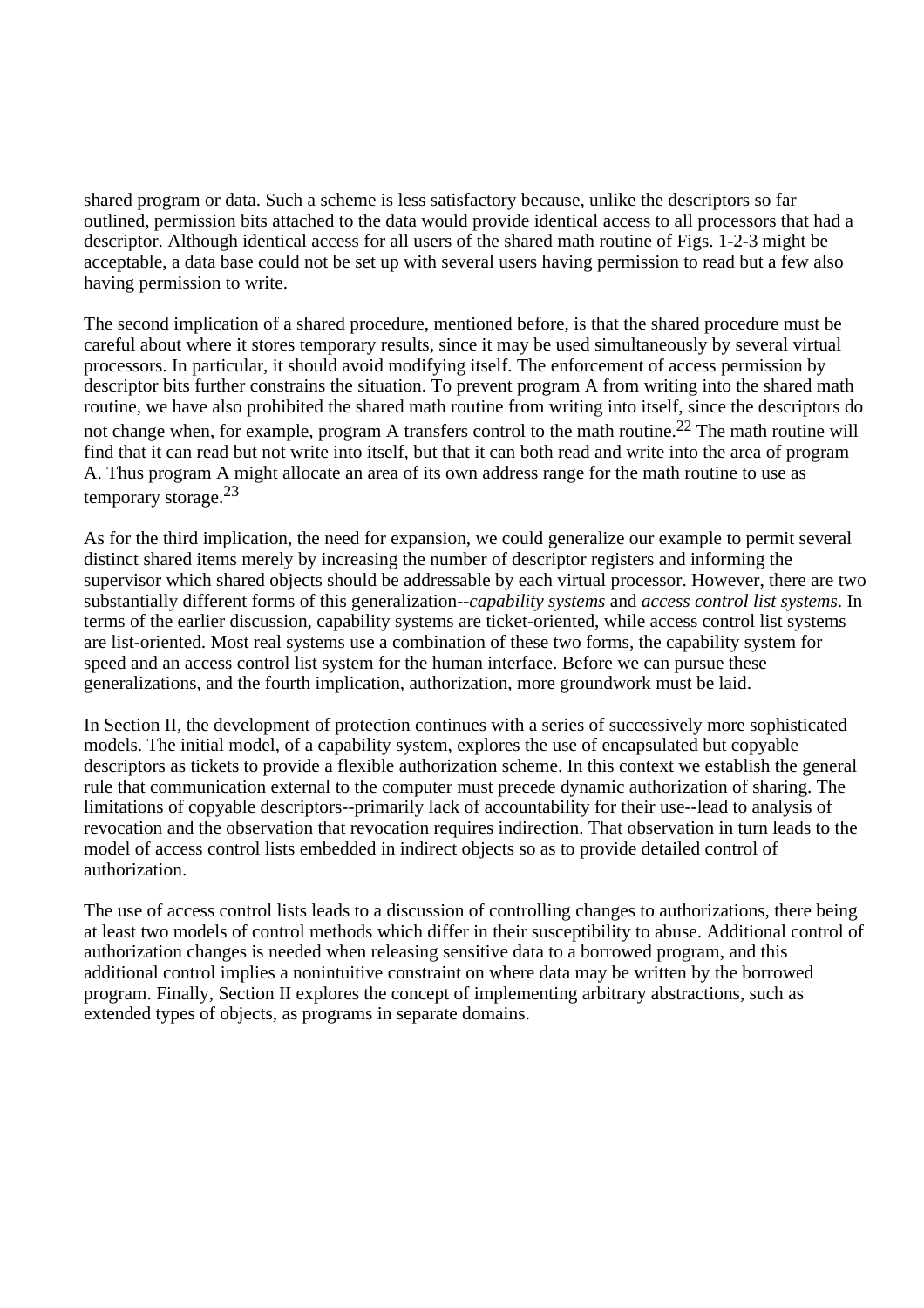## **II. DESCRIPTOR-BASED PROTECTION SYSTEMS**

## **A. Separation of Addressing and Protection<sup>24</sup>**

As mentioned earlier, descriptors have been introduced here for the purpose of protecting information, although they are also used in some systems to organize addressing and storage allocation. For the present, it is useful to separate such organizational uses of descriptors from their protective use by requiring that all memory accesses go through two levels of descriptors. In many implementations, the two levels are actually merged into one, and the same descriptors serve both organizational and protection purposes.

Conceptually, we may achieve this separation by enlarging the function of the memory system to provide uniquely identified (and thus distinctly addressed) storage areas, commonly known as *segments*. For each segment there must be a distinct addressing descriptor, and we will consider the set of addressing descriptors to be part of the memory system, as in Fig. 5. Every collection of data items worthy of a distinct name, distinct scope of existence, or distinct protection would be placed in a different segment, and the memory system itself would be addressed with two-component addresses: a unique segment identifier (to be used as a key by the memory system to look up the appropriate descriptor) and an offset address that indicates which part of the segment is to be read or written. All users of the memory system would use the same addressing descriptors, and these descriptors would have no permission bits--only a base and a bound value. This scheme is functionally similar to that used in the Burroughs B5700/ 6700 or Honeywell Multics systems in that it provides a structured addressing space with an opportunity for systematic and automatic storage allocation.

The unique identifiers used to label segments are an essential cornerstone of this organization. They will be used by the protection system to identify segments, so they must never be reused. One way of implementing unique identifiers is to provide a hardware counter register that operates as a clock (counting, say, microseconds) and is large enough never to overflow in the lifetime of the memory system. The value of the clock register at the time a segment is created can be used as that segment's unique identifier.<sup>25</sup> As long as the memory system remembers anything, the time base of the clock register must not be changed.

The processor of Fig. 5 contains, as part of its state, protection descriptors similar to those of Figs. 1 and 2, with the addition of permissions, as in Fig. 4. All references by the processor are constrained to be to segments described by these protection descriptors. The protection descriptor itself no longer contains a base and bound; instead the descriptor contains the unique segment identifier that the memory system requires as the first part of its two-part address for accessing that segment. Thus, from the point of view of a program stored in one of the segments of memory, this system is indistinguishable from that of Fig. 2. Note in Fig. 5 that although *addressing* descriptors exist for the segments containing program B and program S (the supervisor), they are not accessible to the processor since it has no *protection* descriptors for those two segments. It is useful to distinguish between the system address space, consisting of all the segments in the memory system, and the processor address space, consisting of those segments for which protection descriptors exist. Since the addressing descriptors are part of the memory system, which is shared by all processors, the system address space is universal. Any single processor address space, on the other hand, is defined by the particular protection descriptors associated with the processor and therefore is local. If the supervisor switches control of a real processor from one virtual processor to another, it would first reload the protection descriptors; the processor address space thus is different for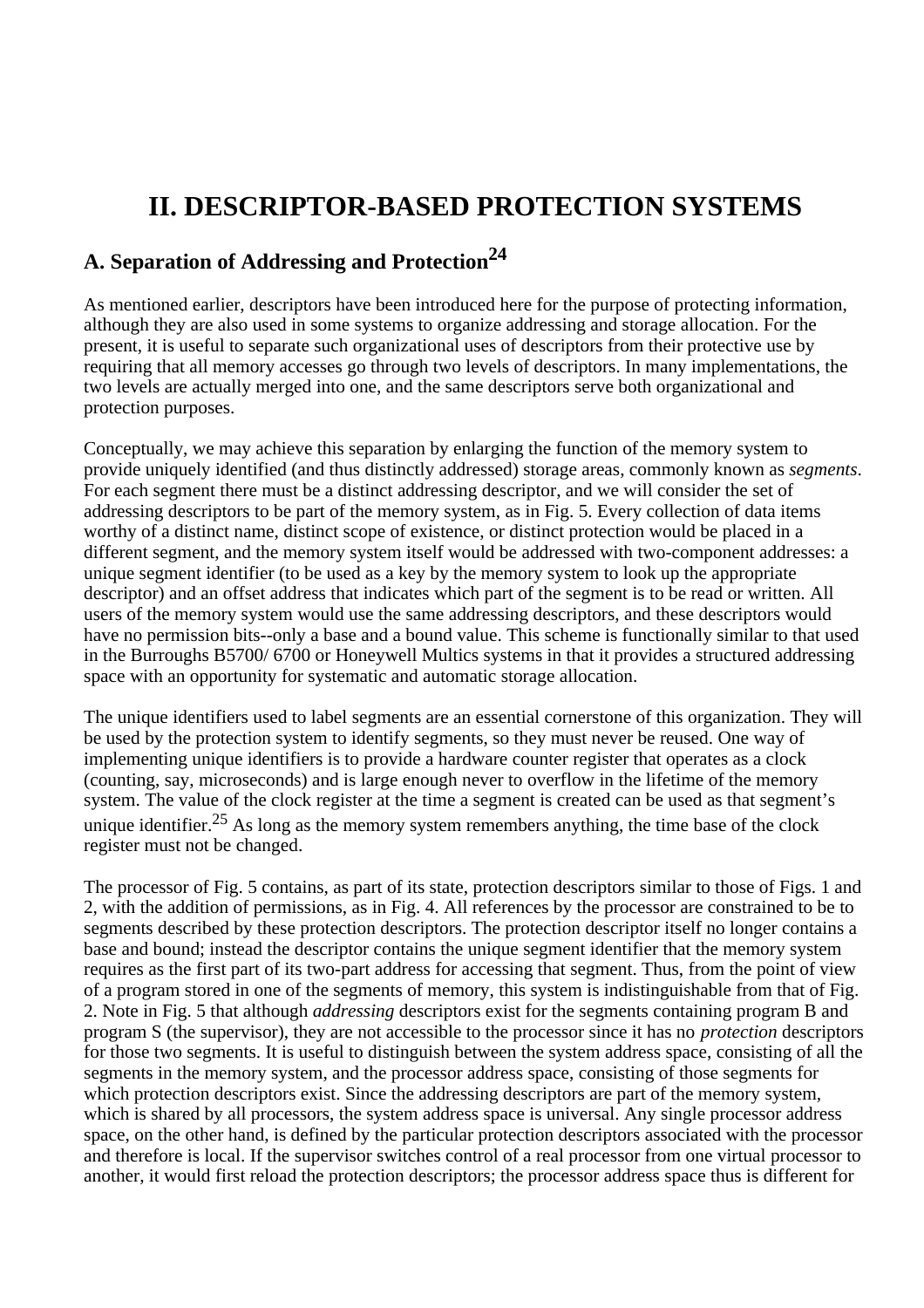different users, while the system address space remains the same for all users.

With the addressing function separated architecturally from the protection function, we may now examine the two generalized forms of protection systems: the capability system and the access control list system.

## **B. The Capability System**

*1) The Concept of Capabilities:* The simplest generalization is the capability system suggested by Dennis and Van Horn [41], and first partially implemented on an M.l.T. PDP-1 computer [48].<sup>26</sup> There are many different detailed implementations for capability systems; we illustrate with a specific example. Recall that we introduced the privileged state bit to control who may load values into the protection descriptor registers. Another way to maintain the integrity of these registers would be to allow any program to load the protection descriptor registers, but only from locations in memory that previously have been certified to contain acceptable protection descriptor values.

Suppose, for example, that every location in memory were tagged with an extra bit. If the bit is OFF, the word in that location is an ordinary data or instruction word. If the bit is ON, the word is taken to contain a value suitable for loading into a protection descriptor register. The instruction that loads the protection descriptor register will operate only if its operand address leads it to a location in memory that has the tag bit ON. To complete the scheme, we should provide an instruction that stores the contents of a protection descriptor register in memory and turns the corresponding tag bit ON, and we must arrange that all other store instructions set the tag bit OFF in any memory location they write into. This gives us two kinds of objects stored in the memory: protection descriptor values and ordinary data values. There are also two sets of instructions, separate registers for manipulating the two kinds of objects, and, effectively, a wall that prevents values that are subject to general computational manipulation from ever being used as protection descriptor values. This kind of scheme is a particular example of what is called a tagged architecture.<sup>27</sup>

This particular tagged architecture is known as a *capability system,* one that lets the user place protection descriptor values in memory addresses that are convenient to him. A memory word that contains a protection descriptor value (in our simple tagged system, one that has its tag bit ON) is known as a *capability*.

To see how capabilities can be used to generalize our basic sharing strategy, suppose that each processor has several (say, four) protection descriptor registers, and that program A is in control of a processor, as in Fig. 6. (For clarity, this and future figures omit the addressing descriptors of the segmented memory.) The first two protection descriptor registers have already been loaded with values permitting access to two segments, program A and a segment we have labeled "Catalog for Doe." In our example, this latter segment contains two locations with tags indicating that they are capabilities, Cl and C2. Program A may direct the processor to load the capability at location C2 into one of the protection descriptor registers, and then the processor may address the shared math routine. Similarly, either program A or the shared math routine may direct the loading of the capability at location Cl into a protection descriptor register, after which the processor may address the segment labeled "Private Data Base X." By a similar chain of reasoning, another processor starting with a capability for the segment labeled "Catalog for Smith" can address both the shared math routine and the segment "Private Data Base Y."

We can now arrange for any desired static pattern of sharing of segments. For example, for each user,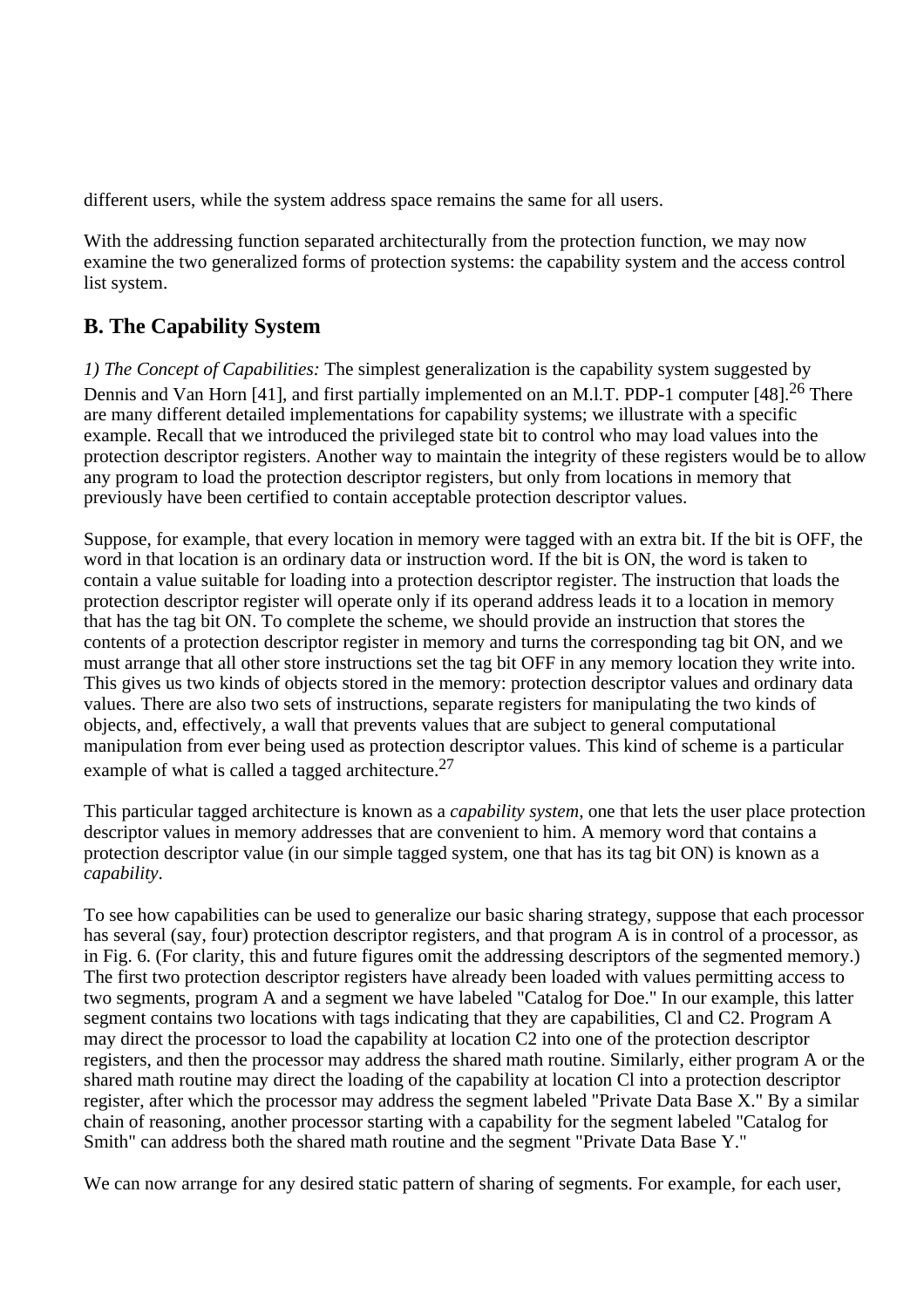we can provide one segment for use as a catalog and place in that catalog a capability for every segment he is authorized to use. Each capability contains separate read and write permission bits, so that some users may receive capabilities that permit reading and writing some segment, while others receive capabilities permitting only reading from that same segment. The catalog segment actually might contain pairs: a character-string name for some segment and the associated capability that permits addressing that segment. A user would create a new segment by calling the supervisor. The supervisor by convention might set some protection descriptor to contain a capability for the new segment.28 The user could then file his new segment by storing this new capability in his catalog along with a name for the segment. Thus we have an example of a primitive but usable filing system to go with the basic protection structure.<sup>29</sup>

To complete the picture, we should provide a tie to some authentication mechanism. Suppose that the system responds to an authentication request by creating a new virtual processor and starting it executing in a supervisor program that initially has a capability for a user identification table, as in Fig. 7. If a user identifies himself as "Doe" and supplies a password, the supervisor program can look up his identification in the user identification table. It can verify the password and load into a protection descriptor register the capability for the catalog associated with Doe's entry in the user identification table. Next, it would clear the remaining capability registers, destroying the capability for the user identification table, and start running some program in Doe's directory, say program A. Program A can extend its addressability to any segment for which a capability exists in Doe's catalog. Formally, after verifying the claimed identity of the user, the authentication system has allowed the virtual processor to enter Doe's domain, starting in procedure A.

By providing for authentication we have actually tied together two protection systems: 1) an authentication system that controls access of users to named catalog capabilities, and 2) the general capability system that controls access of the holder of a catalog capability to other objects stored in the system.

The authentication system associates the newly created virtual processor with the principal accountable for its future activities. Once the virtual processor is started, however, the character-string identifier "Doe" is no longer used; the associated catalog capability is sufficient. The replacement of the character-string form of the principal identifier is possible because the full range of accessible objects for this user has already been opened up to him by virtue of his acquisition of his catalog capability. The catalog capability becomes, in effect, the principal identifier. On the other hand, some loss of accountability has occurred. It is no longer quite so easy, by examining the registers of a running virtual processor, to establish who is accountable for its activity. This lack of accountability will have to be repaired in order to allow the virtual processor to negotiate the acquisition of new capabilities.

With this example of a capability system, a catalog is not a special object. It is merely any segment in which any program chooses to store capabilities that are, by virtue of their tags, protected unforgeable objects. If in Fig. 7, program A, running under Doe's control, creates a new object, it may choose to place the new capability in segment X in a position where it can easily be found later. In such a case, segment X has become, in effect, another catalog. To establish the full range of objects that Doe may address, it is necessary to examine not only the initial catalog segment, whose capability is contained in the user identification table, but also all segments it contains capabilities for, and all segments they contain capabilities for, etc.

The scheme described so far admits any desired static arrangement of accessing authorization. It could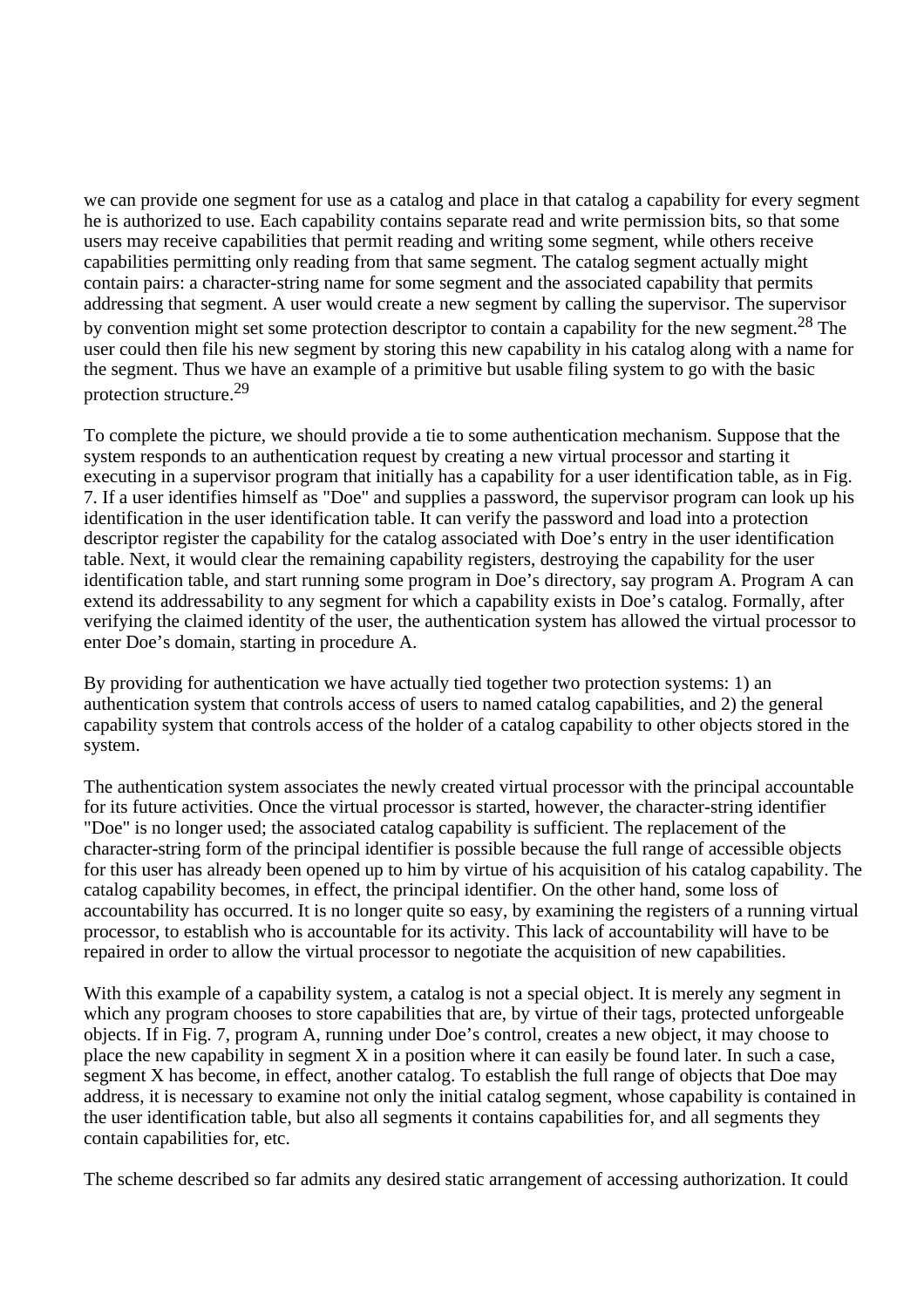be used in an application for which a simple, rarely changed, authorization pattern is useful. For example, a company data base management system might have a relatively static authorization pattern, which changes only when major revisions are made to the style of maintaining the data base. We have not yet provided, however, for the possibility that Doe, upon creating a new segment, might wish to authorize access to it for Smith. Such a need would probably arise if the computer system is used for the creation and editing of interoffice memoranda and letters or for constructing programs. We shall call this operation *dynamic authorization*. The dynamic authorization of sharing is a topic that must be examined quite carefully, since it exposes several subtle issues that are fundamental to sharing and protection.

*2) The Dynamic Authorization of Sharing:* One might propose to handle dynamic authorization very simply by arranging that Doe have a capability to write into Smith's catalog. Then Doe could store a copy of the capability for the new segment in Smith's catalog. But this approach has a defect. Allowing Doe to have a capability to write into Smith's catalog would enable Doe to overwrite and destroy all of Smith's capabilities. The inverse strategy of giving Smith a capability to read Doe's catalog would give Smith access to all of Doe's segments. A more "secure" approach to the problem is needed. To develop this approach, we will consider a clumsy strategy with square-law growth, and then refine it.

If the possibility of sharing had been anticipated, both Doe and Smith might initially have had a capability allowing reading and writing a communication segment used only to pass messages and capabilities between Doe and Smith. Doe's program deposits the capability for his newly created object in the communication segment for Smith, and Smith's program can pick it up and use it or catalog it at Smith's convenience. But that description oversimplifies one step. Both Doe's and Smith's programs somehow have to locate the capability for the common communication segment. How do they know what to look for? Consider the case of the sender, Doe's program, first. Presumably it looks in some trusted catalog for the name "Smith" and finds the capability for the communication segment next to Smith's name. But how does Doe's program know to look for the name "Smith"? The character-string name may be embedded in the program by Doe or he may type it into his program as it runs, but either way one thing is crucial--that there be a secure path from Doe, who is authorizing the passing of the capability, to the program, which is carrying it out. Next, we should ask, where does Doe find out the character-string name "Smith" so that he could type it in or embed it in his program? Presumably, he learns Smith's name via some path *outside the computer*. Perhaps Smith shouts it down the hall to

him.30 The method of communication is not important, but the fact of the communication is. *For dynamic authorization of sharing within a computer, there must be some previous communication from the recipient to the sender, external to the computer system.* Further, this reverse external communication path must be sufficiently secure that the sender is certain of the system-cataloged name of the intended recipient. That name is, by definition, the identifier of the recipient's principal within the computer system. Thus the sender can be sure that only programs run under the accountability of that principal will have access to his new object.

An analogous chain of reasoning applies to Smith's program as the recipient of the capability for the new object. Smith must learn from Doe some piece of information sufficient that he can instruct his program to look in the correct communication segment for the capability which Doe is sending. Again, Doe's principal identifier should be the name used in Smith's catalog of communication segments, so Smith can be certain that only some program run under Doe's accountability could possibly have sent the capability. In summary, here is a complete protocol for dynamically authorizing sharing of a new object.

*Sender's part:*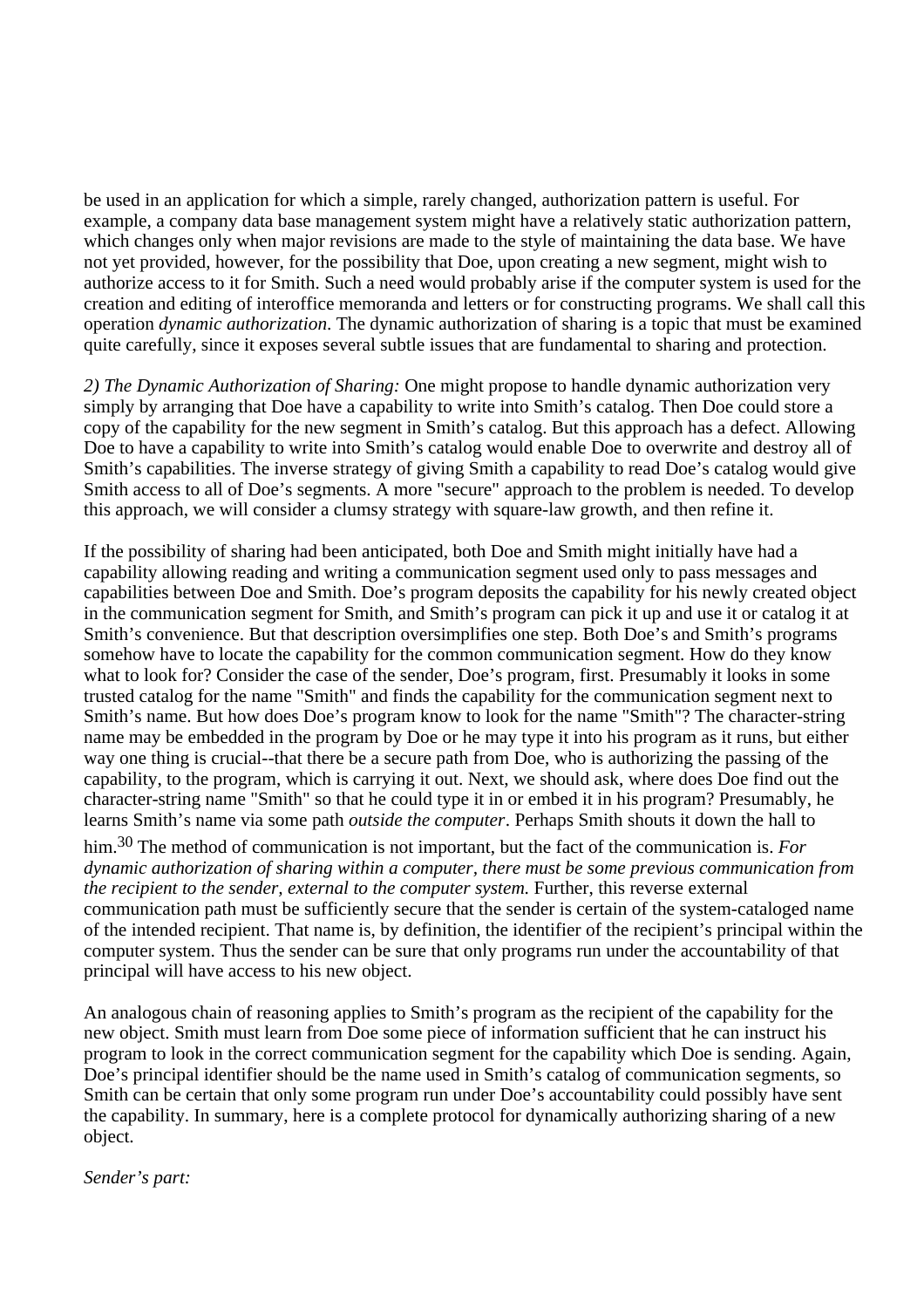- 1. Sender learns receiver's principal identifier via a communication path outside the system.
- 2. Sender transmits receiver's principal identifier to some program running inside the system under the accountability of the sender.
- 3. Sender's program uses receiver's principal identifier to ensure that only virtual processors operating under the accountability of the receiver will be able to obtain the capability being transmitted.

### *Receiver's part:*

- 1. Receiver learns sender's principal identifier, via a communication path outside the system.
- 2. Receiver transmits sender's principal identifier to some program running inside the system under the accountability of the receiver.
- 3. Receiver's program uses the sender's principal identifier to ensure that only a virtual processor operating under the accountability of the sender could have sent the capability being received.

This protocol provides protection for the authorization changing mechanism (copying of a capability) by requiring an authority check (comparison of a principal identifier found inside the system with authorization information transmitted from outside). Although the analysis may seem somewhat strained, it is important because it always applies, even though parts of it may be implicit or hidden. We have described the protocol in terms of a capability system, but the same protocol also applies in access control list systems.

Our analysis of the dynamics of authorizing sharing has been in terms of private communication segments between every pair of users, a strategy which would lead, with N users, to some  $N^2$ communication segments. To avoid this square-law growth, one might prefer to use some scheme that dynamically constructs the communication paths also, such as having special hardware or a protected subsystem that implements a single "mailbox segment" for each user to receive messages and capabilities sent by all other users. Of course, the mechanism that implements the mailbox segments must be a protected, reliable mechanism, since it must infallibly determine the principal identifier of the sender of a message and label the message with that identifier, so the receiver can reliably carry out his step 3) of the protocol. Similarly, as the sender's agency, it must be able to associate the recipient's principal identifier with the recipient's mailbox, so that the sender's intent in his step 3) of the protocol is carried out correctly.

*3) Revocation and Control of Propagation:* The capability system has as its chief virtues its inherent efficiency, simplicity, and flexibility. Efficiency comes from the ease of testing the validity of a proposed access: if the accessor can present a capability, the request is valid. The simplicity comes from the natural correspondence between the mechanical properties of capabilities and the semantic properties of addressing variables. The semantics for dynamically changing addressability that are part of such modern languages as PL/I and Algol 68 fit naturally into a capability-based framework by using capabilities as address (pointer) variables. Straightforward additions to the capability system allow it gracefully to implement languages with dynamic-type extension [21] . Flexibility comes from the defining property of a capability system: the user may decide which of his addresses are to contain capabilities. The user can develop a data structure with an arbitrary pattern of access authorizations to his liking.

On the other hand, there are several potential problems with the capability system as we have sketched it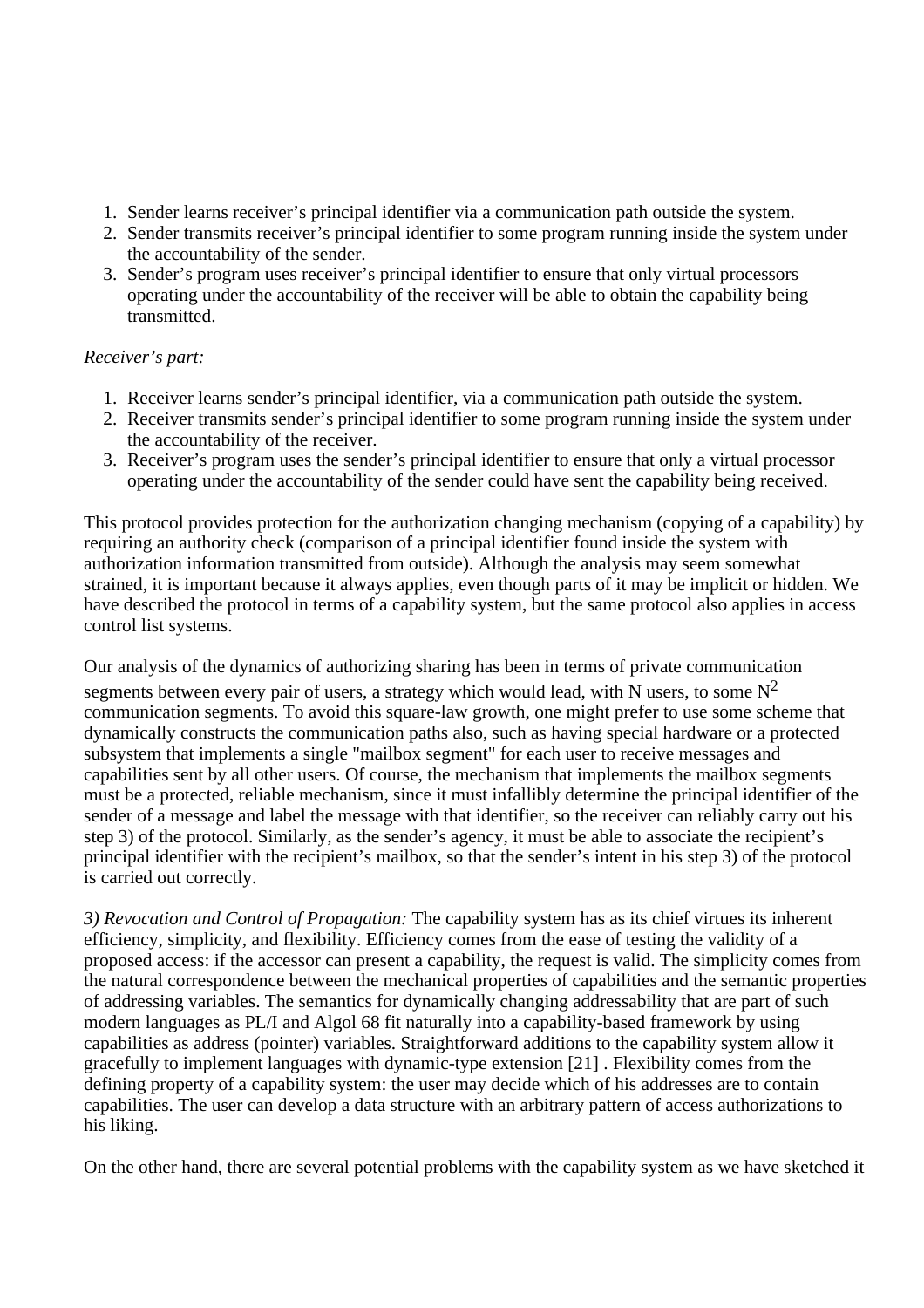so far. If Doe has a change of heart--he suddenly realizes that there is confidential information in the segment he permitted Smith to read--there is no way that he can disable the copy of the capability that Smith now has stored away in some unknown location. Unless we provide additional control, his only recourse is to destroy the original segment, an action which may be disruptive to other users, still trusted, who also have copies of the capability. Thus *revocation* of access is a problem.

A second, related property of a capability system is that Smith may now make copies of the capability and distribute them to other users, without the permission or even the knowledge of Doe. While in some cases, the ability of a recipient to pass access authorization along is exactly what the original grantor intended, in others it is not. We have not provided for any control of *propagation*.

Finally, the only possible way in which Doe could make a list of all users who currently can reach his segment would be by searching every segment in the system for copies of the necessary capability. That search would be only the beginning, since there may be many paths by which users could reach those capability copies. Every such path must be found, a task that may involve a fair amount of computation and that also completely bypasses the protection mechanisms. Thus *review* of access is a problem.<sup>31</sup>

To help counter these problems, constraints on the use of capabilities have been proposed or implemented in some systems. For example, a bit added to a capability (the *copy* bit) may be used to indicate whether or not the capability may be stored in a segment. If one user gives another user access to a capability with the copy bit OFF, then the second user could not make copies of the capability he has borrowed. Propagation would be prevented, at the price of lost flexibility.

Alternatively, some segments (perhaps one per user) may be designated as *capability-holding* segments, and only those segments may be targets of the instructions that load and store descriptor registers. This scheme may reduce drastically the effort involved in auditing and make revocation possible, since only capability-holding segments need be examined. (The CAP system [20] and the Plessey 250 [53] are organized in approximately this way, and the Burroughs B5000 family restricts descriptor storage to the virtual processor stack and a single table of outbound references [47].) In systems that make a programmer-visible distinction between short-term processor-addressable memory (addressed by LOAD and STORE instructions) and long-term storage (addressed by GET and PUT subroutines), it is possible to restrict capabilities so that they may be stored only in processor-addressable memory. This restriction not only reduces the effort required for auditing, but also limits the lifetime of a capability to that of a virtual processor. When the system shuts down, the only memory of the system is in long-term storage and all capabilities vanish. Of course, the next time the system starts up, newly created virtual processors need some way (such as appeal to an access control list system, described in the next subsection) to acquire the capabilities they need.

A third approach is to associate a *depth counter* with each protection descriptor register. The depth counter initially would have the value, say, of one, placed there by the supervisor. Whenever a program loads a descriptor register from a place in memory, that descriptor register receives a depth count that is one greater than the depth count of the descriptor register that contained the capability that permitted the loading. Any attempt to increase a depth count beyond, say, three, would constitute an error, and the processor would fault. In this way, the depth counters limit the length of the chain by which a capability may propagate. Again, this form of constraint reduces the effort of auditing, since one must trace chains back only a fixed number of steps to get a list of all potential accessors. (The M.I.T. CTSS used a software version of this scheme, with a depth limit of two.)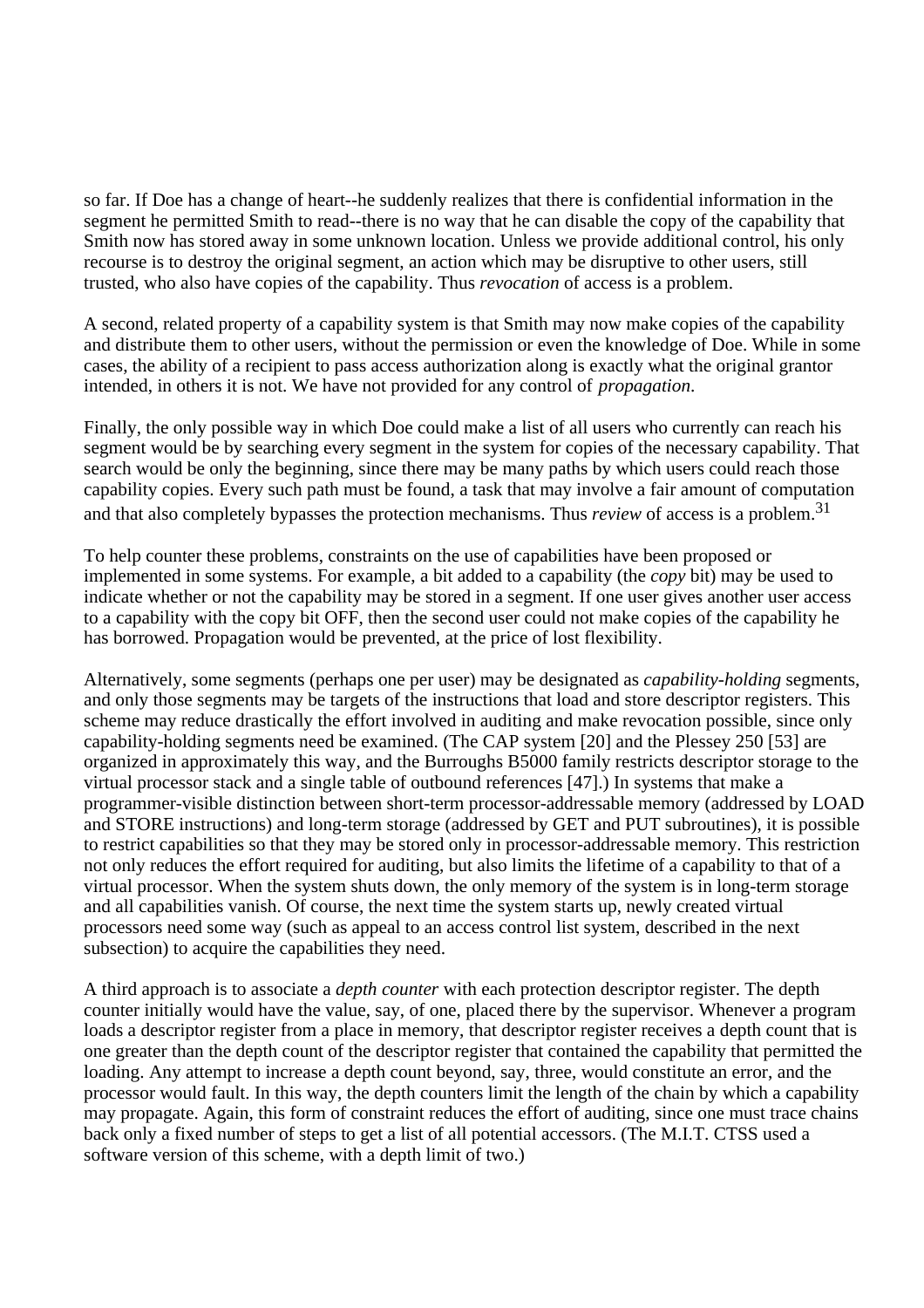To gain more precise control of *revocation*, Redell [54] has proposed that the basic capability mechanism be extended to include the possibility of forcing a capability to specify its target indirectly through a second location before reaching the actual object of interest. This second location would be an independently addressable recognizable object, and anyone with an appropriate capability for it could destroy the indirect object, revoking access to anyone else who had been given a capability for that indirect object. By constructing a separate indirect object for each different principal he shared an object with, the owner of the object could maintain the ability to revoke access independently for each principal. The indirect objects would be implemented within the memory-mapping hardware (e.g., the addressing descriptors of Fig. 5) both to allow high-speed bypassing if frequent multiple indirections occur and also to allow the user of a capability to be ignorant of the existence of the indirection.<sup>32</sup> Redell's indirect objects are closely related to the *access controllers* of the access control list system, described in the next subsection. While providing a systematic revocation strategy (if their user develops a protocol for systematically using them), the indirect objects provide only slight help for the problems of propagation and auditing.

The basic trouble being encountered is that an authorization--a kind of binding--takes place any time a capability is copied. Unless an indirect object is created for the copy, there is no provision for reversing this binding. The ability to make a further copy (and potentially a new authorization) is coupled to possession of a capability and is not independently controllable. Restrictions on the ability to copy, while helping to limit the number or kind of authorizations, also hamper the simplicity, flexibility, and uniformity of capabilities as addresses. In particular, capabilities are especially useful as a way of communicating exactly the necessary arguments from one procedure to another. In this way, they encourage wide use of procedures, a cornerstone of good programming practice. Restrictions on copyability, then, inhibit their usefulness in the context of procedure calls, and that runs counter to the goal of providing base-level facilities that encourage good programming practice. This dilemma seems to present an opportunity for research. At the present level of understanding, the most effective way of preserving some of the useful properties of capabilities is to limit their free copyability to the bottom most implementation layer of a computer system, where the lifetime and scope of the bindings can be controlled. The authorizations implemented by the capability system are then systematically maintained as an image of some higher level authorization description, usually some kind of an access control list system, which provides for direct and continuous control of all permission bindings.<sup>33</sup>

## **C. The Access Control List System**

*1) Access Controllers:* The usual strategy for providing reversibility of bindings is to control when they occur--typically by delaying them until the last possible moment. The access control list system provides exactly such a delay by inserting an extra authorization check at the latest possible point. Where the capability system was basically a ticket-oriented strategy, the access control list system is a list-oriented strategy. Again, there are many possible mechanizations, and we must choose one for illustration. For ease of discussion, we will describe a mechanism implemented completely in hardware (perhaps by microprogramming), although, historically, access control list systems have been implemented partly with interpretive software. Our initial model will impose the extra authorization check on *every* memory reference, an approach that is unlikely in practice but simpler to describe. Later we will show how to couple an access control list system to a capability system, a more typical realization that reduces the number of extra checks.

The system of Fig. 5 identified protection descriptors as a processor mechanism and addressing descriptors as a memory mechanism. Suppose that the memory mechanism is further augmented as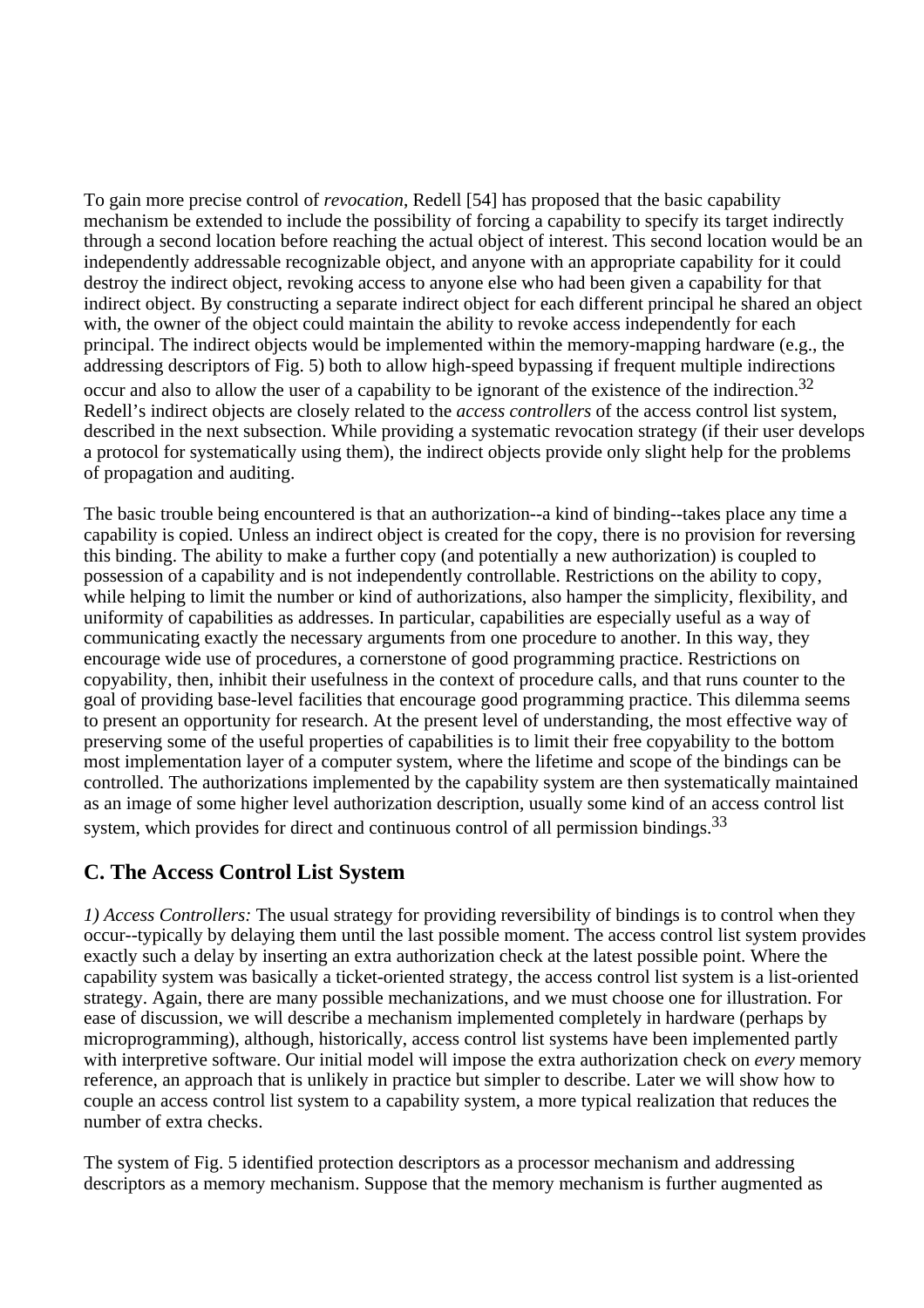follows. Whenever a user requests that a segment be created, the memory system will actually allocate two linked storage areas. One of the storage areas will be used to store the data of the segment as usual, and the second will be treated as a special kind of object, which we will call an *access controller*. An access controller contains two pieces of information: an addressing descriptor for the associated segment and an access control list, as in Fig. 8. An addressing descriptor for the access controller itself is assigned a unique identifier and placed in the map used by the memory system to locate objects. The access controller is to be used as a kind of indirect address, as in Fig. 9. In order to access a segment, the processor must supply the unique identifier of that segment's access controller. Since the access controller is protected, however, there is no longer any need for these unique identifiers to be protected. The former protection descriptor registers can be replaced with unprotected *pointer registers*, which can be loaded from any addressable location with arbitrary bit patterns. (In terms of IBM System 370 and Honeywell Multics, the pointer registers contain *segment numbers* from a universal address space. The segment numbers lead to the segment addressing descriptors stored in the access controller.) Of course, only bit patterns corresponding to the unique identifier of some segment's access controller will work. A data reference by the processor proceeds in the following steps, keyed to Fig. 9.

- 1. The program encounters an instruction that would write in the segment described by pointer register 3 at offset k.
- 2. The processor uses the unique identifier found in pointer register 3 to address access controller  $AC<sub>1</sub>$ . The processor at the same time presents to the memory system the user's principal identifier, a request to write, and the offset k.
- 3. The memory system searches the access control list in  $AC<sub>1</sub>$  to see if this user's principal identifier is recorded there.
- 4. If the principal identifier is found, the memory system examines the permission bits associated with that entry of the access control list to see if writing is permitted.
- 5. If writing is permitted, the addressing descriptor of segment X, stored in  $AC<sub>1</sub>$ , and the original offset k are used to generate a write request inside the memory system.

We need one more mechanism to make this system work. The set of processor registers must be augmented with a new protected register that can contain the identifier of the principal currently accountable for the activity of the virtual processor, as shown in Fig. 9. (Without that change, one could not implement the second and third steps.)

For example, we may have an organization like that of Fig. 10, which implements essentially the same pattern of sharing as did the capability system of Fig. 6. The crucial difference between these two figures is that, in Fig. 10, all references to data are made indirectly via access controllers. Overall, the organization differs in several ways from the pure capability system described before.

- 1. The decision to allow access to segment X has known, auditable consequences. Doe cannot make a copy of the addressing descriptor of segment X since he does not have direct access to it, eliminating propagation of direct access. The pointer to X's access controller itself may be freely copied and passed to anyone, but every use of the pointer must be via the access controller, which prevents access by unauthorized principals.<sup>34</sup>
- 2. The access control list directly implements the sender's third step of the dynamic sharing protocol--verifying that the requester is authorized to use the object. In the capability system, verification was done once to decide if the first capability copy should be made; after that, further copying was unrestricted. The access control list, on the other hand, is consulted on every access.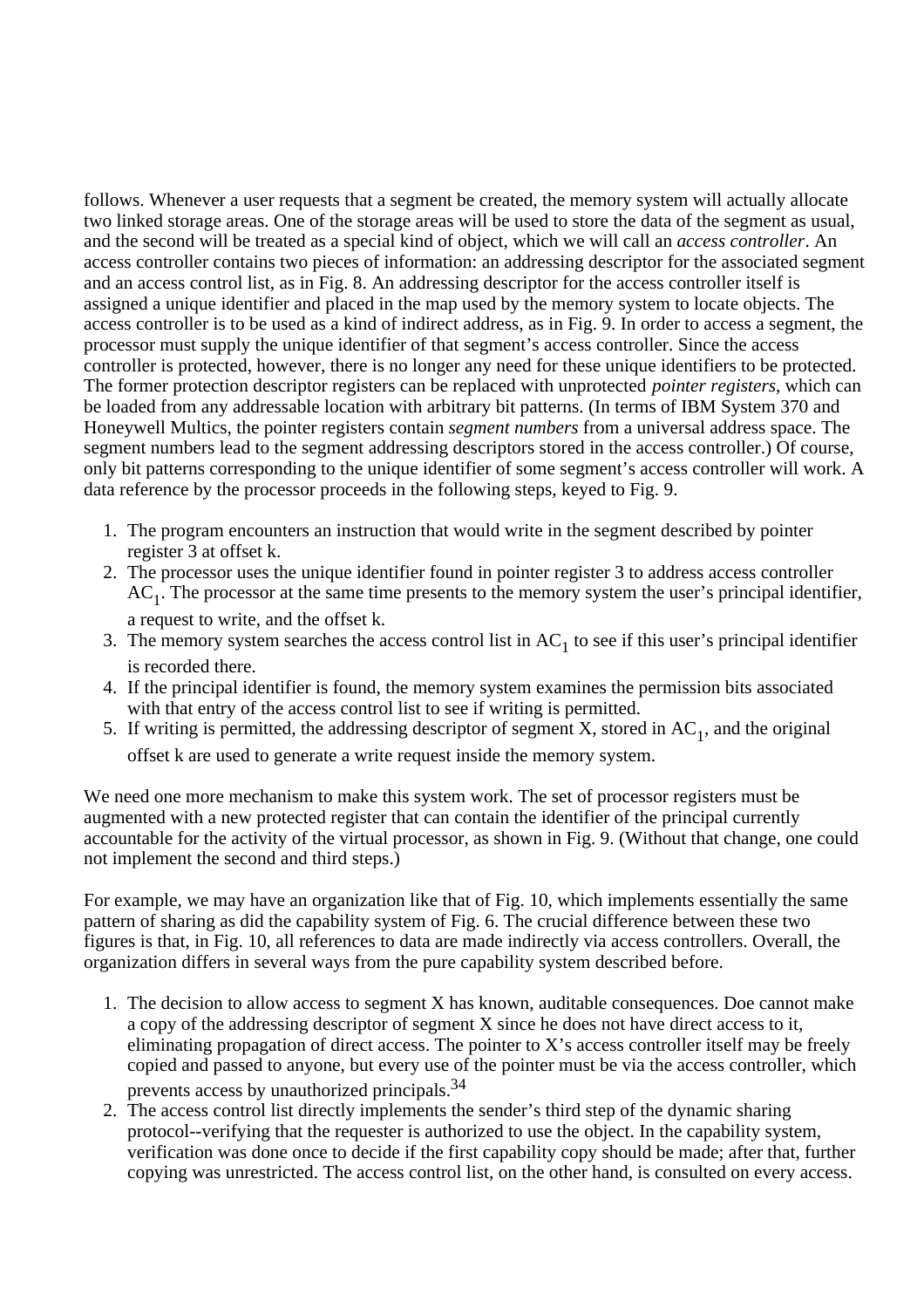- 3. Revocation of access has become manageable. A change to an access control list removing a name immediately preludes all future attempts by that user to use that segment.
- 4. The question of "who may access this segment?" apparently is answered directly by examining the access control list in the access controller for the segment. The qualifier "apparently" applies because we have not yet postulated any mechanism for controlling who may modify access control lists.
- 5. All unnecessary association between data organization and authorization has been broken. For example, although a catalog may be considered to "belong" to a particular user, the segments appearing in that catalog can have different access control lists. It follows that the grouping of segments for naming, searching, and archiving purposes can be independent of any desired grouping for protection purposes. Thus, in Fig. 10, a library catalog has been introduced.

It is also apparent that implementation, especially direct hardware implementation, of the access control list system could be quite an undertaking. We will later consider some strategies to simplify implementation with minimum compromise of functions, but first it will be helpful to introduce one more functional property-protection groups.

*2) Protection Groups:* Cases often arise where it would be inconvenient to list by name every individual who is to have access to a particular segment, either because the list would be awkwardly long or because the list would change frequently. To handle this situation, most access control list systems implement factoring into *protection groups*, which are principals that may be used by more than one user. If the name of a protection group appears in an access control list, all users who are members of that protection group are to be permitted access to that segment.

Methods of implementation of protection groups vary widely. A simple way to add them to the model of Figs. 9 and 10 is to extend the "principal holding" register of the processor so that it can hold two (or more) principal identifiers at once, one for a personal principal identifier and one for each protection group of which the user is a member. Fig. 10 shows this extension in dashed lines. In addition, we upgrade the access control list checker so that it searches for a match between any of the principal identifiers and any entries of the access control list.<sup>35</sup> Finally, who is allowed to use those principals that represent protection group identifiers must also be controlled systematically.

We might imagine that for each protection group there is a protection group list, that is, a list of the personal principal identifiers of all users authorized to use the protection group's principal identifier. (This list is an example of an access control list that is protecting an object--a principal identifier other than a segment.) When a user logs in, he can specify the set of principal identifiers he proposes to use. His right to use his personal principal identifier is authenticated, for example, by a password. His right to use the remaining principal identifiers can then be authenticated by looking up the now-authenticated personal identifier on each named protection group list. If everything checks, a virtual processor can safely be created and started with the specified list of principal identifiers.<sup>36</sup>

*3) Implementation Considerations:* The model of a complete protection system as developed in Fig. 10 is one of many possible architectures, most of which have essentially identical functional properties; our choices among alternatives have been guided more by pedagogical considerations than by practical implementation issues. There are at least three key areas in which a direct implementation of Fig. 10 might encounter practical problems.

1. As proposed, every reference to an object in memory requires several steps: reference to a pointer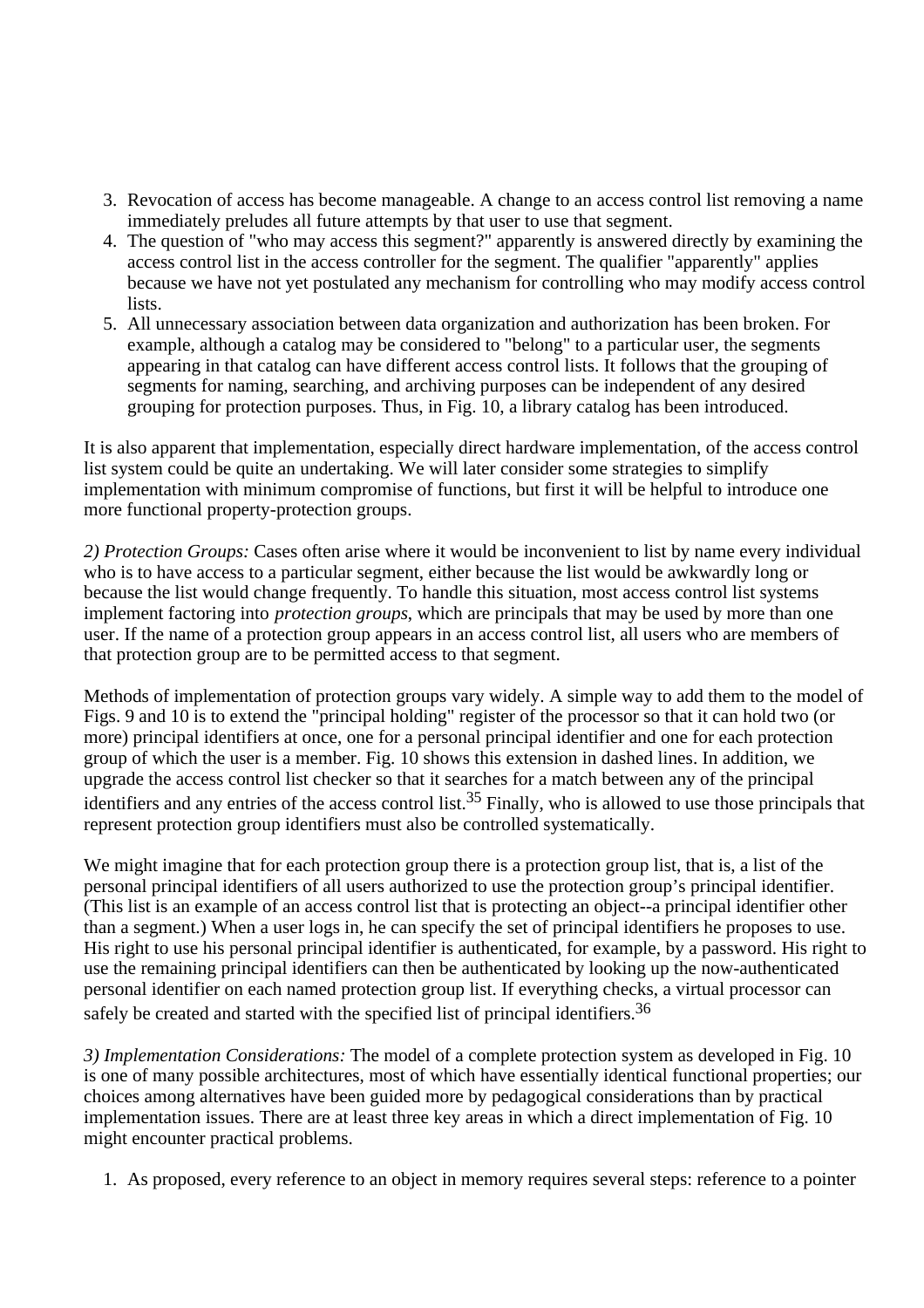register; indirect reference through an access controller including search of an access control list; and finally, access to the object itself via addressing descriptors. Not only are these steps serial, but several memory references are required, so fast memory access would be needed.

- 2. An access control list search with multiple principal identifiers is likely to require a complex mechanism, or be slow, or both. (This tradeoff between performance and complexity contrasts with the capability system, in which a single comparison is always sufficient.)
- 3. Allocation of space for access control lists, which can change in length, can be a formidable implementation problem. (Compared to a capability system, the mechanics of changing authorization in an access control list system are inherently more cumbersome.)

The first of these problems is attacked by recognizing that the purpose of the access control list is to establish authorization rather than to mediate every detailed access. Mediation of access would be handled more efficiently by a capability system. Suppose we provide for each pointer register a "shadow" capability register that is invisible to the virtual processor, as in Fig. 11. Whenever a pointer register containing the unique identifier of an access controller is first used, the shadow register is loaded with a capability consisting of a copy of the addressing descriptor for the segment protected by the access controller, together with a copy of the appropriate set of permission bits for this principal.<sup>37</sup> Subsequent references via that pointer register can proceed directly using the shadow register rather than indirectly through the access controller. One implication is a minor change in the revocability properties of an access control list: changing an access control list does not affect the capabilities already loaded in shadow registers of running processors. (One could restore complete revocability by clearing all shadow registers of all processors and restarting any current access control list searches. The next attempted use of a cleared shadow register would automatically trigger its reloading and a new access contra list check.) The result is a highly constrained but very fast capabitity system beneath the access control list system. The detailed checking of access control falls on the capability mechanism, which on individual memory references exactly enforces the constraints specified by the access control list system.

The second and third problems, allocation and search of access control lists, appear to require more compromise of functional properties. One might, for example, constrain all access control lists to contain, say, exactly five entries, to simplify the space allocation problem. One popular implementation allows only three entries on each access control list. The first is filled in with the personal principal identifier of the user who created the object being protected, the second with the principal identifier of the (single) protection group to which he belongs, and the third with the principal identifier of a universal protection group of which all users are members. The individual access permissions for these three entries are specified by the program creating the segment.<sup>38</sup>

A completely different way to provide an access control list system is to implement it in interpretive software in the path to the secondary storage or file system. Primary memory protection can be accomplished with either base-and-bound registers, or more generally with a capability system in which the capabilities cannot be copied into the file system. This approach takes the access control list checking mechanisms out of the heavily used primary memory access path, and reduces the pressure to compromise its functional properties. Such a mixed strategy, while more complex, typically proves to be the most practical compromise. For example, the Multics system [55] uses software-interpreted access control lists together with hardware-interpreted tables of descriptors. Similarly, the "guard file" of the Burroughs B6700 Master Control Program is an example of an access controller implemented interpretively [57].

*4) Authority to Change Access Control Lists:* The access control list organization brings one issue into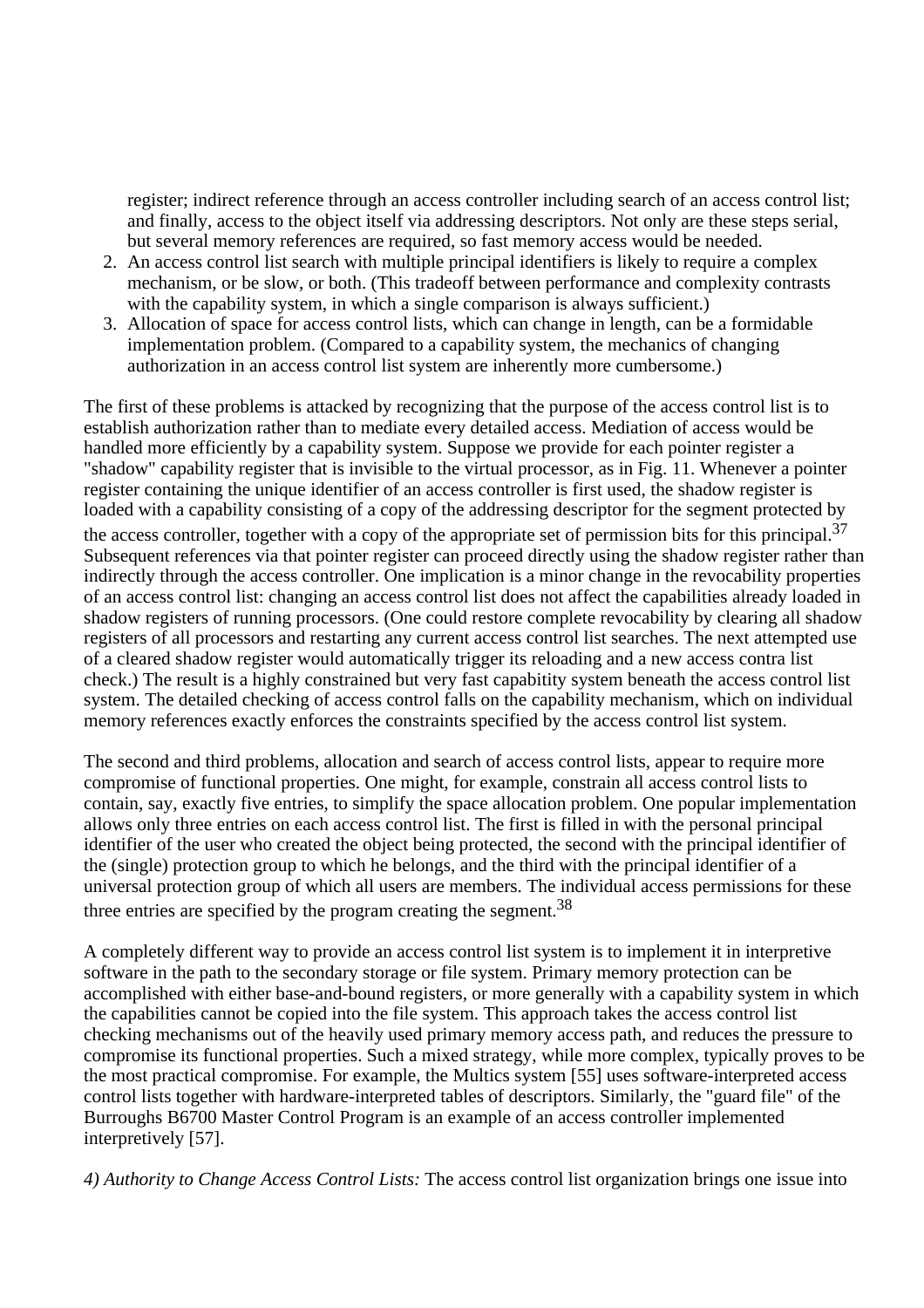focus: control of who may modify the access control information. In the capability system, the corresponding consideration is diffuse. Any program having a capability may make a copy and put that copy in a place where other programs, running in other virtual processors, can make use (or further copies) of it. The access control list system was devised to provide more precise control of authority, so some mechanism of exerting that control is needed. The goal of any such mechanism is to provide within the computer an authority structure that models the authority structure of whatever organization uses the computer. Two different authority-controlling policies, with subtly different modeling abilities, have been implemented or proposed. We name these two *self control* and *hierarchical control*.

The simplest scheme is *self control*. With this scheme, we extend our earlier concept of access permission bits to include not just permission to read and write, but also permission to modify the access control list that contains the permission bits. Thus, in Fig. 12, we have a slightly more elaborate access controller, which by itself controls who may make modifications to it. Suppose that the creation of a new segment is accompanied by the creation of an access controller that contains one initial entry in its access control list-an entry giving all permissions to the principal identifier associated with the creating virtual processor. The creator receives a pointer for the access controller he has just created, and then can adjust its access control list to contain any desired list of principal identifiers and permissions.<sup>39</sup>

Probably the chief objection is to the self-control approach is that it is so absolute: there is no provision for graceful changes of authority not anticipated by the creator of an access control list. For example, in a commercial time-sharing system, if a key member of a company's financial department is taken ill, there may be no way for his manager to authorize temporary access to a stored budget file for a co-worker unless the absent user had the foresight to set his access control lists just right. (Worse yet would be the possibility of accidentally producing an object for which its access controller permits access to no one--another version of the garbage collection problem.) To answer these objections, the *hierarchical control* scheme is sometimes used.

To obtain a hierarchical control scheme, whenever a new object is created the creator must specify some previously existing access controller to regulate future changes to the access control list in the access controller for the new object. The representation of an access controller must also be expanded to contain some kind of pointer to the access controller that regulates it (for example, a unique identifier). In addition, the interpretation of the permission bit named "ACLmod" is changed to apply to those access controllers that hierarchically are immediately below the access controller containing the permission bit. Then, as in Fig. 13, all of the access controllers of the system will be arranged in a hierarchy, or tree structure, branching from the first access controller in the system, whose creation must be handled as a special case, since there is no previously existing access controller to regulate it. The hierarchical arrangement is now the pattern of access control, since a user with permission to modify access control lists may add his own principal identifier, with permission to modify access, to lower level access controllers, giving himself ability to change access control lists still further down the hierarchy. Permission to modify access at any one node of the hierarchy permits the holder to grant himself access to anything in the entire subtree based on that node.<sup>40</sup>

The hierarchical control scheme might be used in a timesharing system as follows. The first access controller created is given an access control list naming one user, a system administrator. The system administrator creates several access controllers (for example, one for each department in his company) and grants permission to modify access in each controller to the department administrator. The department administrator can create additional access controllers in a tree below the one for his department, perhaps for subdepartments or individual computer users in his department. These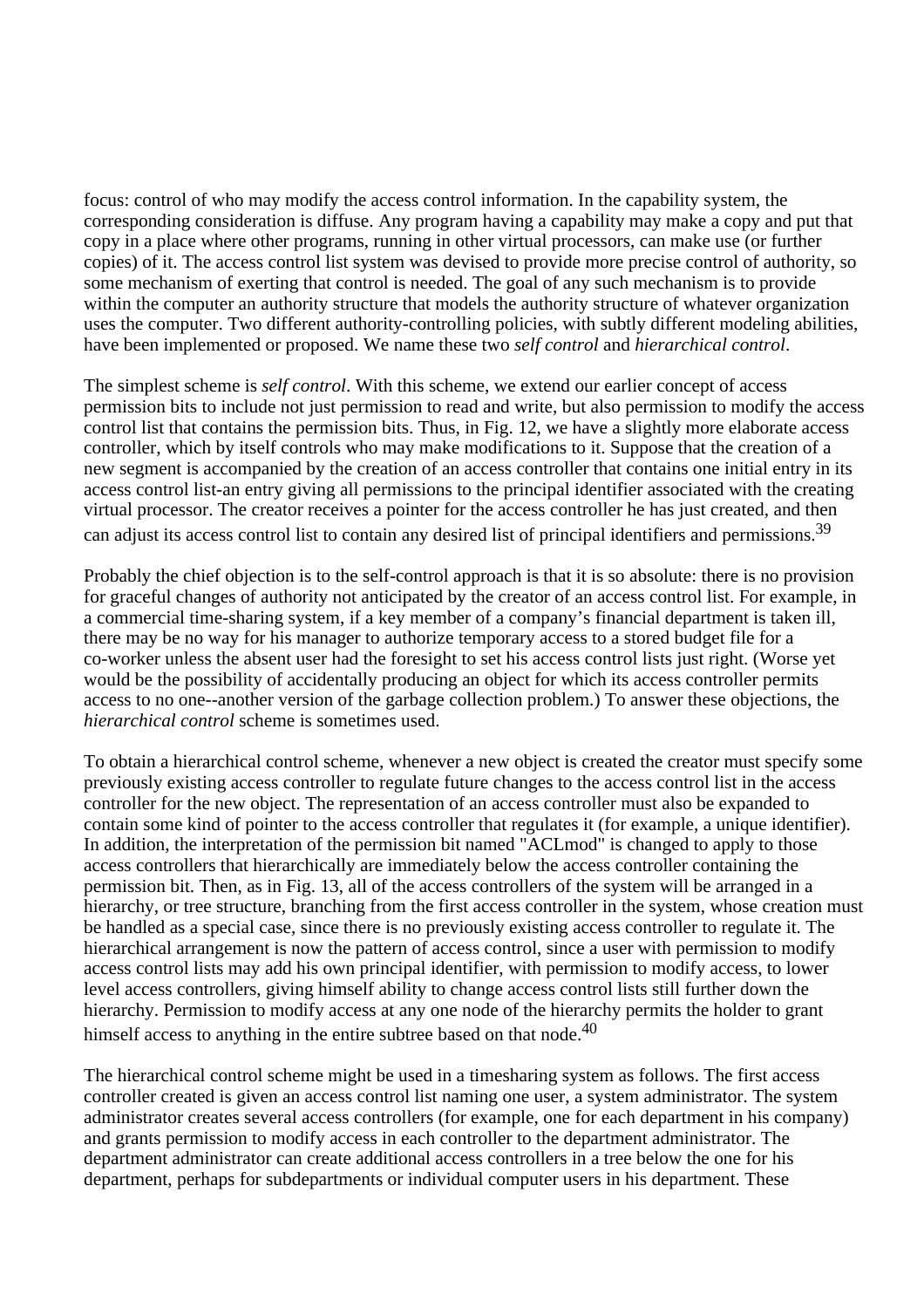individual users can develop any pattern of sharing they wish, through the use of access control lists in access controllers, for the segments they create. In an emergency, however, the department administrator can intevene and modify any access control list in his department. Similarly, the system administrator can intervene in case a department administrator makes a mistake or is unavailable.<sup>41</sup>

The hierarchical system in our example is subject to the objection that the system administrator and department administrators are *too* powerful; any hierarchical arrangement inevitably leads to concentration of authority at the higher levels of the hierarchy. A hierarchical arrangement of authority actually corresponds fairly well to the way many organizations operate, but the hierarchical control method of modeling the organization has one severe drawback: the use and possible abuse of higher level authority is completely unchecked. In most societal organizations, higher level authority exists, but there are also checks on it. For example, a savings bank manager may be able to authorize a withdrawal despite a lost passbook, but only after advertising its loss in the newspaper. A creditor may remove money from a debtor's bank account, but only with a court order. A manager may open an employee's locked file cabinet, but (in some organizations) only after temporarily obtaining the key from a security office, an action which leaves a record in the form of a logbook entry. A policeman may search your house, but the search is illegal unless he first obtained a warrant. In each case, the authority to perform the operation exists, but the use of the authority is coupled with checks and balances designed to prevent abuse of the authority. In brief, the hierarchical control scheme provides for exercise of authority but, as sketched so far, has no provision for preventing abuse of that authority.

One strategy that has been suggested in various forms [58], [59] is to add a field to an access controller, which we may call the *prescript* field. Whenever an attempt is made to modify an access control list (either by a special store instruction or by a call to a supervisor entry, depending on the implementation), the access-modifying permission of the higher level access controller regulating the access control list is checked as always. If the permission exists, the prescript field of the access control list that is about to be modified is examined, and some action, depending on the value found, is automatically triggered. The following list suggests some possible actions that might be triggered by the prescript value, and some external policies that can be modeled with the prescript scheme.

- 1. No action.
- 2. Identifier of principal making change is logged (the "audit trail").
- 3. Change is delayed one day ("cooling-off" period).
- 4. Change is delayed until some *other* principal attempts the same change ("buddy" system).
- 5. Change is delayed until signal is received from some specific (system-designated) principal ("court order").

The goal of all of the policies (and the prescript mechanism in general) is to ensure that some independent judgment moderates otherwise unfettered use of authority.

The notion of a prescript, while apparently essential to a protection system intended to model typical real authority structures, has not been very well developed in existing or proposed computer systems. The particular prescript mechanism we have used for illustration of the concept can model easily only a small range of policies. One could, for example, arrange that a prescript be invoked on every access to some segment, rather than just on changes in the authority structure. One could implement more complex policies by use of protected subsystems, a general escape mechanism described briefly in a later section.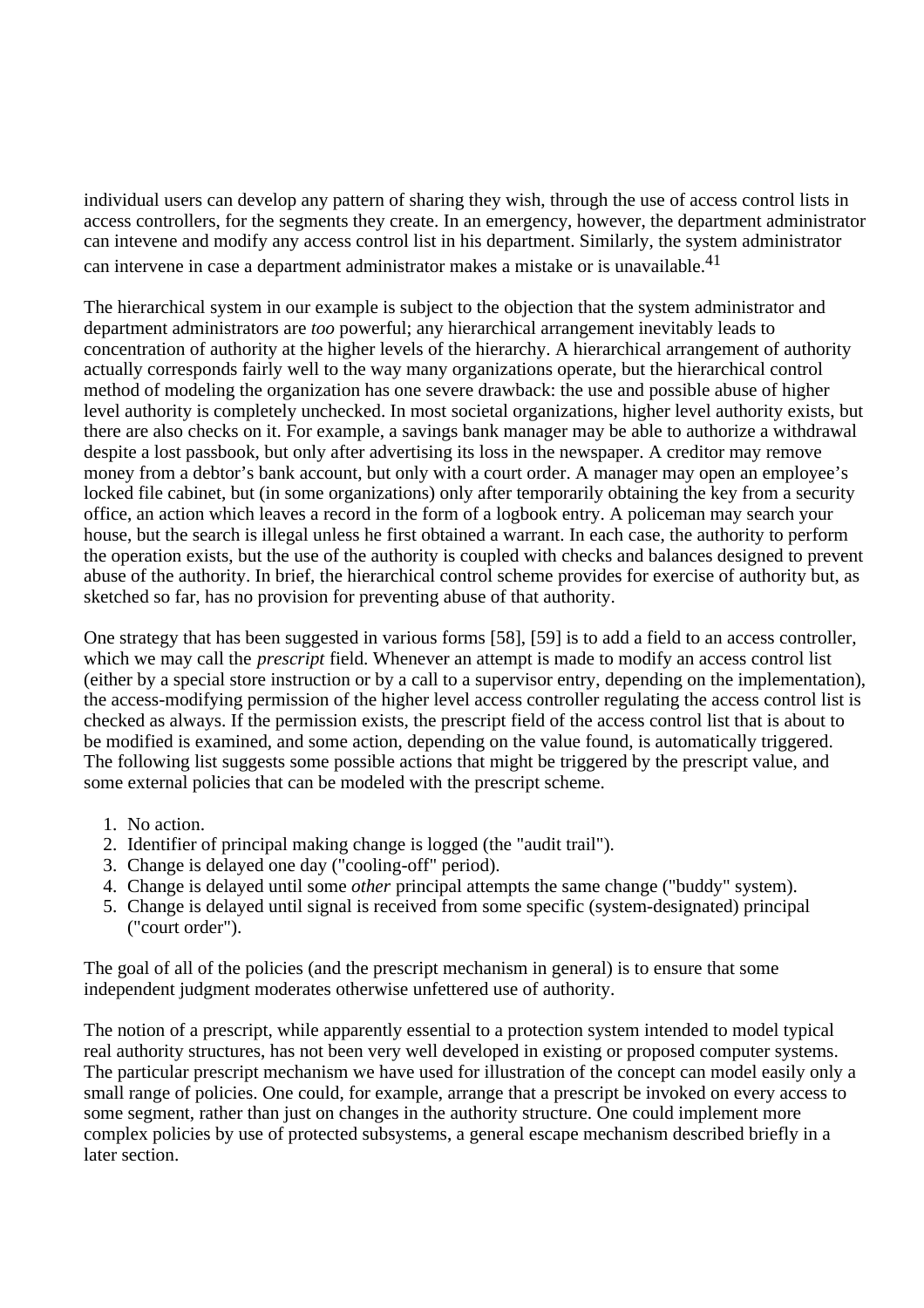*5) Discretionary and Nondiscretionary Controls:* Our discussion of authorization and authority structures has so far rested on an unstated assumption: the principal that creates a file or other object in a computer system has unquestioned authority to authorize access to it by other principals. In the description of the self-control scheme, for example, it was suggested that a newly created object begins its existence with one entry in its access control list, giving all permissions to its creator.

We may characterize this control pattern as *discretionary*<sup>42</sup> implying that the individual user may, at his own discretion, determine who is authorized to access the objects he creates. In a variety of situations, discretionary control may not be acceptable and must be limited or prohibited. For example, the manager of a department developing a new product line may want to "compartmentalize" his department's use of the company computer system to ensure that only those employees with a need to know have access to information about the new product. The manager thus desires to apply the principle of least privilege. Similarly, the marketing manager may wish to compartmentalize all use of the company computer for calculating product prices, since pricing policy may be sensitive. Either manager may consider it not acceptable that any individual employee within his department can abridge the compartmentalization decision merely by changing an access control list on an object he creates. The manager has a need to limit the use of discretionary controls by his employees. Any limits he imposes on authorization are controls that are out of the hands of his employees, and are viewed by them as *nondiscretionary*. Similar constraints are imposed in military security applications, in which not only isolated compartments are required, but also nested *sensitivity levels* (e.g., top secret, secret, and confidential) that must be modeled in the authorization mechanics of the computer system. Nondiscretionary controls may need to be imposed in addition to or instead of discretionary controls. For example, the department manager may be prepared to allow his employees to adjust their access control lists any way they wish, within the constraint that no one outside the department is ever given access. In that case, both nondiscretionary and discretionary controls apply.

The key reason for interest in nondiscretionary controls is not so much the threat of malicious insubordination as the need to safely use complex and sophisticated programs created by suppliers who are not under the manager's control. A contract software house may provide an APL interpreter or a fast file sorting program. If the supplied program is to be useful, it must be given access to the data it is to manipulate or interpret. But unless the borrowed program has been completely audited, there is no way to be sure that it does not misuse the data (for example, by making an illicit copy) or expose the data either accidentally or intentionally. One way to prevent this kind of security violation would be to forbid the use of borrowed programs, but for most organizations the requirement that all programs be locally written (or even thoroughly audited) would be an unbearable economic burden. The alternative is *confinement* of the borrowed program, a term introduced by Lampson [61]. That is, the borrowed program should run in a domain containing the necessary data, but should be constrained so that it cannot authorize sharing of anything found or created in that domain with other domains.

Complete elimination of discretionary controls is easy to accomplish. For example, if self-controlling access controllers are being used, one could arrange that the initial value for the access control list of all newly created objects not give "ACL-mod" permission to the creating principal (under which the borrowed program is running). Then the borrowed program could not release information by copying it into an object that it creates and then adjusting the access control list on that object. If, in addition, all previously existing objects in the domain of the borrowed program do not permit that principal to modify the access control list, the borrowed program would have no discretionary control at all and the borrower would have complete control. A similar modification to the hierarchical control system can also be designed.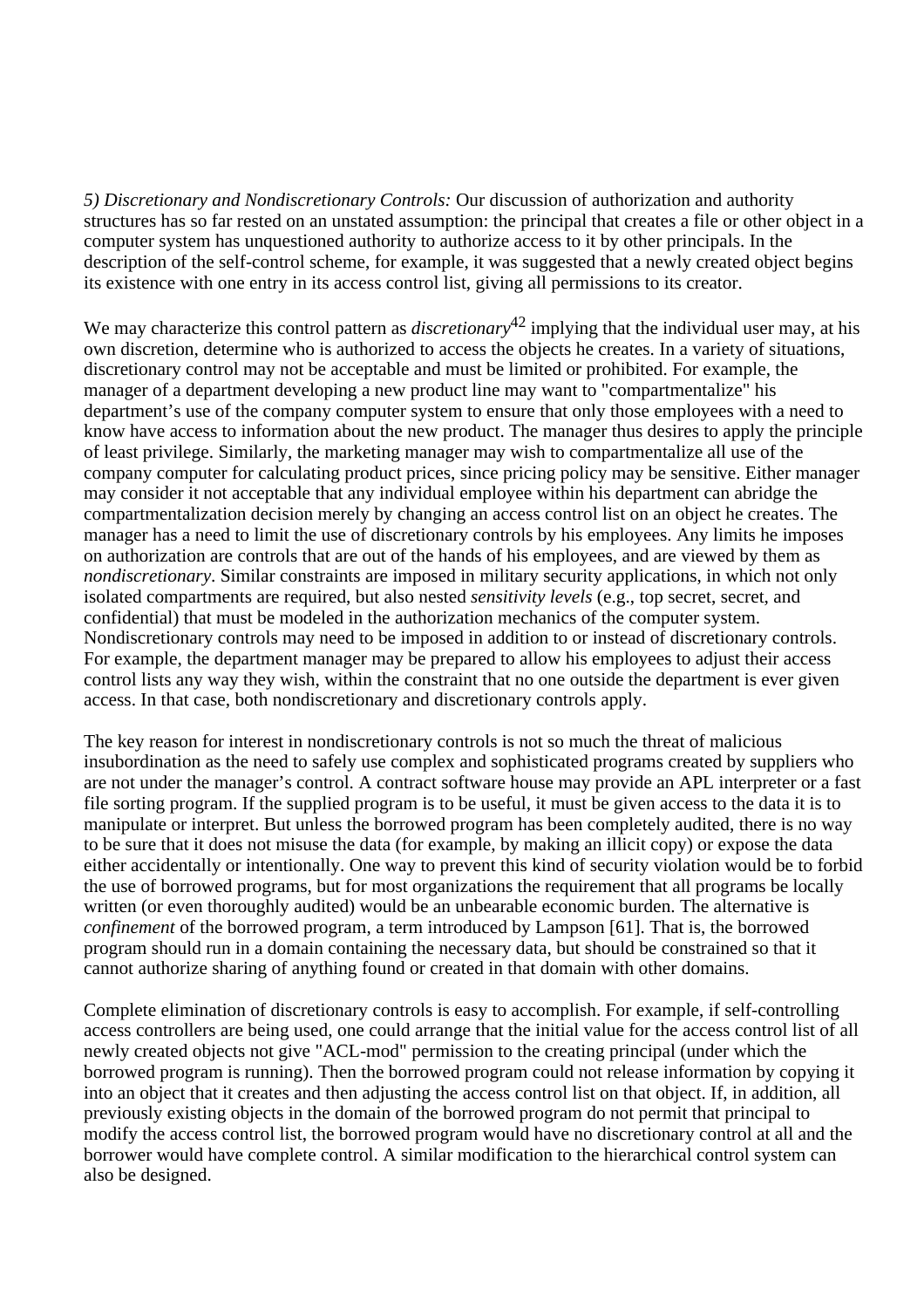It is harder to arrange for the coexistence of discretionary and nondiscretionary controls. Nondiscretionary controls may be implemented, for example, with a second access control list system operating in parallel with the first discretionary control system, but using a different authority control pattern. Access to an object would be permitted only if both access control list systems agreed. Such an approach, using a fully general access control list for nondiscretionary controls, may be more elaborate than necessary. The few designs that have appeared so far have taken advantage of a perceived property of some applications of nondiscretionary controls: the desired patterns usually are relatively simple, such as "divide the activities of this system into six totally isolated compartments." It is then practical to provide a simplified access control list system to operate in parallel with the discretionary control machinery.

An interesting requirement for a nondiscretionary control system that implements isolated compartments arises whenever a principal is authorized to access two or more compartments simultaneously, and some data objects may be labeled as being simultaneously in two or more compartments (e.g., pricing data for a new product may be labeled as requiring access to the "pricing policy" compartment as well as the "new product line" compartment). In such a case it would seem reasonable that, before permitting reading of data from an object, the control mechanics should require that the set of compartments of the object being referenced be a subset of the compartments to which the accessor is authorized. However, a more stringent interpretation is required for permission to write, if borrowed programs are to be confined. Confinement requires that the virtual processor be constrained to write only into objects that have a compartment set identical to that of the virtual processor itself. If such a restriction were not enforced, a malicious borrowed program could, upon reading data labeled for both the "pricing policy" and the "new product line" compartments, make a copy of part of it in a segment labeled only "pricing policy," thereby compromising the "new product line'' compartment boundary. A similar set of restrictions on writing can be expressed for sensitivity levels; a complete and systematic analysis in the military security context was developed by Weissman [14]. He suggested that the problem be solved by automatically labeling any written object with the compartment labels needed to permit writing, a strategy he named the "high water mark." As an alternative, the strategy suggested by Bell and LaPadula [62] declared that attempts to write into objects with too few compartment labels are errors that cause the program to stop.<sup>43</sup> Both cases recognize that writing into objects that do not have the necessary compartment labels represents potential "declassification" of sensitive information. Declassification should occur only after human judgment has been interposed to establish that the particular information to be written is not sensitive. Developing a systematic way to interpose such human judgments is a research topic.

Complete confinement of a program in a shared system is very difficult, or perhaps impossible, to accomplish, since the program may be able to signal to other users by strategies more subtle than writing into shared segments. For example, the program may intentionally vary its paging rate in a way users outside the compartment can observe, or it may simply stop, causing its user to go back to the original author for help, thereby revealing the fact that it stopped. D. Edwards characterized this problem with the phrase "banging on the walls." Lampson [61], Rotenberg [59], and Fenton [64] have explored this problem in some depth.

### **D. Protecting Objects Other Than Segments**

So far, it has been useful to frame our discussion of protection in terms of protecting segments, which basically are arbitrary-sized units of memory with no internal structure. Capabilities and access control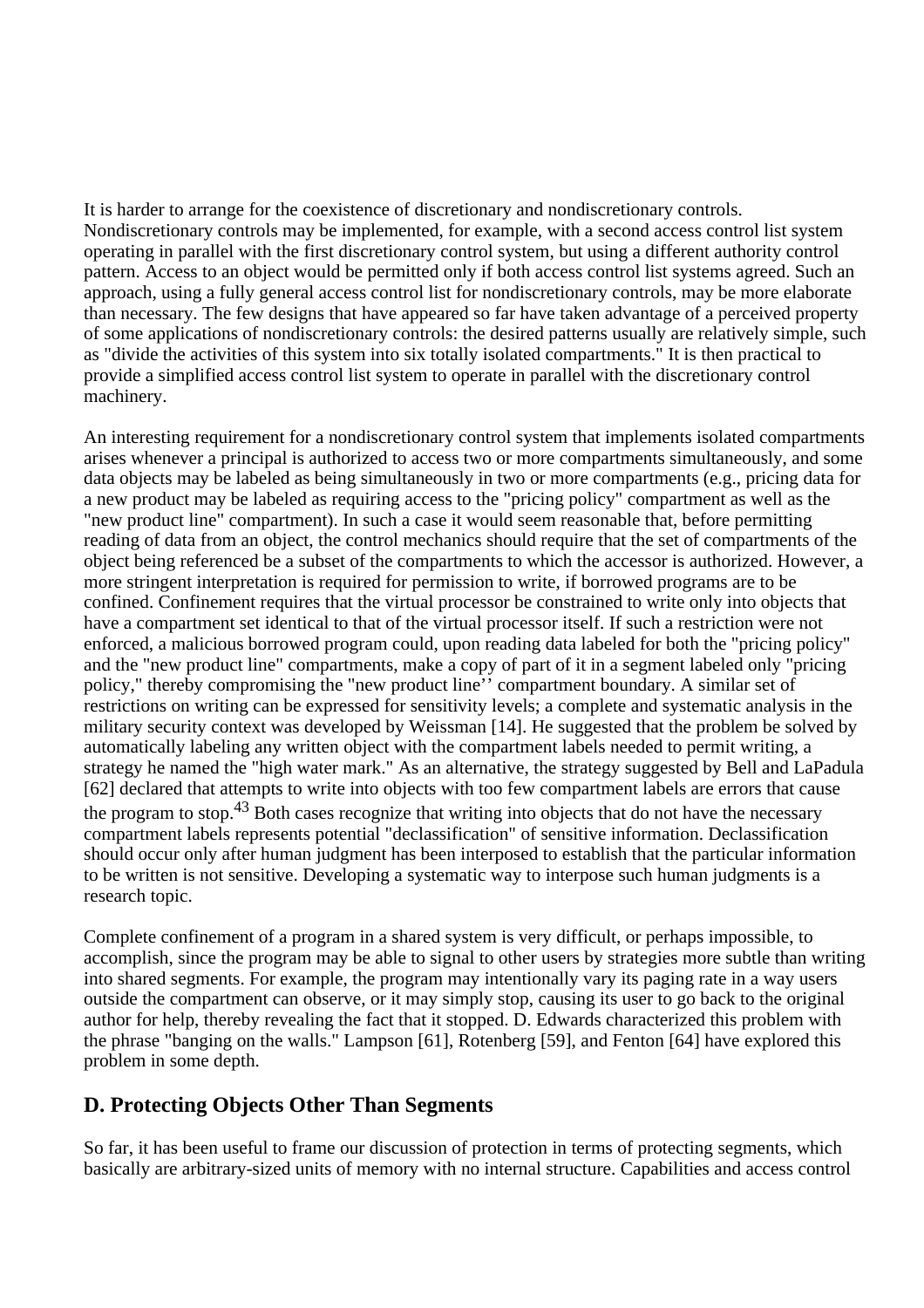lists can protect other kinds of objects also. In Fig. 9, access controllers themselves were treated as system-implemented objects, and in Fig. 13 they were protected by other access controllers. It is appropriate to protect many other kinds of objects provided by the hardware and software of computer systems. To protect an object other than a segment, one must first establish what kinds of operations can be performed on the object, and then work out an appropriate set of permissions for those operations. For a data segment, the separately controllable operations we have used in our examples are those of reading and writing the contents.

For an example of a different kind of system-implemented object, suppose that the processor is augmented with instructions that manipulate the contents of a segment as a first-in, first-out queue. These instructions might interpret the first few words of the segment as pointers or counters, and the remainder as a storage area for items placed in the queue. One might provide two special instructions, "enqueue" and "dequeue," which add to and remove from the queue. Typically, both of these operations would need to both read and write various parts of the segment being used as a queue.

As described so far, the enqueue and dequeue instructions would indiscriminately treat any segment as a queue, given only that the program issuing the instruction had loaded a capability permitting reading and writing the segment. One could not set up a segment so that some users could only enqueue messages, and not be able to dequeue--or even directly read--messages left by others. Such a distinction between queues and other segments can be made by introducing the concept of *type* in the protection system.

Consider, for example, the capability system in Fig. 6. Suppose we add to a capability an extra field, which we will name the type field. This field will have the value 1 if the object described by the capability is an ordinary segment, and the value 2 if the object is to be considered a queue. The protection descriptor registers are also expanded to contain a type field. We add to the processor the knowledge of which types are suitable as operands for each instruction. Thus the special instructions for manipulating queues require that the operand capability have type field 2, while all other instructions require an operand capability with type field 1. Further, the interpretation of the permission bits can be different for the queue type and the segment type. For the queue type, one might use the first permission bit to control use of the enqueue instruction and the second permission bit for the dequeue instruction. Finally, we should extend the "create" operation to permit specification of the type of object being created.

Clearly, one could extend the notion of type beyond segments and queues; any data structure could be similarly distinguished and protected from misuse. Further, input and output streams attached to interactive terminals, printers, and the like could be considered distinct types with their own repertoire of separately permitted operations. The concept of type extension is not restricted to capability systems; in an access control list system one could place the type field in the access controller and require that the processor present to the memory, along with each operand address, an indication of the type and permission bits required for the operation being performed. Table I lists some typical system-implemented objects and the kinds of operations one might selectively permit. This table could be extended to include other objects that are basically interpreted data structures, such as accounts or catalogs.

### **TABLE I**

Typical System-Provided Protected Objects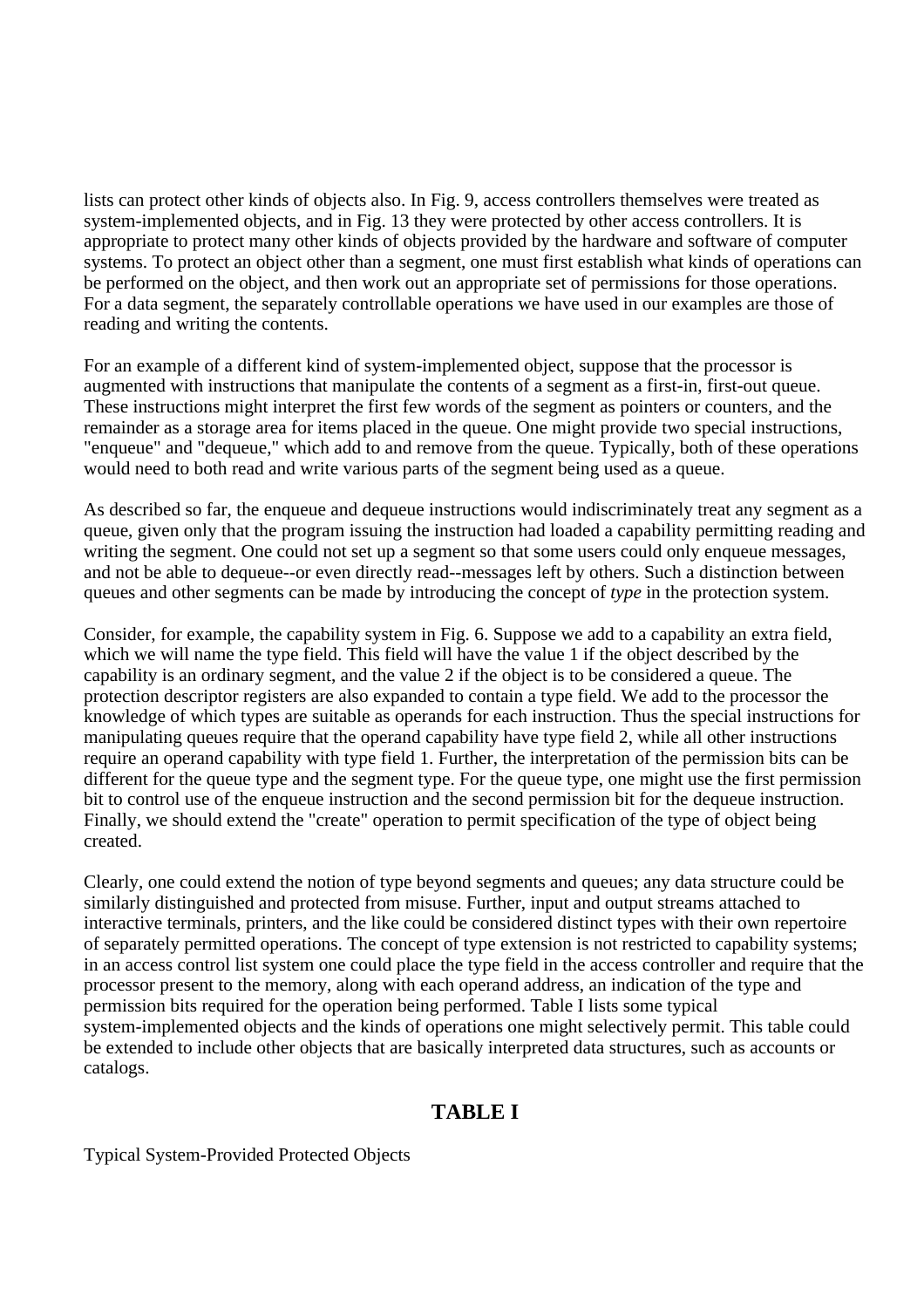| Object                                                | <b>Typical Separately Permittable Operations</b>                                                                                                                                         |  |
|-------------------------------------------------------|------------------------------------------------------------------------------------------------------------------------------------------------------------------------------------------|--|
| Data segment                                          | READ data from the segment<br>WRITE data into the segment<br>Use any capability found in the segment<br>Write a capability into the segment                                              |  |
| Access controller                                     | Read access control list<br>Modify names appearing on an access control list<br>Modify permissions in access control list entries<br>Destroy objects protected by this access controller |  |
| <b>FIFO</b> message queue                             | Enqueue a message<br>Dequeue a message<br>Examine queue contents without dequeueing                                                                                                      |  |
| Input/Output                                          | READ data<br><b>WRITE</b> data<br>Issue device-control commands                                                                                                                          |  |
| Remove recording medium (e.g. magnetic tape)<br>reel) | READ data<br><b>WRITE</b> over data<br>WRITE data in new area                                                                                                                            |  |

Finally, one may wish to extend dynamically the range of objects protected. Such a goal might be reached by making the type field large enough to contain an additional unique identifier, and allowing for software interpretation of the access to typed objects. This observation brings us to the subject of user-programmed controls on sharing and the implementation of protected objects and protected subsystems. We shall not attempt to examine this topic in depth, but rather only enough to learn what problems are encountered.

## **E. Protected Objects and Domains**

Both the capability system and the access control list system allow controlled sharing of the objects implemented by the system. Several common patterns of use can be independently controlled, such as reading, writing, or running as a program. While it is a great improvement over "all-or-nothing" sharing, this sort of controlled sharing has two important limitations.

The first limitation is that only those access restrictions provided by the standard system facilities can be enforced. It is easy to imagine many cases where the standard controls are not sufficient. For example, an instructor who maintains his course grade records in a segment on an interactive system may wish to allow each student to read his own grades to verify correct recording of each assignment, but not the grades of other students, and to allow any student to examine the histogram of the class grades for each assignment. Implementing such controls within systems of the sort discussed in the last few sections would be awkward, requiring at least the creation of a separate segment for each student and for the distributions. If, in addition, the instructor wishes an assistant to enter new grades, but wants to guarantee that each grade entered cannot be changed later without the instructor's specific approval, we have a situation that is beyond the ability of the mechanisms so far described.

The mechanisms described so far cannot handle this situation because the manipulations we wish to perform on a grade or a set of grades are not fundamental operations of the base-level system. In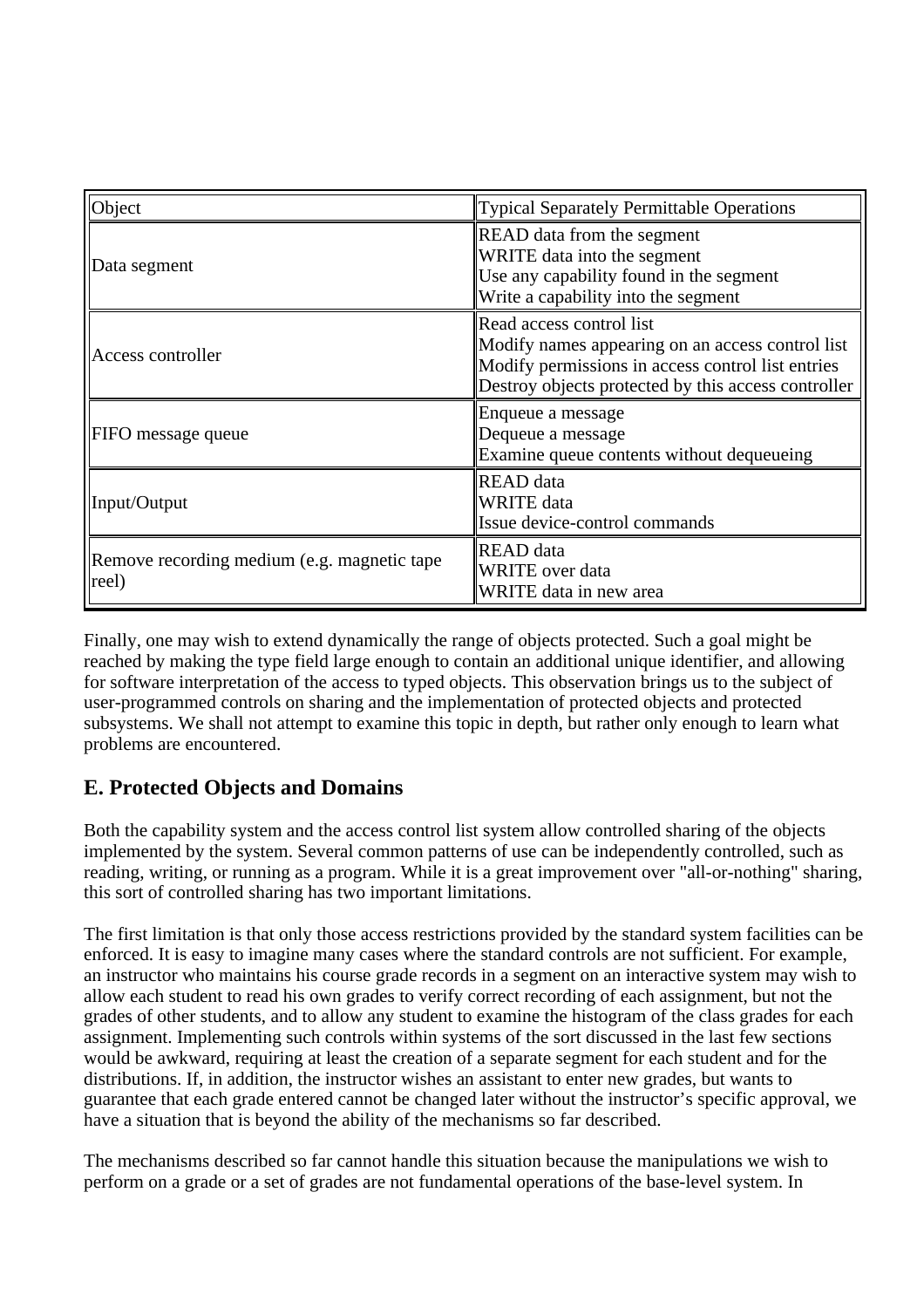essence, we wish to dynamically define a new type, the grade record, and provide a set of programs that interpretively implement the operations appropriate for this new type.<sup>44</sup>

The second limitation concerns users who borrow programs constructed by other users. Execution of a borrowed program in the borrower's domain can present a real danger to the borrower, for the borrowed program can exercise all the capabilities in the domain of the borrower. Thus a user must have a certain amount of faith in the provider of a program before he executes the program in his own domain.

The key to removing these limitations is the notion of a *protected subsystem*. A protected subsystem is a collection of program and data segments that is "encapsulated" so that other executing programs cannot read or write the program and data segments and cannot disrupt the intended operation of the component programs, but can invoke the programs by calling designated entry points. The encapsulated data segments are the *protected objects*. Programs in a protected subsystem can act as caretakers for the protected objects and interpretively enforce arbitrarily complex controls on access to them. Programs outside the protected subsystem are allowed to manipulate the protected objects only by invoking the care taker programs. Algorithms in these caretaker programs may perform any appropriate operation, possibly depending on the circumstances of invocation, and may even record each access request in some way in some protected objects. For example, the protected subsystem shown in Fig. 14 implements the grade keeping system discussed above. Clearly, any access constraints that can be specified in an algorithm can be implemented in this fashion. Giving users the ability to construct protected subsystems out of their own program and data segments allows users to provide arbitrary controls on sharing.

If programs inside a protected subsystem can invoke programs in another protected subsystem without compromising the security of the first subsystem, then we can plug together multiple protected subsystems to perform a computation. We also find a way around the borrowed program problem. The normal domain of a user is one example of a protected subsystem. The user arranges for programs borrowed from other users to execute outside of this "home" protected subsystem. In this way, the borrowed programs can be invoked without giving them access to all the programs and data of the borrower. If the borrowed program is malicious or malfunctions, the damage it can do is limited. The lending user could also encapsulate the lent program complex in a protected subsystem of its own and thus insulate it from the programs of the borrower.<sup>45</sup>

The notion of protected subsystems, then, provides mutual protection for multiple program complexes cooperating in the same computation and removes two limitations of facilities providing simple controlled sharing. It is clear from the description of protected subsystems that each must operate in its own domain. Implementing protected subsystems requires mechanisms that allow the association of more than one domain with a computation and also requires means for changing from one protection domain to another as control passes from one protected subsystem to another. The design must ensure that one protected subsystem cannot interfere in any way with the correct operation of another subsystem involved in the same computation.

We note in passing that the supervisor in most computer systems is an example of a protected subsystem. If general facilities are provided for supporting user-constructed protected subsystems, then these mechanisms can be applied to protect the supervisor from user programs as well. Thus the protection mechanisms are protecting their own implementation. The resulting uniformity is consistent with the design principle of economy of mechanism.

In order to implement protected subsystems, then, there must be a way of associating multiple domains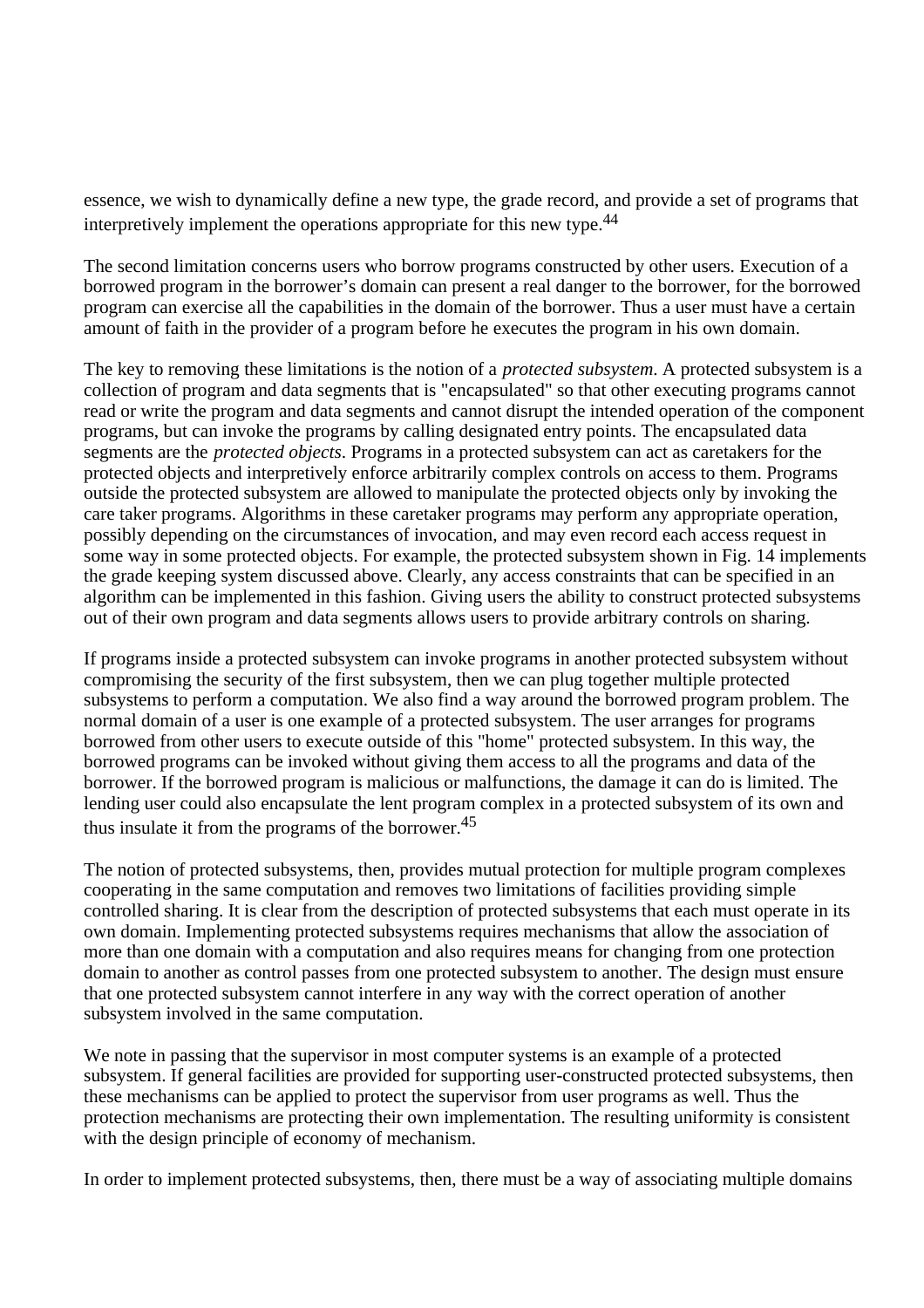with a single computation. One way would be to use a separate virtual processor, each with its own domain, for each protected subsystem, a notion proposed by Dennis and Van Horn [41] and discussed by Lampson [30]. A computation involving multiple protected subsystems would require multiple cooperating virtual processors. The invocation of one protected subsystem by another, and the communication of any response, would be done using the interprocessor communication facilities of the system [67]. An implementation using multiple virtual processors, though conceptually straightforward, tends to be awkward and inefficient in practice. Furthermore, it tends to obscure important features of the required mechanisms. Unless there is an inherent reason for the protected subsystems in a computation to be expressed as asynchronous activities, a single virtual processor implementation seems more natural. Such an implementation would require the association of multiple domains with a single virtual processor, a strategy proposed by LeClerc [68], [69] and explored in detail by Lampson [19], Schroeder [70], Needham [20], Sturgis [17], Jones [71], and Rotenberg [59]. In this case, communication among protected subsystems could be via interprocedure call and return operations.

The essence of changing domains is, in access control list terms, to change principal identifiers; in capability terms it is to acquire the set of capabilities of the new domain. In both cases, it is also essential that the virtual processor begin execution at some agreed-to starting point in the new domain.

Let us consider first an access control list implementation. Suppose we extend the possible permissions on a segment, as recorded in an access controller, to include ENTER permission, and add one more field to an access controller, the *domain identifier*, which is the principal identifier of the domain to be entered. The meaning of ENTER permission on a segment is that a virtual processor having only that permission may use (the first address in) that segment only as the target of a GO TO or CALL instruction. Further, upon executing a GO TO or CALL instruction, the processor will automatically pick up the domain identifier field in the access controller and use it as the principal identifier in transactions with the memory system.

We now have a controlled domain entry facility. A user wishing to provide a protected subsystem can do so by setting the access control lists of all objects that are to be internal parts of the system to contain one of his own principal identifiers. He also adds to the access control list of the initial procedure of his subsystem ENTER permission for any other principals who are allowed to use his protected subsystem.

In a capability system, a similar addition produces protected subsystems. The permission field of a capability is extended to include ENTER permission, and when a capability is used as the target of a GO TO or a CALL instruction, control is passed to the procedure in the segment pointed to by the capability. Simultaneous with passing control to the procedure, the processor switches on the READ permission bit of the capability, thereby making available to the virtual processor a new domain--all those objects that can be reached starting from capabilities found in the procedure.

Two mechanisms introduced earlier can now be seen to be special cases of the general domain entry. In the initial discussion of the capability system, we noted that the authentication system starts a new user by allowing a virtual processor to enter that user's domain at a controlled starting point. We could use the domain entry mechanism to accomplish this result as follows. A system program is "listening" to all currently unused terminals or system ports. When a user walks up to a terminal and attempts to use it, the system program creates a new virtual processor and has that processor ENTER the domain named by the prospective user. The entry point would be to a program, perhaps supplied by the user himself, which authenticates his identity before doing any other computation. Because a protected subsystem has been used, the program that monitors the unused terminals does not have access to the data in the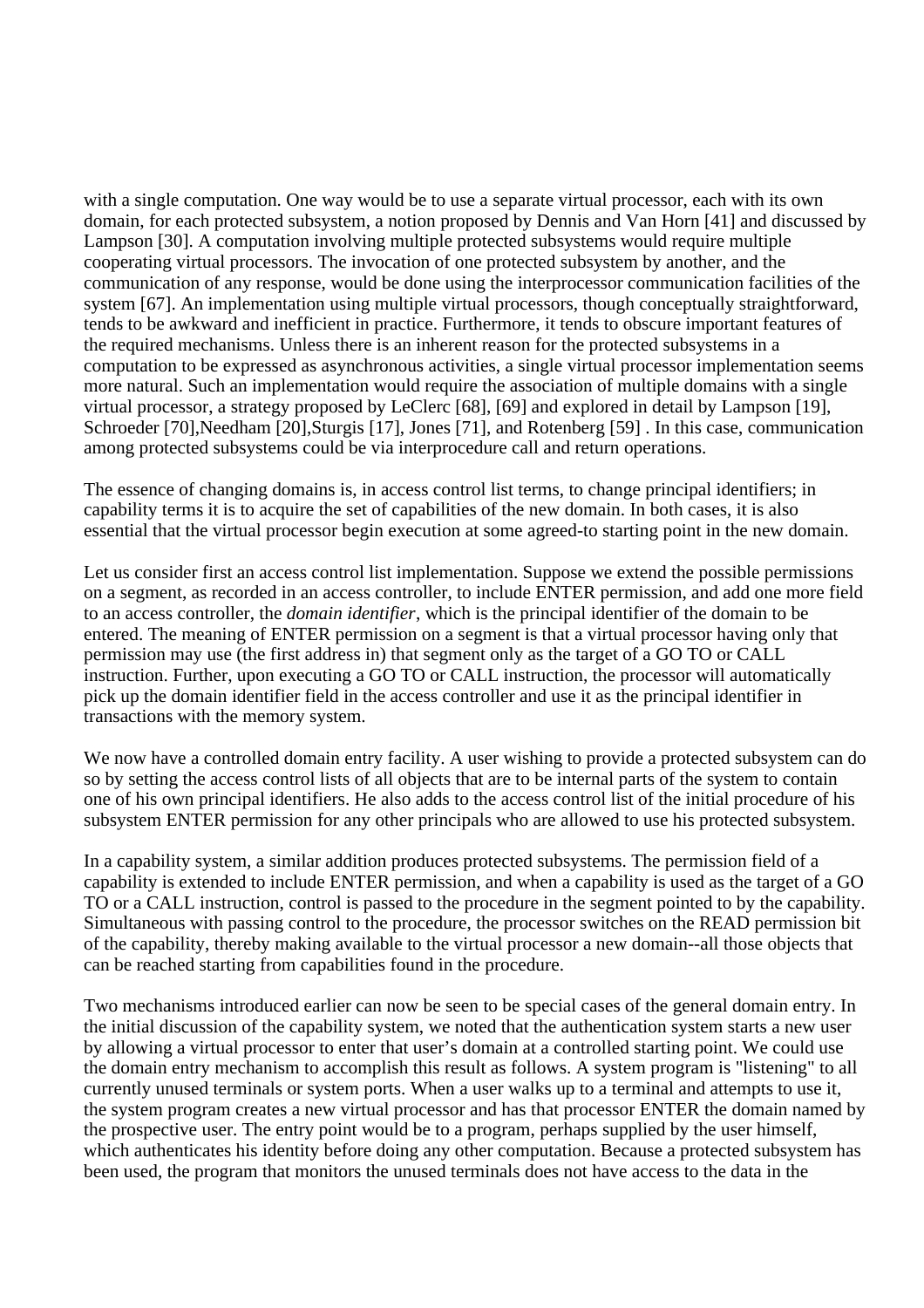protected subsystem (in contrast with the system of Fig. 7), a situation in better accord with the principle of least privilege. Instead, it has an enter capability for every domain that is intended to be entered from a terminal, but that capability leads only to a program that demands authentication.

We have sketched only the bare essentials of the mechanism required to provide domain switching. The full mechanics of a practical system that implements protected objects and subsystems are beyond the scope of this tutorial, but it is useful to sketch quickly the considerations those mechanisms must handle.

- 1. The principle of "separation of privilege" is basic to the idea that the internal structure of some data objects is accessible to virtual processor A, but only when the virtual processor is executing in program B. If, for example, the protection system requires possession of two capabilities before it allows access to the internal contents of some objects, then the program responsible for maintenance of the objects can hold one of the capabilities while the user of the program can hold the other. Morris [72] has described an elegant semantics for separation of privilege in which the first capability is known as a *seal*. In terms of the earlier discussion of types, the type field of a protected object contains a seal that is unique to the protected subsystem; access to the internal structure of an object can be achieved only by presenting the original seal capability as well as the capability for the object itself. This idea apparently was suggested by H. Sturgis. The HYDRA and CAL systems illustrate two different implementations of this principle.
- 2. The switching of protection domains by a virtual processor should be carefully coordinated with the mechanisms that provide for dynamic activation records and static (own) variable storage, since both the activation records and the static storage of one protection domain must be distinct from that of another. (Using a multiple virtual processor implementation provides a neat automatic solution to these problems.)
- 3. The passing of arguments between domains must be carefully controlled to ensure that the called domain will be able to access its arguments without violating its own protection intentions. Calls by value represent no special problem, but other forms of argument reference that require access to the original argument are harder. One argument that must be especially controlled is the one that indicates how to return to the calling domain. Schroeder [70] explored argument passing in depth from the access control list point of view, while Jones [71] explored the same topic in the capability framework.

The reader interested in learning about the mechanics of protected objects and subsystems in detail is referred to the literature mentioned above and in the Suggestions for Further Reading. This area is in a state of rapid development, and several ideas have been tried out experimentally, but there is not yet much agreement on which mechanisms are fundamental. For this reason, the subject is best explored by case study.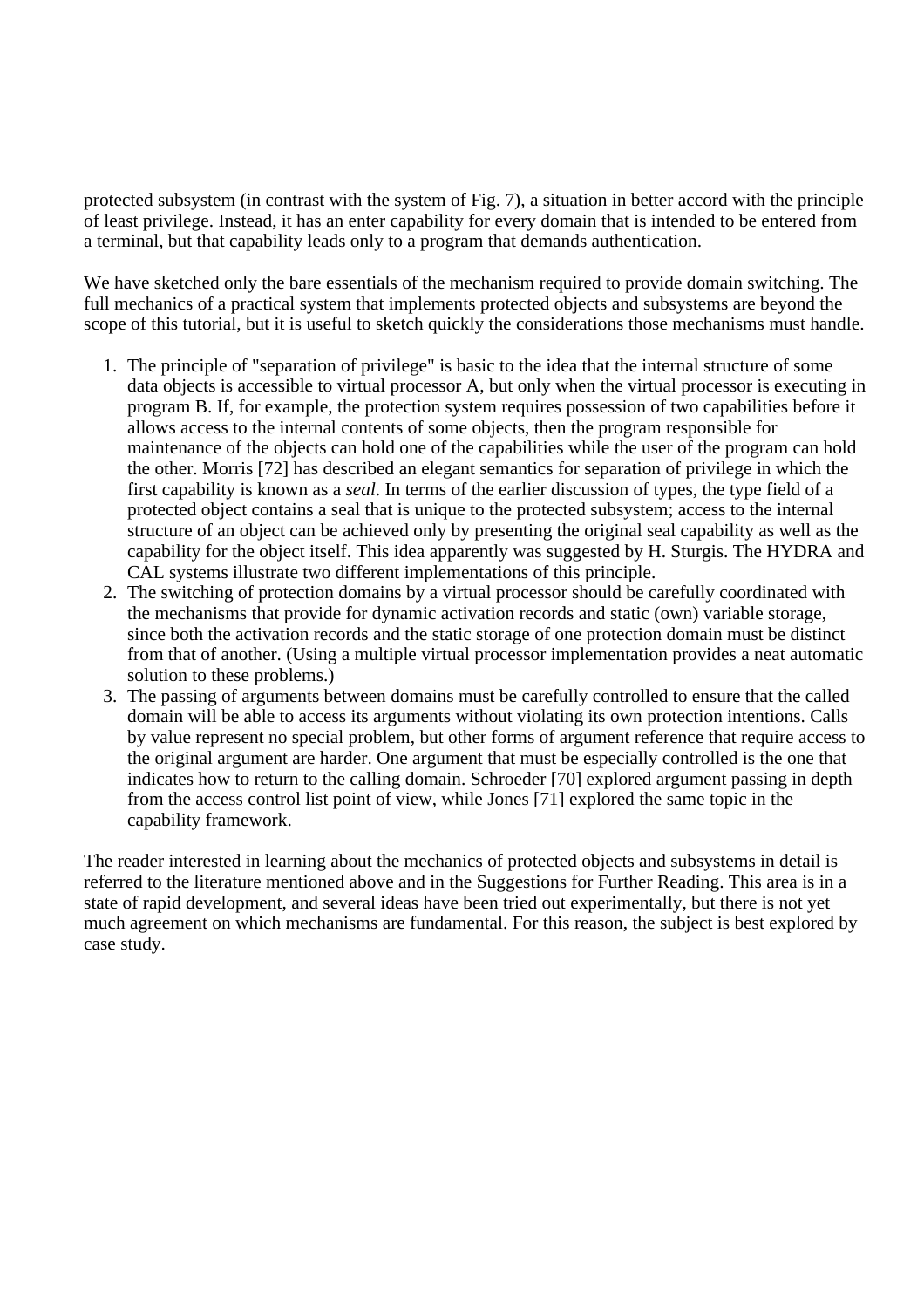## **III. THE STATE OF THE ART**

### **A. Implementations of Protection Mechanisms**

Until quite recently, the protection of computer-stored information has been given relatively low priority by both the major computer manufacturers and a majority of their customers. Although research time-sharing systems using base and bound registers appeared as early as 1960 and Burroughs marketed a descriptor-based system in 1961, those early features were directed more toward preventing accidents than toward providing absolute interuser protection. Thus in the design of the IBM System/360, which appeared in 1964 [73], the only protection mechanisms were a privileged state and a protection key scheme that prevented writing in those blocks of memory allocated to other users. Although the 360 appears to be the first system in which hardware protection was also applied to the I/O channels, the early IBM software used these mechanisms only to the minimum extent necessary to allow accident free multiprogramming. Not until 1970 did "fetch protect" (the ability to prevent one user from reading primary memory allocated to another user) become a standard feature of the IBM architecture [74]. Recently, descriptor-based architectures, which can be a basis for the more sophisticated protection mechanisms described in Section II, have become common in commercially marketed systems and in most manufacturers' plans for forthcoming product lines. Examples of commercially available descriptor-based systems are the IBM System/370 models that support virtual memory, the Univac (formerly RCA) System 7, the Honeywell 6180, the Control Data Corporation Star-100, the Burroughs B5700/6700, the Hitachi 8800, the Digital Equipment Corporation PDP- 11/45, and the Plessey System 250. On the other hand, exploitation of such features for controlled sharing of information is still the exception rather than the rule. Users with a need for security find that they must improvise or use brute force techniques such as complete dedication of a system to a single task at a time [75]. The Department of Defense guide for safeguarding classified information stored in computers provides a good example of such brute force techniques [76].

In the decade between 1964 and 1974, several protection architectures were implemented as research and development projects, usually starting with a computer that provided only a privileged mode, adding minor hardware features and interpreting with software the desired protection architecture. Among these were M.l.T.'s CTSS which, in 1961, implemented user authentication with all-or-nothing sharing and, in 1965, added shared files with permission lists [12]. In 1967, the ADEPT system of the System Development Corporation implemented in software on an IBM System/360 a model of the U.S. military security system, complete with clearance levels, compartments, need-to-know, and centralized authority control [14]. At about the same time, the IBM Cambridge Scientific Center released an operating system named CP/67, later marketed under the name VM/370, that used descriptor-based hardware to implement virtual System/360 computers using a single System/360 Model 67 [11]. In 1969, the University of California (at Berkeley) CAL system implemented a software-interpreted capability system on a Control Data 6400 computer [17]. Also in 1969, the Multics system, a joint project of M.I.T. and Honeywell, implemented in software and hardware a complete descriptor-based access control list system with hierarchical control of authorization on a Honeywell 645 computer system [26], [77]. Based on the plans for Multics, the Hitachi Central Research Laboratory implemented a simplified descriptor-based system with hardware-implemented ordered domains (rings of protection) on the HITAC 5020E computer in 1968 [78]. In 1970, the Berkeley Computer Corporation also implemented rings of protection in the BCC 500 computer [19]. In 1973, a hardware version of the idea of rings of protection together with automatic argument address validation was implemented for Multics in the Honeywell 6180 [63]. At about the same time, the Plessey Corporation announced a telephone switching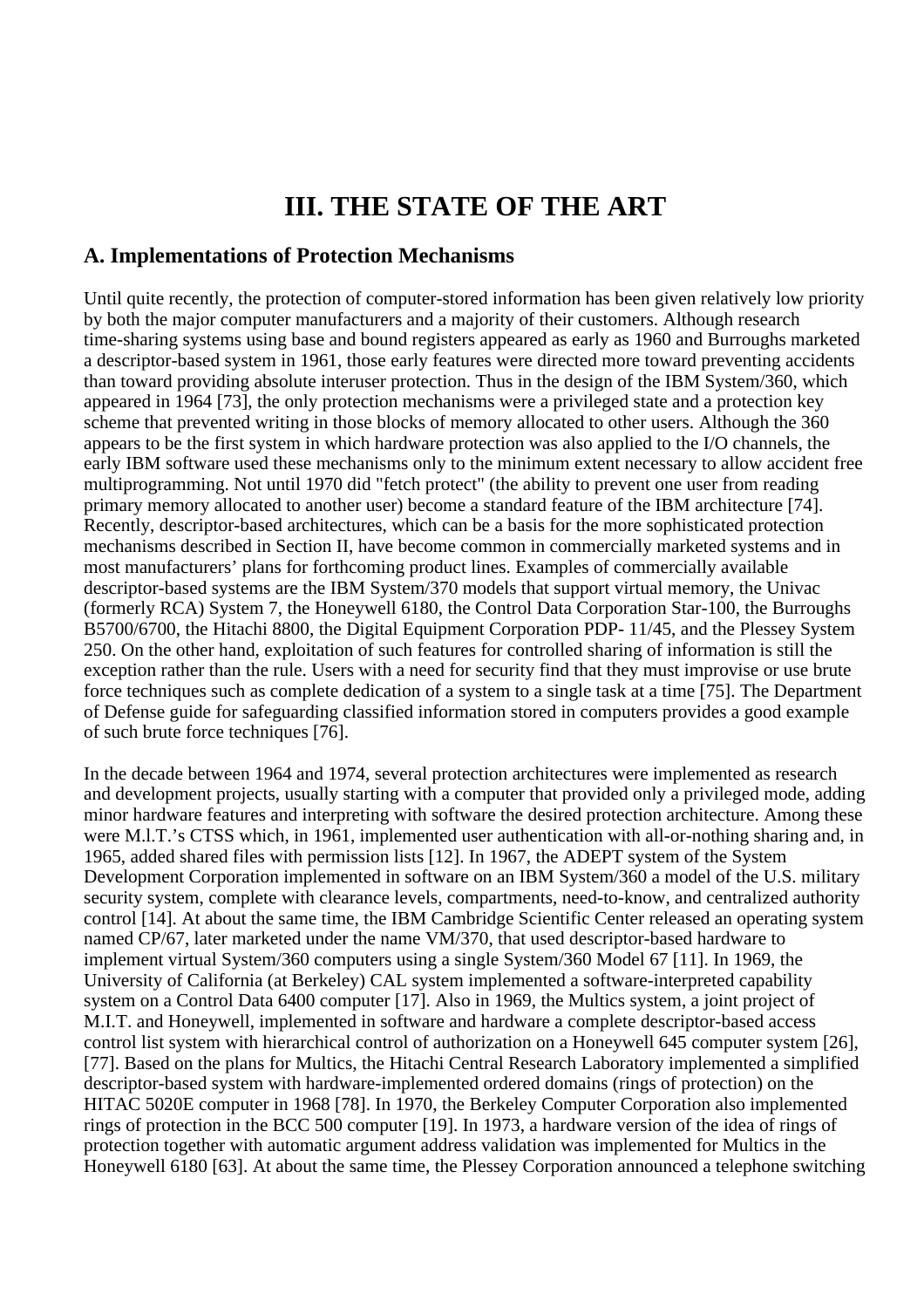computer system, the Plessey 250 [53], based on a capability architecture.

Current experimentation with new protection architectures is represented by the CAP system being built at Cambridge University [20] and the HYDRA system being built at Carnegie-Mellon University [21] . Recent research reports by Schroeder [70], Rotenberg [59], Spier et al. [79], and Redell [54] propose new architectures that appear practical to implement.

### **B. Current Research Directions**

Experimentation with different protection architectures has been receiving less attention recently. Instead, the trend has been to concentrate in the following five areas: 1) certification of the correctness of protection system designs and implementations, 2) invulnerability to single faults, 3) constraints on use of information after release, 4) encipherment of information with secret keys, and 5) improved authentication mechanisms. These five areas are discussed in turn below.

A research problem attracting much attention today is how to certify the correctness of the design and implementation of hardware and software protection mechanisms. There are actually several sub-problems in this area.

a) One must have a precise model of the protection goals of a system against which to measure the design and implementation. When the goal is complete isolation of independent users, the model is straightforward and the mechanisms of the virtual machine are relatively easy to match with it. When controlled sharing of information is desired, however, the model is much less clear and the attempt to clarify it generates many unsuspected questions of policy. Even attempts to model the well-documented military security system have led to surprisingly complex formulations and have exposed formidable implementation problems [14], [62] .

b) Given a precise model of the protection goals of a system and a working implementation of that system, the next challenge is to verify somehow that the presented implementation actually does what it claims. Since protection functions are usually a kind of negative specification, testing by sample cases provides almost no information. One proposed approach uses proofs of correctness to establish formally that a system is implemented correctly. Most work in this area consists of attempts to extend methods of proving assertions about programs to cover the constructs typically encountered in operating systems  $[52]$ .

c) Most current systems present the user with an intricate interface for specifying his protection needs. The result is that the user has trouble figuring out how to make the specification and verifying that he requested the right thing. User interfaces that more closely match the mental models people have of information protection are needed.

d) In most operating systems, an unreasonably large quantity of "system" software runs without protection constraints. The reasons are many: fancied higher efficiency, historical accident, misunderstood design, and inadequate hardware support. The usual result is that the essential mechanisms that implement protection are thoroughly tangled with a much larger body of mechanisms, making certification impossibly complex. In any case, a minimum set of protected supervisor functions--a protected kernel--has not yet been established for a full-scale modern operating system. Groups at M.l.T. [80] and at Mitre [81], [82] are working in this area.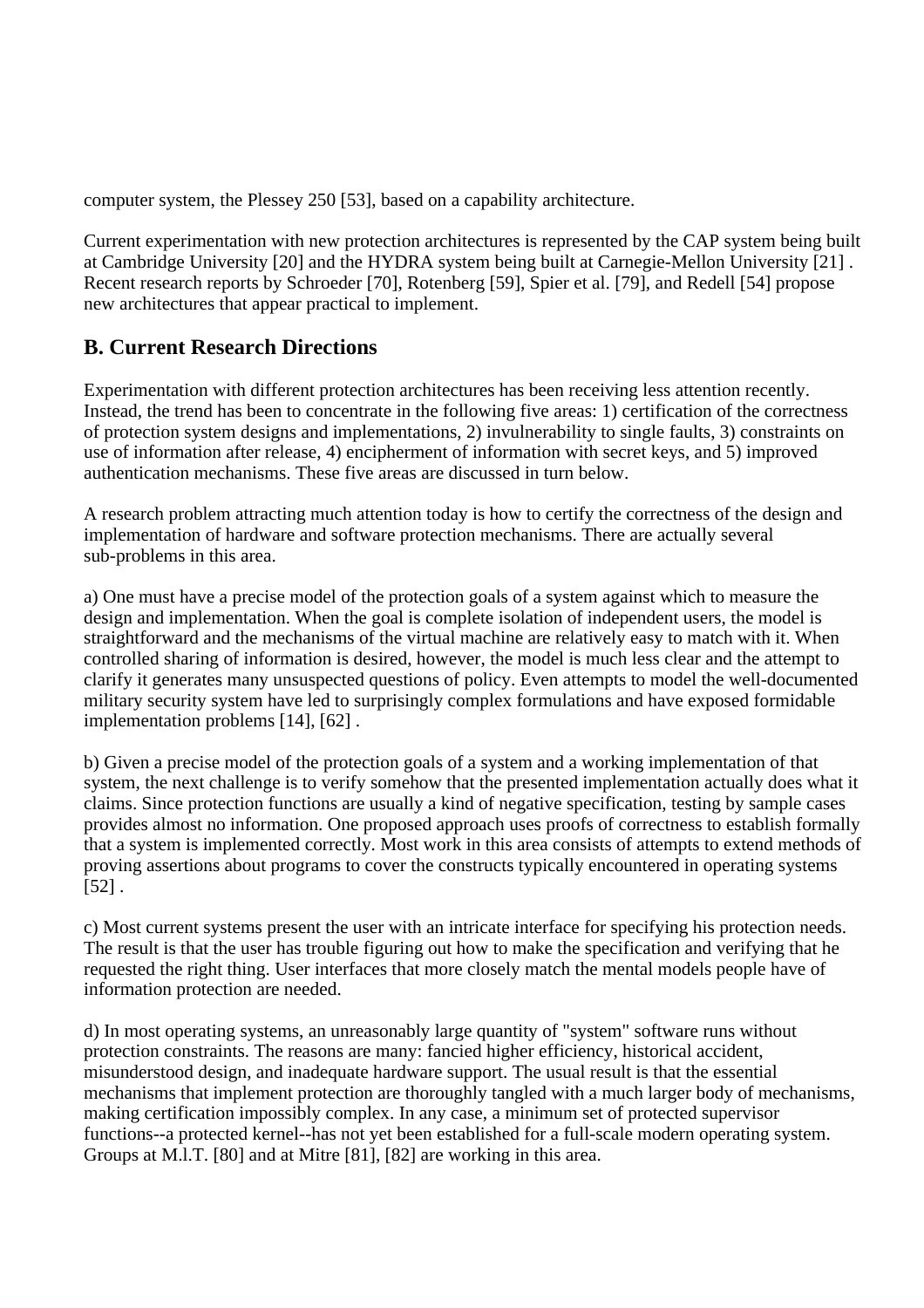Most modern operating systems are vulnerable in their reaction to hardware failures. Failures that cause the system to misbehave are usually easy to detect and, with experience, candidates for automatic recovery. Far more serious are failures that result in an undetected disabling of the protection mechanisms. Since routine use of the system may not include attempts to access things that should not be accessible, failures in access-checking circuitry may go unnoticed indefinitely. There is a challenging and probably solvable research problem involved in guaranteeing that protection mechanisms are invulnerable in the face of all single hardware failures. Molho [83] explored this topic in the IBM System 360/Model 50 computer and made several suggestions for its improvement. Fabry [84] has described an experimental "complete isolation" system in which all operating system decisions that could affect protection are duplicated by independent hardware and software.

Another area of research concerns constraining the use to which information may be put after its release to an executing program. In Section 1, we described such constraints as a fifth level of desired function. For example, one might wish to "tag" a file with a notation that any program reading that file is to be restricted forever after from printing output on remote terminals located outside the headquarters building.

For this restriction to be complete, it should propagate with all results created by the program and into other files it writes. Information use restrictions such as these are common in legal agreements (as in the agreement between a taxpayer and a tax return preparing service) and the problem is to identify corresponding mechanisms for computer systems that could help enforce (or detect violations of) such agreements. Rotenberg explored this topic in depth [59] and proposed a "privacy restriction processor" to aid enforcement.

A potentially powerful technique for protecting information is to encipher it using a key known only to authorized accessors of the information. (Thus encipherment is basically a ticket-oriented system.) One research problem is how to communicate the keys to authorized users. If this communication is done inside the computer system, schemes for protecting the keys must be devised. Strategies for securing multinode computer communication networks using encipherment are a topic of current research; Branstad has summarized the state of the art [40] . Another research problem is development of encipherment techniques (sometimes called privacy transformations) for random access to data. Most well-understood enciphering techniques operate sequentially on long bit streams (as found in point-to-point communications, for example). Techniques for enciphering and deciphering small, randomly selected groups of bits such as a single word or byte of a file have been proposed, but finding simple and fast techniques that also require much effort to cryptanalyze (that is, with high work factors) is still a subject for research. A block enciphering system based on a scheme suggested by Feistel was developed at the IBM T. J. Watson Research Laboratory by Smith, Notz, and Osseck [38]. One special difficulty in this area is that research in encipherment encounters the practice of military classification. Since World War II, only three papers with significant contributions have appeared in the open literature [27], [39], [85]; other papers have only updated, reexamined, or rearranged concepts published many years earlier.

Finally, spurred by the need for better credit and check cashing authentication, considerable research and development effort is going into better authentication mechanisms. Many of these strategies are based on attempts to measure some combination of personal attributes, such as the dynamics of a handwritten signature or the rhythm of keyboard typing. Others are directed toward developing machine-readable identification cards that are hard to duplicate.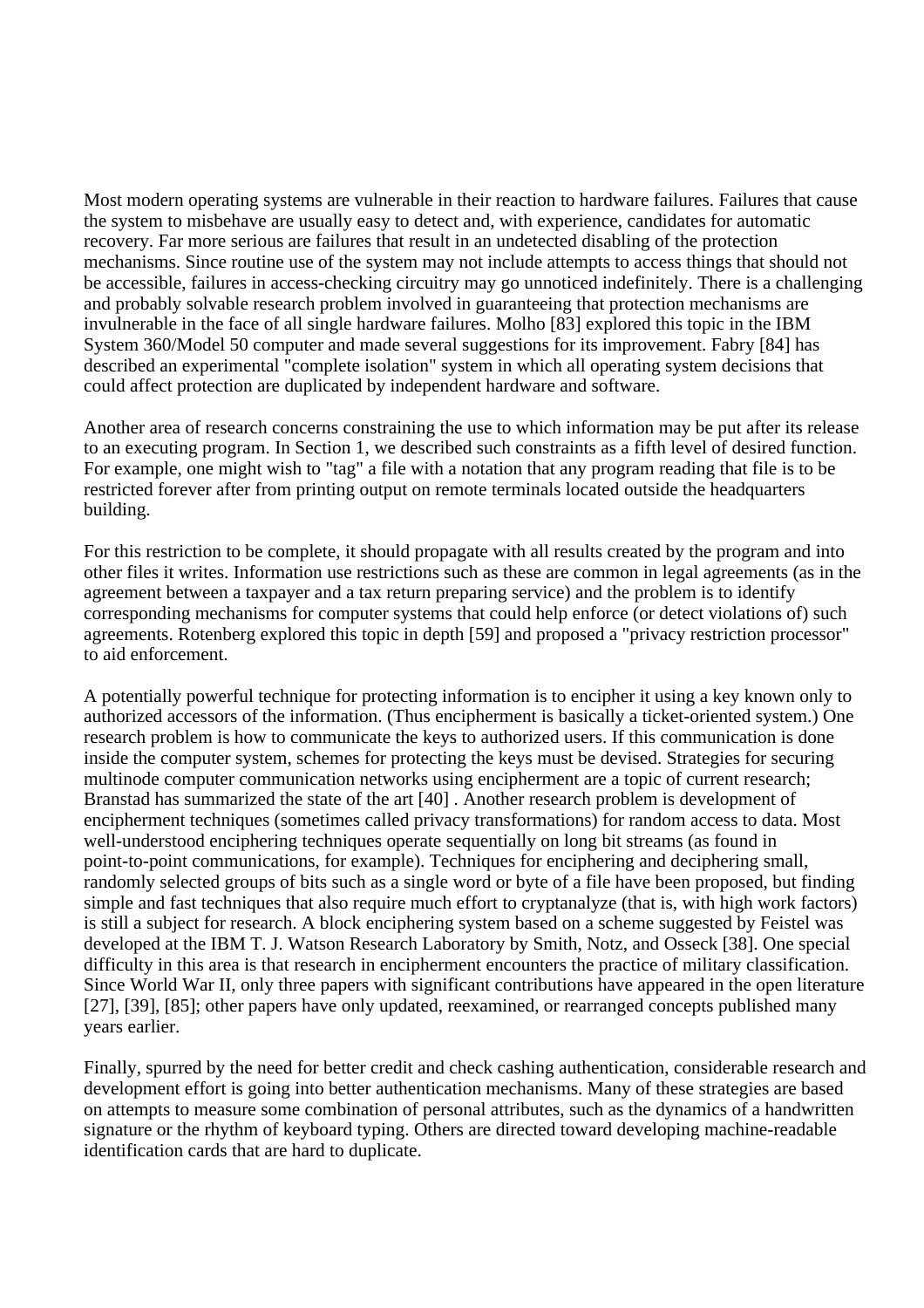Work in progress is not well represented by published literature. The reader interested in further information on some of the current research projects mentioned may find useful the proceedings of two panel sessions at the 1974 National Computer Conference [86], [87], a recent workshop [88], and a survey paper [89].

## **C. Concluding Remarks**

In reviewing the extent to which protection mechanisms are systematically understood (which is not a large extent) and the current state of the art, one cannot help but draw a parallel between current protection inventions and the first mass produced computers of the 1950's. At that time, by virtue of experience and strongly developed intuition, designers had confidence that the architectures being designed were complete enough to be useful. And it turned out that they were. Even so, it was quickly established that matching a problem statement to the architecture--programming--was a major effort whose magnitude was quite sensitive to the exact architecture. In a parallel way, matching a set of protection goals to a particular protection architecture by setting the bits and locations of access control lists or capabilities or by devising protected subsystems is a matter of programming the architecture. Following the parallel, it is not surprising that users of the current first crop of protection mechanisms have found them relatively clumsy to program and not especially well matched to the users' image of the problem to be solved, even though the mechanisms may be sufficient. As in the case of all programming systems, it will be necessary for protection systems to be used and analyzed and for their users to propose different, better views of the necessary and sufficient semantics to support information protection.

## **ACKNOWLEDGMENT**

R. Needham, A. Jones, J. Dennis, J. P. Anderson, B. Lindsay, L. Rotenberg, B. Lampson, D. Redell, and M. Wilkes carefully reviewed drafts of the manuscript and offered technical suggestions. In addition, the preparation of this paper was aided by discussions with many people including H. Forsdick, P. Janson, A. Huber, V. Voydock, D. Reed, and R. Fabry. L. Schroeder ruthlessly edited out surplus jargon and prose inelegance.

## **SUGGESTIONS FOR FURTHER READING**

The following short bibliography has been selected from the reference list to direct the reader to the most useful, up-todate, and significant materials currently available. Many of these readings have been collected and reprinted by L. J. Hoffman in [90]. The five bibliographies and collections (item 8 below) provide access to a vast collection of related literature.

- 1. Privacy and the impact of computers [1]-[3], [91], [92].
- 2. Case studies of protection systems [14], [17], [20], [26], [63], [83], [84].
- 3. Protected objects and protected subsystems [30], [45], [54], [59], [70]-[72].
- 4. Protection with encipherment [38]-[40], [93], [94].
- 5. Military security and nondiscretionary controls [82], [95], [96].
- 6. Comprehensive discussions of all aspects of computer security [6] [8].
- 7. Surveys of work in progress [86]-[89] .
- 8. Bibliographies and collections on protection and privacy [90], [97]-[100].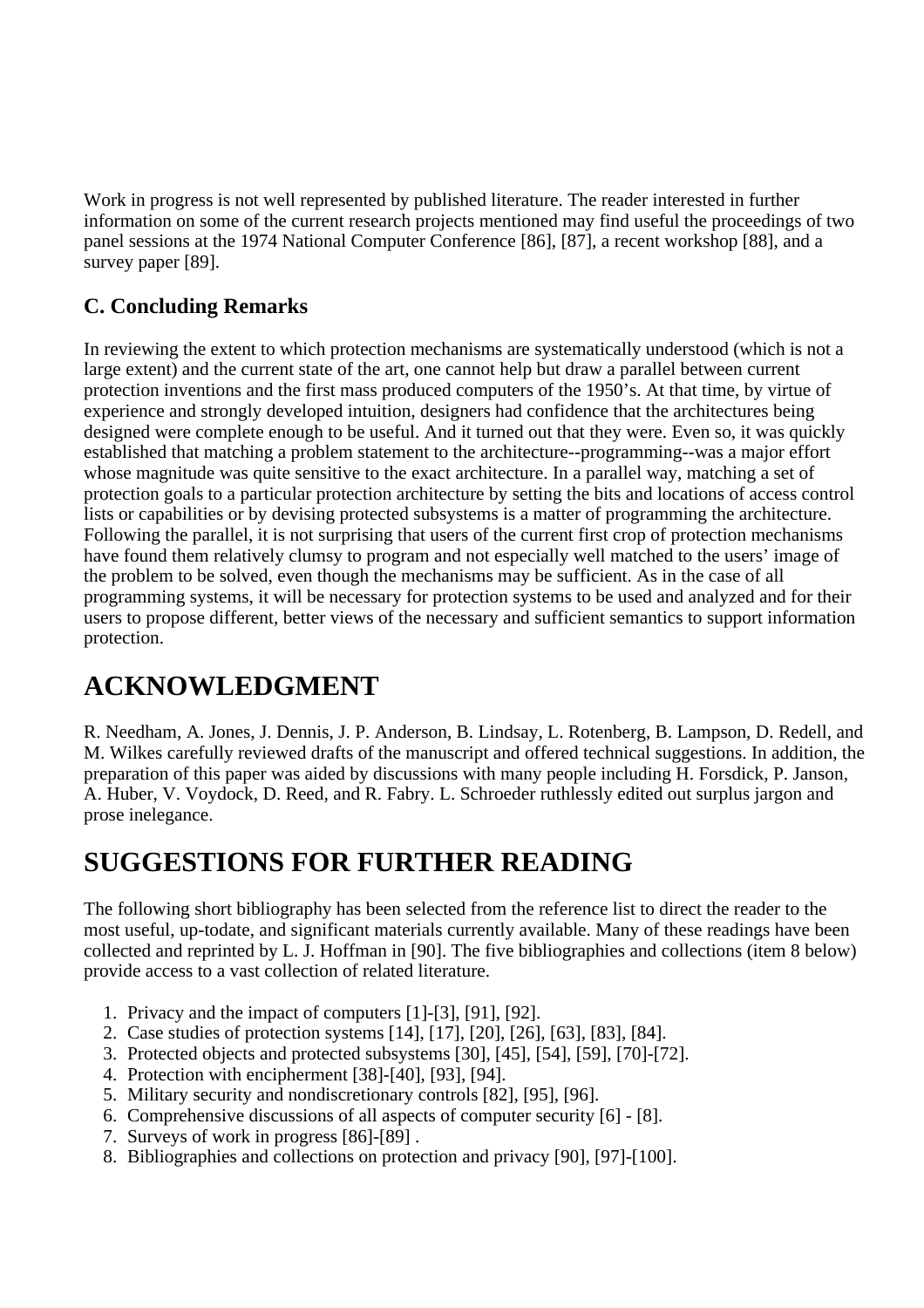[Norm Hardy, 1997: OCR performs poorly on material such as that below. Mail to norm@netcom.com might occasionally elicit help in distress situations.]

References are presented in order of First citation. The sections in which each reference is cited appear in parentheses following the reference. Section SFR is Suggestions for Further Reading.

[1] A. Westin, *Privacy and Freedom*. New York: Atheneum, 1967. (I-A1, SFR)

[2] A. Miller, *The Assault on Privacy*. Ann Arbor, Mich.: Univ. of Mich. Press, 1971; also New York: Signet, 1972, Paperback W4934. (I-A1, SFR)

[3] Dept. of Health, Education, and Welfare, *Records, Computers, and the Rights of citizens*. Cambridge, Mass.: M.I.T. Press, 1973. (I-A1, SFR)

[4] R. Turn and W. Ware, "Privacy and security in computer systems," I-A1 *Amer. Scientist*, voL 63, pp. 196-203, Mar.-Apr. 1975. (I-A1)

[5] W. Ware, "Security and privacy in computer systems," in *1967 S,CC, AFIPS Cont. Proc.*, vol. 30, pp. 287-290. (I-A1)

[6] J. Anderson, "Information security in a multi-user computer environment," in *Advances in Computers*, vol. 12. New York: Academic Press, 1973, pp. 1-35. (I A1, SFR)

[7]J. Martin, *Scurity. Accuracy, and Primey in Computer Systems*. Englewood Cliffs, N.J.: Prentice-Hall, 1973. (I-A1, SFR) I

[8] R. Patrick, *Security Systems Review Manual*. Montvale, N.J.: AFIPS Press, 1974. (I-A1, SFR)

[9]G. Bender, D. Freeman, and J. Smith, "Function and design of DOS/360 and TOS/360," *IBM Syst. J.*, vol. 6, pp. 2-21, 1967. (I-A2)

[10] R. Hargraves and A. Stephenson, "Dodge considerations for an educational time-sharing system," in *1969 SJCC, AFIPS ConJ. Proc.*, vol. 34, pp. 657-664. (I-A2)

[11] R. Meyer and L. Seawright, "A virtual machine time-sharing system," *IBM Syst. J.*, vol. 9, pp. 199-218, 1970. (I-A2, I-B3, III-A)

[12] M l.T. Computation Center, *CTSS Programmer's Cuide*, 2nd ed. Cambridge, Mass.: M.I.T. Press, 1965. (I-A2, III-A)

[13] D. Stone,"PDP-IOsystem concepts end capabilities," in *PDP10 Applicanons in Science*, vol. II. Maynard, Mass: Digital Equipment Corp., undated (ca. 1970), pp. 32-55. (I-A2)

[14] C. Weissman,"Security controls in the ADEPT-SO time-sharing system " in *1969 FJCC, AFIPS Conf. Proc.*, vol. 3S, pp. 119-133. (I-A2, II-C5, III-A, III-B, SFR)

[15] D. Bobrow et al., "TENEX, a paged time sharing system for the PDP-10," *Commun. ACM*, vol. 15, pp. 135-143, Mar. 1972. (I-A2, II-C3)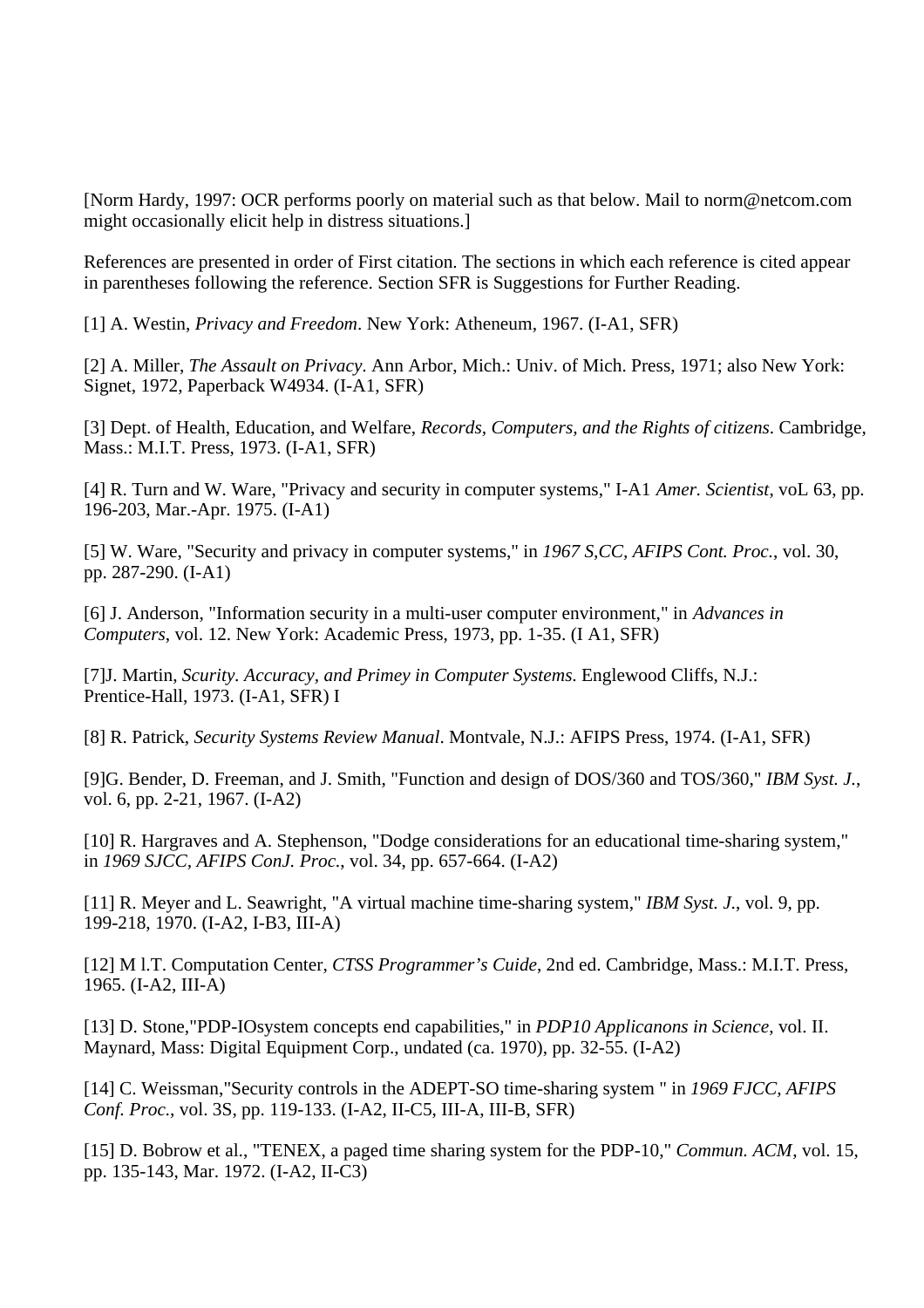[16] F. Corbato, 1. Saltzer, and C. Clingen, "Multics--The first seven years" in *1972 SJCC, AFIPS Conf. Proc.*, vol. 40, pp. 571-583. (I-A2)

[17] H. Sturgis, "A postmortem for a time sharing system," Ph.D. dissertation, Univ. of Calif., Berkeley, 1973. (Also available as Xerox Palo Alto Res. Center Tech. Rep. CSL74-1.) (I-A2, II-C2, II-E, III-A, SFR)

[18] D. Ritchie and K. Thompson, "The UNIX time-sharing system," *Commun. ACM*, vol. 17, pp. 365-375, July 1974. (I-A2, II-C3)

[19] B. Lampson, "Dynamic protection structures," in 1969 *FJCC, AFIPS Conf. Proc.*, vol. 35, pp. 27-38. (I-A2, II-E, III-A)

[20] R. Needham, "Protection systems and protection implementations," in *1972 FJCC, AFIPS Conf. Proc.*, vol. 41, pt. 1, pp. 571-578. (I-A2, II-B3, II-E, III-A, SFR)

[21] W. Wulf etal., "HYDRA: The kernel of a multiprocessor operating system," *Commun. ACM*, vol. 17, pp. 337-345, June 1974. (I-A2, II-B3, III-A)

[22] R. Conway, W. Maxwell and H. Morgan, "On the implementation of security measuies in information systems," *Commun. ACM*, vol. 15, pp. 211-220, Apr. 1972. (I-A2)

[23] 1. Reed, "The application of information theory to privacy in data banks," Rand Corp., Tech. Rep. R-1282-NSF, 1973. (I-A2)

[24] D. Hsiso, D. Kerr, and F. Stahl, "Research on data secme systems," in *1974 NCC, AFIPS Conf. Proc.*, vol. 43, pp. 994-996. (I-A2 )

[25] L. Hoffman and W. Miller, "Getting a petsonal dossier from a statistical data bank," *Datamation*, vol. 16, pp. 74-75, May 1970. (I-A2)

[26] J. Saltzer, "Protection and the control of information sharing in Multics," *Commun. ACM*, vol. 17, pp. 388-402, July 1974. (I-A3, 1-B4, III-A, SFR)

[27] P. Baran, "Security, secrecy, and tamper-free considerations,' *On Distributed Communications,* no. 9, Rand Corp. Tech. Rep. RM-3765-PR, 1964. (I-A3, III-B)

[28] G. Popek, "A principle of kernel design," in *l974 NCC, AFIPS Conf. Proc.*, vol. 43, pp. 977-978.  $(I-A3)$ 

[29] D. Hollingsworth, "Enhancing computer system security," Rand Corp. Paper P-S064, 1973. (I-A3)

[30] B. Lampson, "Protection," in *Proc. 5th Princeton Symp. Informanon Science and Systems* (Mar. 1971), pp. 437-443. (Reprinted in *ACM Operating Syst. Rev.*, vol. 8, pp. 18-24, Jan. 1974.) (I-B1, II-B2, II-E, SFR)

[31] E. Codd etal., "Multiprogramming Stretch: Feasibility considerations," *Commun. ACM*, vol. 2, pp. 13-17, Nov. 1959. (I-B3)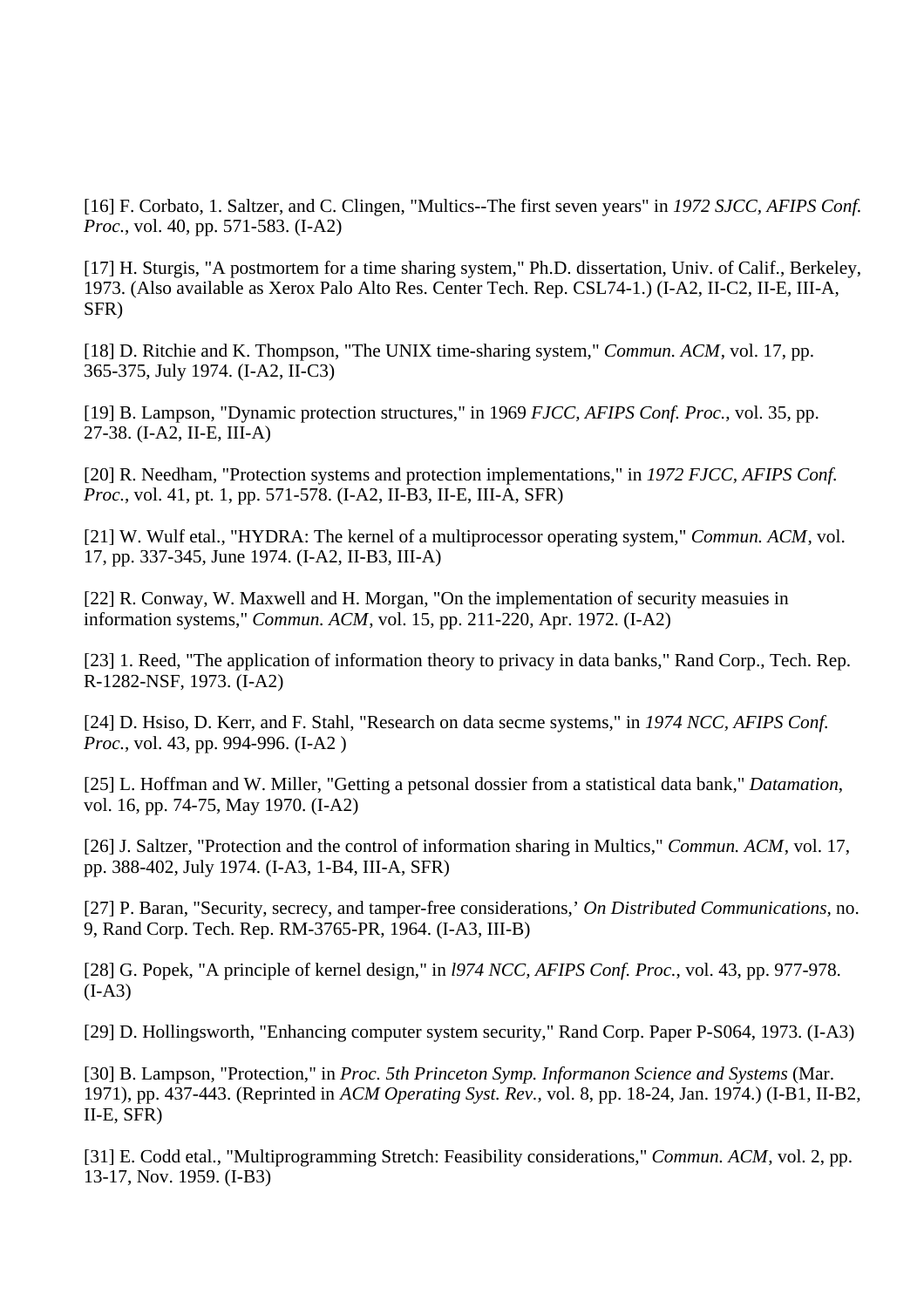[32] W. Lonergan and P. King, "Design of the B5000 system," *Datamation*, vol. 7, pp. 28-32, May 1961. (I-B3, I-B5)

[33] G. Popek and R. Goldberg, "Formal requirements for virtualizable third generation architectures," *Commun. ACM*, vol. 17, pp. 412-421, July 1974. (I-B3)

[34] R. Goldberg, "Architecture of virtual machines," in *1973 NCC, AFIPS Conf. Proc.*, vol. 42, pp. 309-318. (I-B3)

[35] G. Purdy, "A high security log-in procedure," *Commun. ACM*, vol. 17, pp. 442-445, Aug. 1974. (I-B4)

[36] A. Evans, W. Kantrowitz and E. Weiss, "A user authontication scheme not requiring secr;cy in the computer," *Commun. ACM*, vol. 17, pp. 437-442, Aug. 1974. (I-B4)

[37] M. Wilkes, *Time-Sharing Computer Systems*, 2nd ed. New York: American-Elsevier, 1972. (I-B4, I-B5, II-A)

[38] J. Smith, W. Notz, and P. Osseck, "An experimental application of cryptography to a remotely accessed data system," in *Proc. ACM 25th Nat. Conf.*, pp. 282-298, 1972. (I-B4, III-B, SFR)

[39] H. Feistel, "Cryptographic coding for data bank privacy," IBM Corp. Res. Rep. RC 2827, Mar. 1970. (I-B4, III-B, SFR)

[40] D. Branstad, "Security aspects of computer networks," in *AIAA Computer Network Systems Conf.* (Apr. 1973), Paper 73-427. (I-B4, I-B5, III-B, SFR)

[41] J. Dennis and E. Van Horn, "Programming semantics for multiprogrammed computations," *Commun. ACM*, vol. 9, pp. 143155, Mar. 1966. (I-B5, II-B1, II-E)

[42] J. Dennis, "Segmentation and the design of multiprogrammed computer systems," *J. ACM,* vol. 12, pp. 589-602, Oct. 1965. (I-B5, II-A)

[43] R. Daley and J. Dennis, "Virtual memory, processes, and sharing in Multics," *Commun. ACM*, vol. 11, pp. 306-312, May 1968. (I-B5)

[44] R. Watson, *Timesharing System Design Concepts.* New York: McGraw-Hill, 1970. (II-A)

[45] R. Fabry, "Capabilitybased addressing," *Commun. ACM*, voL 17, pp. 403-412, July 1974. (II-A, SFR)

[46] E. Organick, *The Multics System: An Examinanon of its Structure.* Cambridge, Mass.: M.I.T. Press, 1971. (II-A)

[47] ---, *Computer System Organization. TheB5700/B6700Serics.* New York: Academic Press, 1973. (II-A, II-B3)

[48] W. Ackerman and W. Plummer, "An implementation of a multiprocessing computer system," in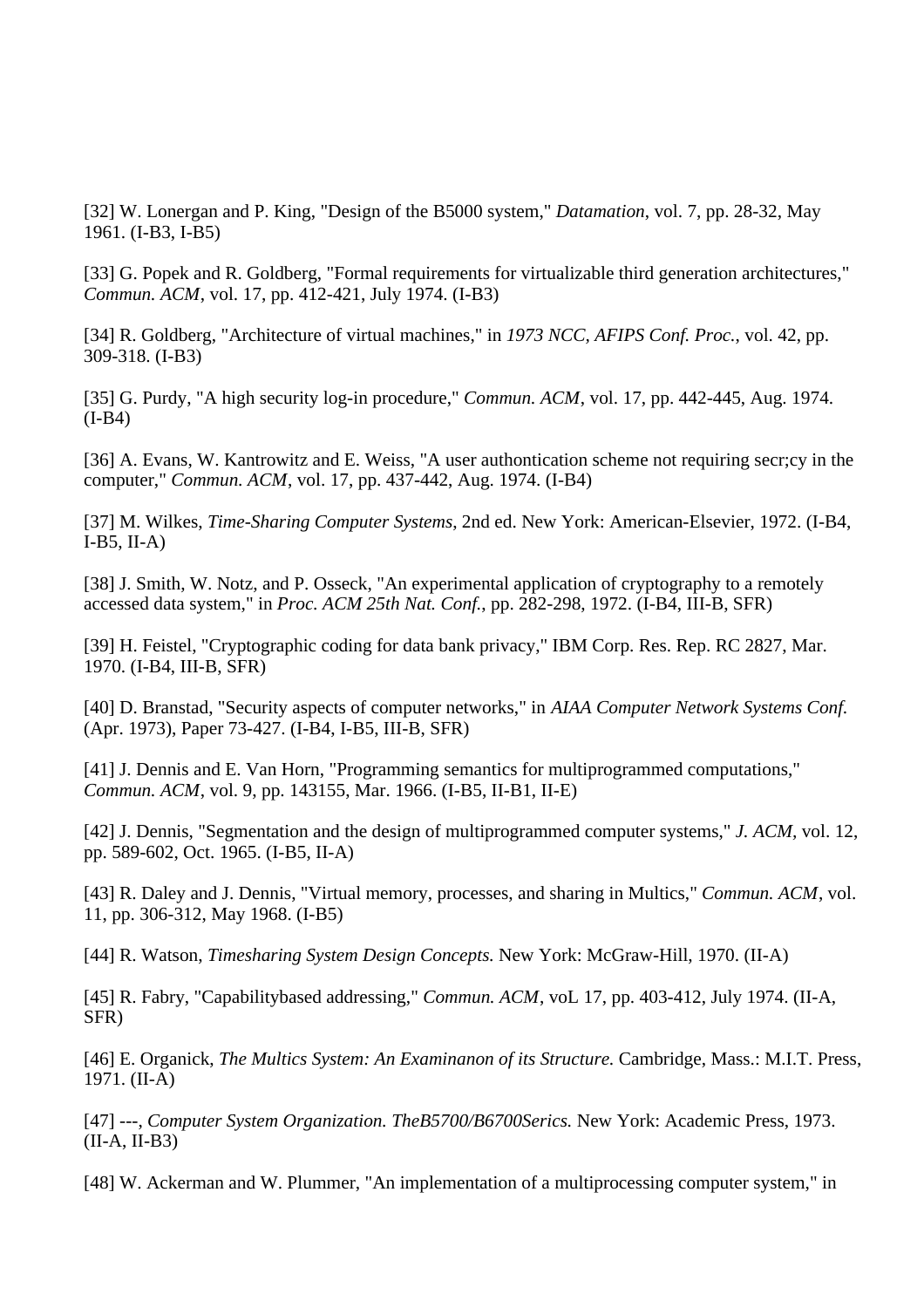*Proc. ACM Symp. Operanag System Principles* (Oct. 1967), Paper D-3. (II-B1)

[49] R. Fabry, "Preliminary description of a supervisor for a machine oriented around capabilities," *Inst. Comput. Res. Quart. Rep.*, vol. 18, sec. IB, Univ. of Chicago, Aug. 1968. (II-B1)

[50] J. Iliffe and J. Jodeit, "A dynamic storage allocation scheme," *Comput. J.*, vol. 5, pp. 200-209, Oct. 1962. (II-B1)

[51] E. A. Feustel, "On the advantages of tagged architecture," *IEEE Trans. Comput.*. vol. C-22, pp. 644-656, July 1973. (II-B1)

[52] L. Robinson *et al.*, "On attaining reliable software for a secure operating system," in *Int. Conf. Reliable Software* (Apr. 1975), pp. 267-284. (II-B3, III-B)

[53] D. England, "Capability concept mechanism and structure in system 2s0," in *IRIA Int. Workshop Protection in Operating Systems* (Aug. 1974), pp. 63-82. (II-B3, III-A)

[54] D. Redell, "Naming and protection in extendible operating systems," Ph.D. dissertation, Univ. of Calif., Berkeley, 1974. (Available as M.I.T. Proj. MAC Tech. Rep. TR-140.) (II-B3, III-A, SFR)

[55] A. Bensoussan, C. Clingen, and R. Daley, "The Multics virtual memory: Concepts and design," *Commun. ACM*, vol. 15, pp. 308-318, May 1972. (II-B3, II-C3)

[56] B. W. Lampson, W. W. Lichtenberger, and M. W. Pirtle, "A user machine in a time-sharing system," *Proc.* IEEE, vol. 54, pp. 1766-1774, Dec. 1966. (II-C3)

[57] H. Bingham, "Access controls in Burroughs large systems," *Privacy and Security in Computer Systems,* Nat. Bur. Stand. Special Pub. 404, pp. 42-45, Sept. 1974. (II-C3)

[58] R. Daley and P. Neumann, "A general-purpose file system for secondary storage," in *1965 FJCC, AFIPS Conf. Proc.*, vol. 27, pt. I, pp. 213-229. (II-C4)

[59] L. Rotenberg, "Making computers keep secrets," Ph.D. dissertation, M.I.T., Cambridge, Mass., 1973. (Also available as M.I.T. Proj. MAC Tech. Rep. TR-115.) (II-C4, II-C5, II-E, III-A, III-B, SFR)

[60] K Walters et al., "Structured specification of a security kernel," in *Int. Conf. Reliable Software,* Los Angeles, Calif., pp. 285-293, Apr. 1975. (ii-C5)

[61] B. Lampson, "A note on the confinement problem," *Commun. ACM*, vol. 1 6, pp. 613-615, Oct. 1973. (II-C5)

[62] D. Bell and L. LaPadula, "Secure computer systems," Air Force Elec. Syst. Div. Rep. ESD-TR-73-278, vols. 1, 11, and III, Nov. 1973. (II-C5, III-B)

[63] M. Schroeder and J. Saltzer, "A hardware architecture for implementing protection rings," *Commun. ACM*, vol. 15, pp. 157-170, Mar. 1972. (II-C5, III-A, SFR)

[64] J. Fenton, "Memoryless subsystems," *Comput. J.*, vol. 17, pp. 143-147, May 1974. (II-C5)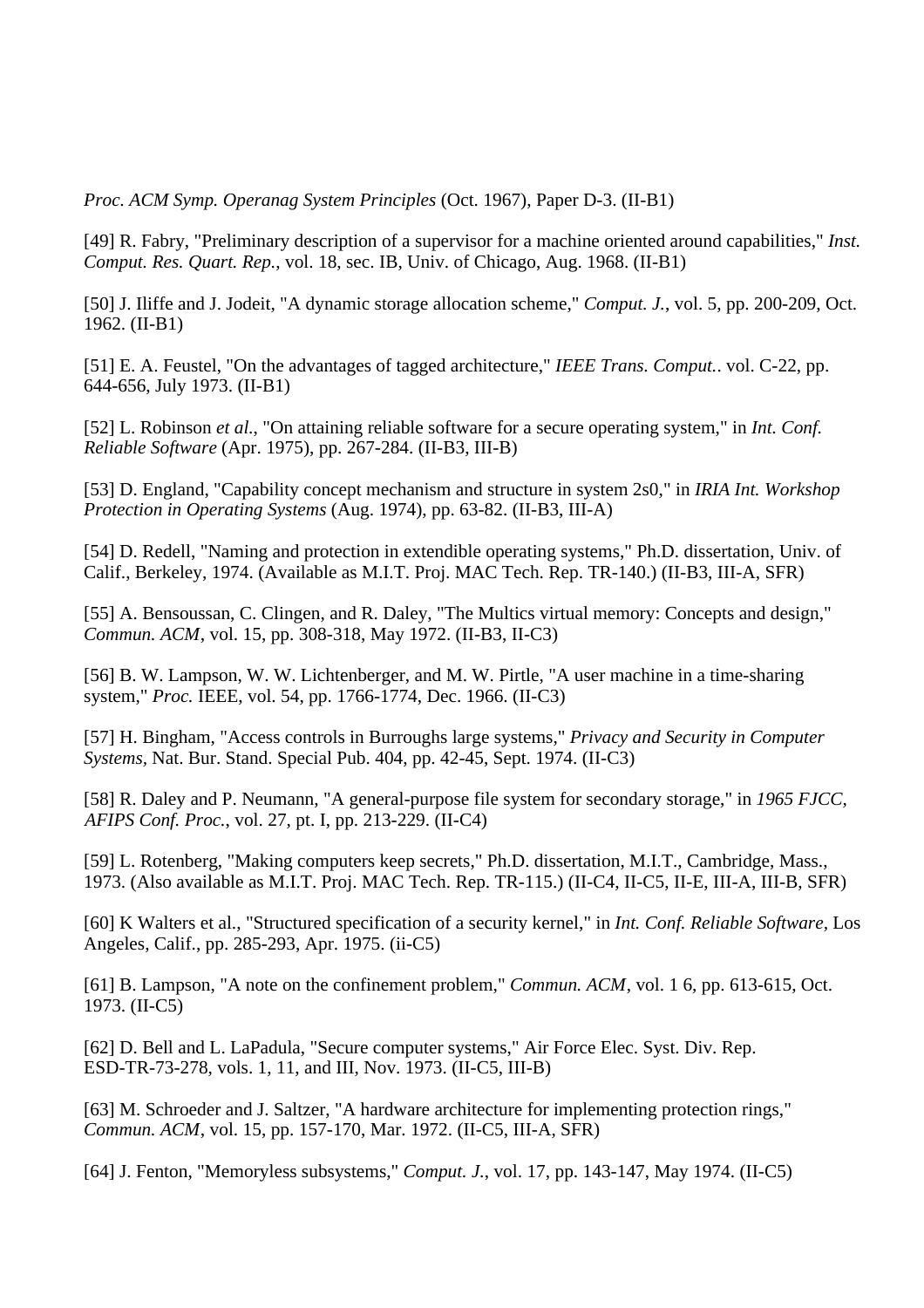[65] O. Dahl and C. Hoare, "Hierarchical program structures," in *Structured Programming*. New York: Academic Press, 1972, pp. 175-220. (II-E)

[66] D. Branstad, "Privacy and protection in operating systems,"*Computer*, vol. 6, pp. 43-46, Jan. 1973.  $(II-E)$ 

[67] P. Brinch-Hansen, "The nucleus of a multiprogramming system," *Commun. ACM*, vol. 13, pp. 238-250, Apr. 1970. (II-E)

[68] J. LeClerc, "Memory structures for interactive computers," Ph.D. dissertation, Univ. of Calif., Berkeley, May 1966. (II-E)

[69] D. Evans and J. LeClerc, "Address mapping and the control of access in an interactive computer," in *1967 SJCC, AFIPS Conf. Proc.*, vol. 30, pp. 23-30. (II-E)

[70] M. Schroeder, "Cooperation of mutually suspicious subsystems in a computer utility," Ph.D. dissertation, M.I.T., Cambridge, Mass., 1972. (Also available as M.I.T. Proj. MAC Tech. Rep. TR-104.) (II-E, III-A, SFR)

[71] A. Jones, "Protection in programmed systems," Ph.D. dissertation, Carnegie-Mellon Univ., Pittsburgh, Pa.. 1973. (II-E, SFR)

[72] J. Morris, "Protection in programming languages," *Commun. ACM*, vol. 16, pp. 15-21, Jan. 1973. (II-E, SFR)

[73] G. Amdahl, G. Blaauw, and F. Brooks, "Architecture of the IBM System/360," *IBM J. Res Develop.*, vol 8, pp. 87-101, Apr. 1964. (III-A)

[74] IBM Corp., "System 370/Principles of operation," IBM Corp. Syst. Ref. Lib. GA22-7000-3, 1973.  $(III-A)$ 

[75] R. Bisbey, II, and G. Popek, "Encapsulation: An approach to operating system security," in *Proc. ACM 1974 Annul Conf.*, pp. 666-675. (III-A)

[76] Dept. of Defense, *Manual of Techniques and Procedures for Implementing, Deactivating, Testing, and Evaluatiing Secure Resource-Sharing ADP Systems*, DOD5200.28-M, Aug. 1972. (III-A)

[77] R. Graham, "Protection in an information processing utility," *Commum ACM*, vol. 11, pp. 36s-369, May 1968. (III-A)

[78] S. Motobayashi, T. Masuda, and N. Takahashi, "The Hitac 5020 time-sharing system," in *Proc. ACM 24th Nat. Conf.*, pp. 419-429, 1969. (III-A)

[79] M. Spier, T. Hastings, and D. Cutler, "An experimental implementation of the kernel/domain architecture," *ACM Operating Syst. Rev.*, vol. 7, pp 8-21, Oct. 1973. (III-A)

[80] M.I.T. Proj. MAC, "Computer systems research," in *Project MAC Progress Reporr XI: July 1973 to June 1974*, pp. 155-183. (III-B)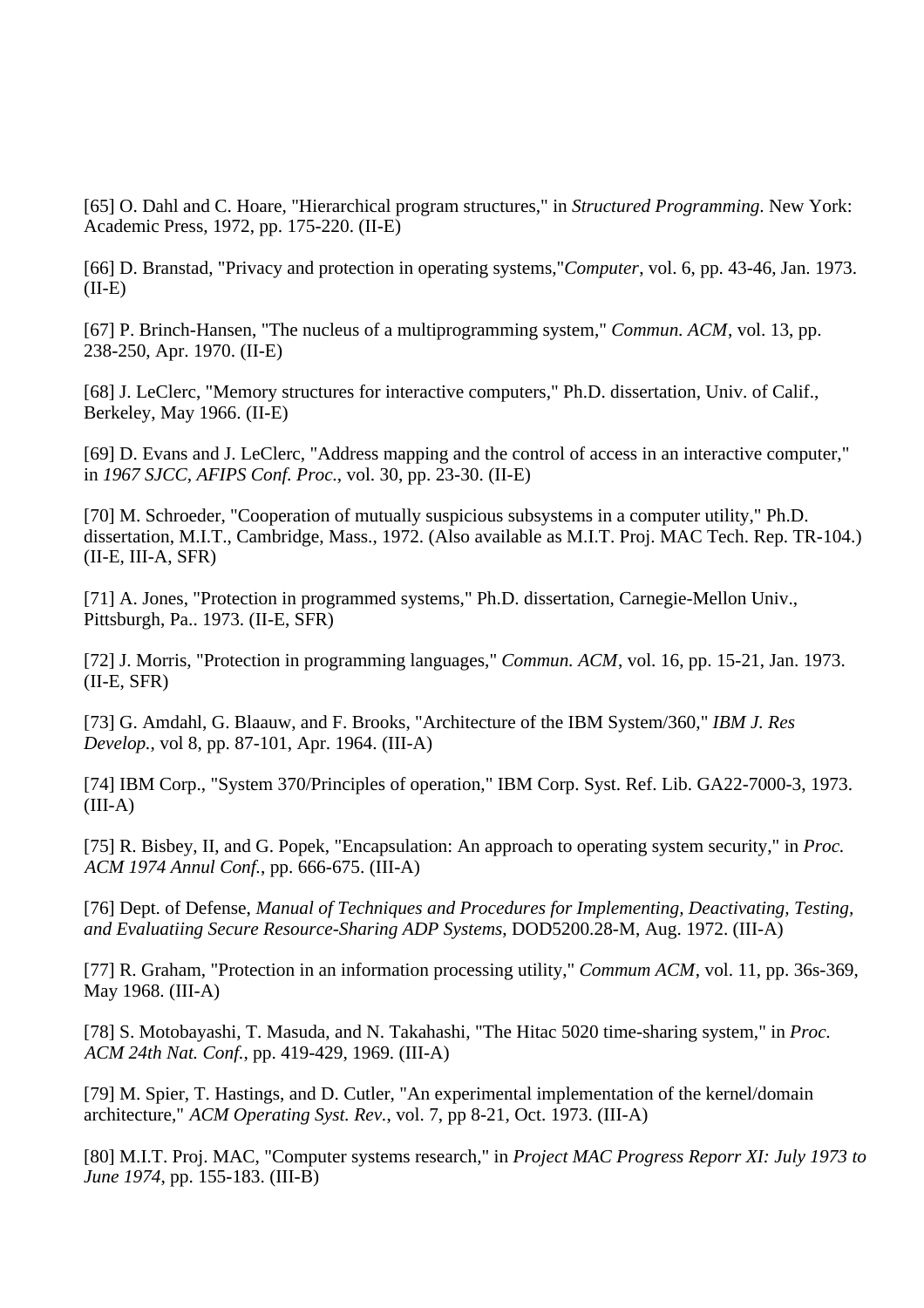[81] E. Burke, "Synthesis of a software security system," in *Proc. ACM 1974 Annu. Conf.*, pp. 648-650.  $(III-B)$ 

[82] W. Schiller, "Design of a security kernel for the PDP-11/45," Air Force Elec. Syst. Div. Rep. ESD-TR-73-294, Dec. 1973. (III-B, SFR)

[83] L. Molho, "Hardware aspects of secure computing," in *1970 SJCC, AFIPS Conf. Proc.*, vol. 36, pp. 135-141. (III-B, SFR) 199

[84] R. Fabry, "Dynamic verification of operating system decisions," *Commun. ACM*, vol. 16, pp. 659-668, Nov. 1973. (III-B, SFR)

[85] C. Shannon, "Communication theory of secrecy systems," *Bell Syst. Tech. J.*, vol. 28, pp. 656-715, Oct. 1949. (III-B)

[86] S. Lipner, Chm., "A panel session--Security kernels," in *1974 NCC, AFIPS Conf. Proc.*, vol. 43, pp. 973-980. (III-B, SFR)

[87] R. Mathis, Chm., "A panel session--Research in data security--Policies and projects," in *1974 NCC, AFIPS Conf. Proc.*, vol. 43 pp. 993-999. (III-B, SFR)

[88] Institut de Recherche d'Informatique et d'Automatique (IRIA), *Int. Workshop Protectlon in Operating Systems.* Rocquencourt, France: IRIA, Aug. 1974. (III-B, SFR)

[89] J. Saltzer, "Ongoing research and development on information protection," *ACM Operating Syst. Rev.*, vol. 8, pp. 8-24, July 1974. (III-B, SFR)

[90] L. Hoffman Ed., *Security and Privacy in Compurer Systems.* Los Angeles, Calif.: Melville Pub. Co., 1973. (SFR)

[91] C. W. Beardsley, "Is your computer insecure?" *IEEE Speetrum*, vol. 9, pp. 67-78, Jan. 1972. (SFR)

[92] D. Parker, S. Nycom, and S. Oura, "Computer abuse," Stanford Res. Inst. Proj. ISU 2501, Nov. 1973. (SFR)

[93] D. Kahn, *The Codebreakers*. New York: Macmillan, 1967. (SFR)

[94] G. Mellen, "Cryptology, computers, and common sense," in *1973 NCC, AFlPS Conf. Proc.* ,vol.42, pp.569-579. (SFR)

[95] J. Anderson, "Computer security technology planning study," Air Force Elec. Syst. Div. Rep. ESD-TR-73-51, Oct. 1972. (SFR)

[96] W. Ware *et al.*, "Security controls for computer systems," Rand Corp. Tech. Rep. R-609, 1970. (Classified confidontial.) (SFR)

[97] R. Anderson and E. Fagerlund, "Privacy end the computer: An annotated bibliography," *ACM Compur. Rev.*, vol. 13, pp. 551-559, Nov. 1972. (SFR)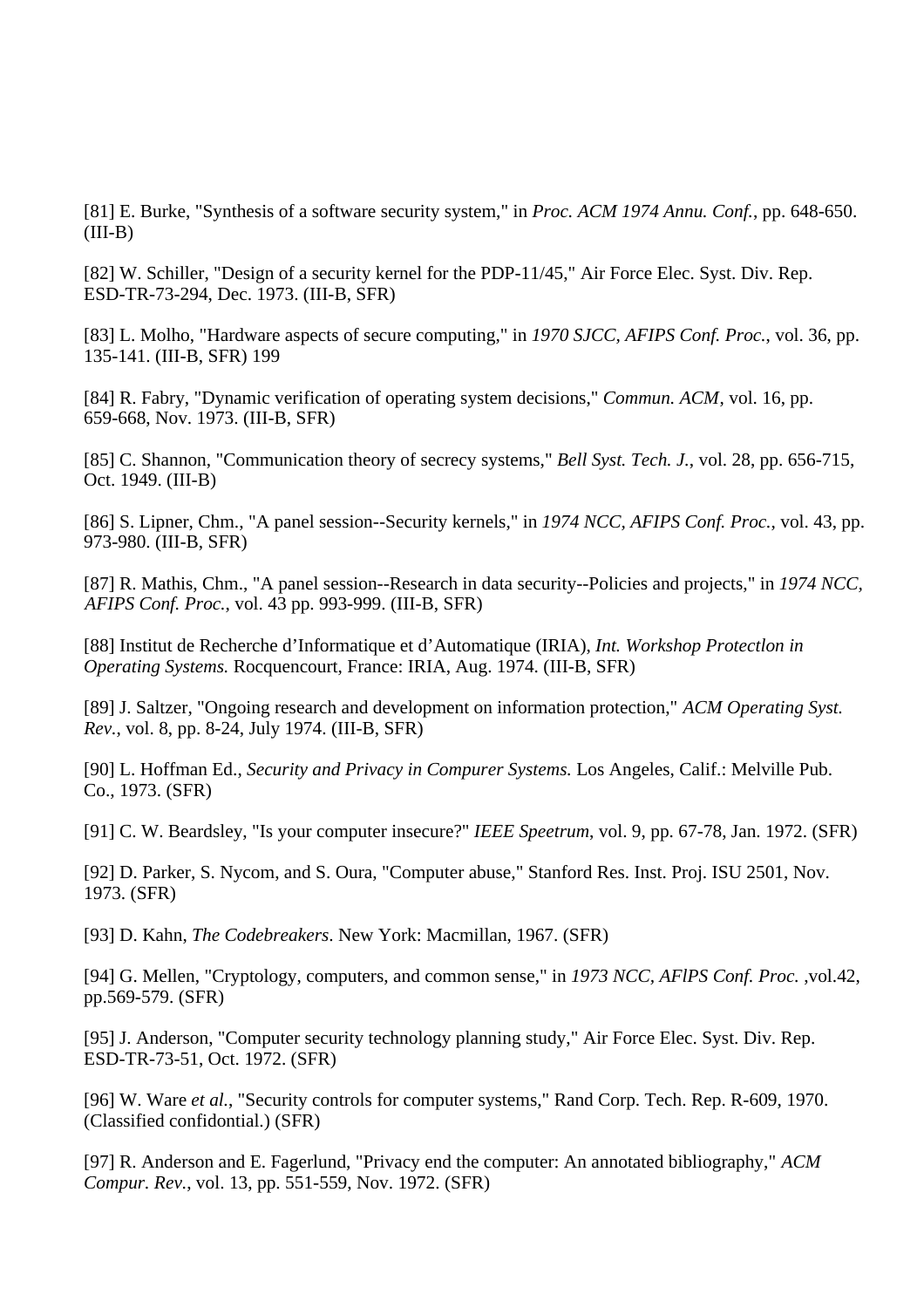[98] J. Bergart, M. Denicoff, and D. Hsiao, "An annotated and cross-referenced bibliography on computer security and access control in computer systems," Ohio State Univ., Computer and Information Science Res. Center Rep. OSU-CISRC-T072-12, 1972. (SFR)

[99] S. Reed and M. Gray, "Controlled accessibility bibliography," Nat. Bur. Stand. Tech. Note 780, June 1973. (SFR)

[100] J. Scherf, "Computer and data base security: A comprehensive annotated bibliography," M.I.T. Proj. MAC Tech. Rep. TR-122, Jan. 1974. (SFR)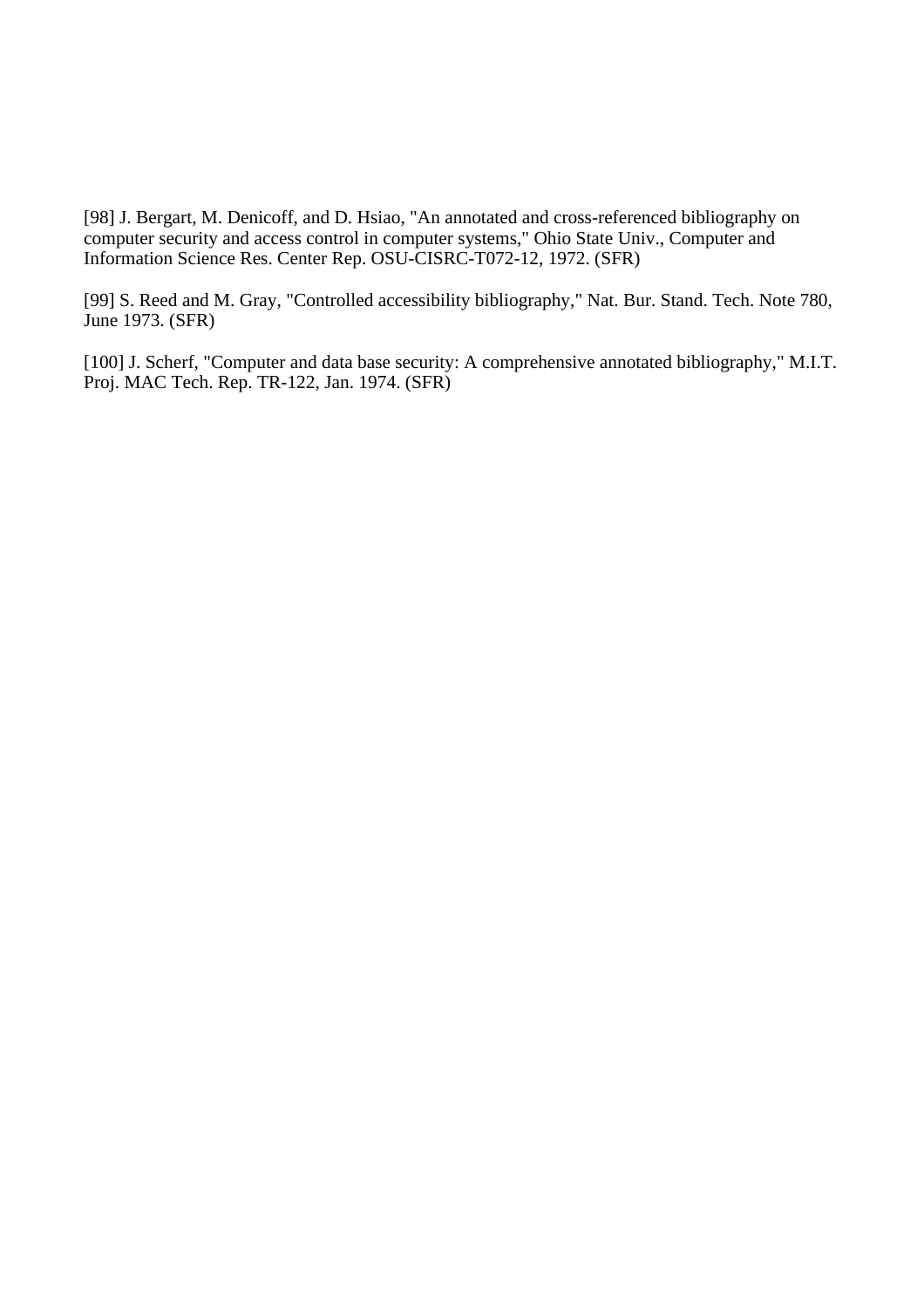

Fig. 1. Use of a descriptor register to simulate multiple virtual machines. Program C is in control of tho processor. The privileged state bit has value OFF, indicating that program C is a user program. When program S is running, the privileged state bit has value ON. In this (and later) figures, lower addresses are nearer the bottom of the figure.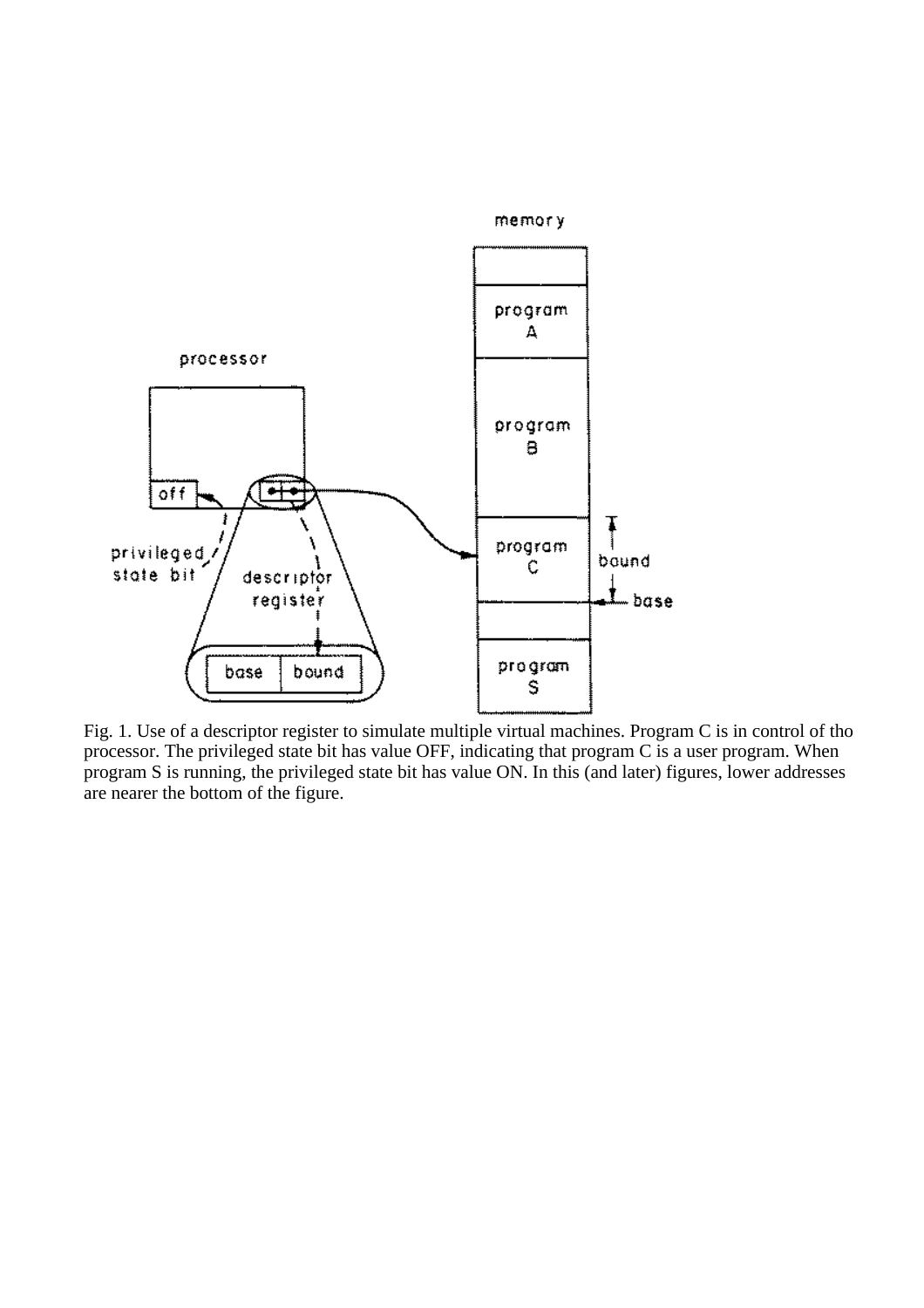

Fig. 2. Sharing of a math routine by use of two descriptor registors. (a) Program A in control of

 $(b)$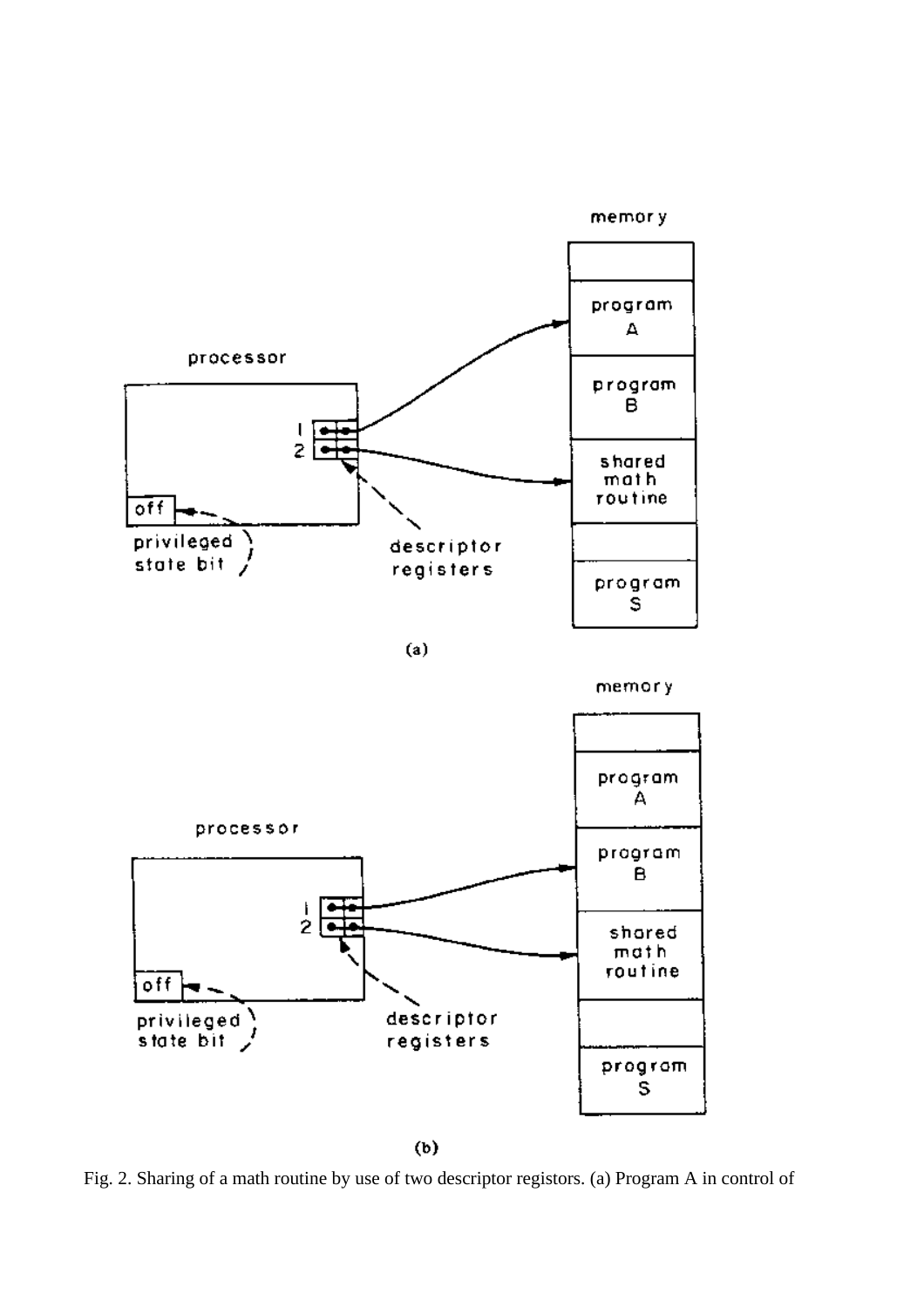processor. (b) Program B in control of processor.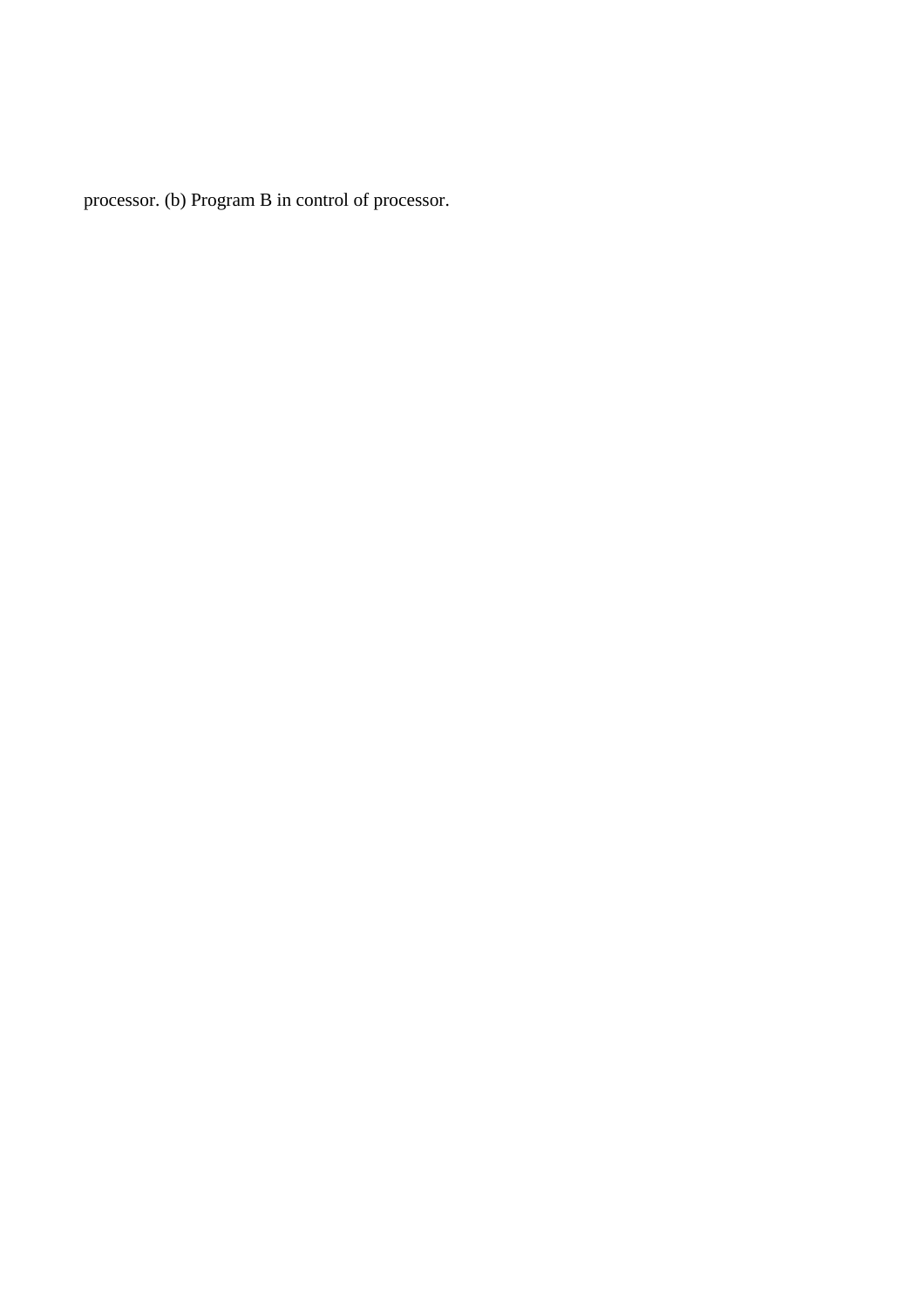

Fig. 3. Fig. 2 redrawn to show sharing of a math routine by two virtual processors simultaneously.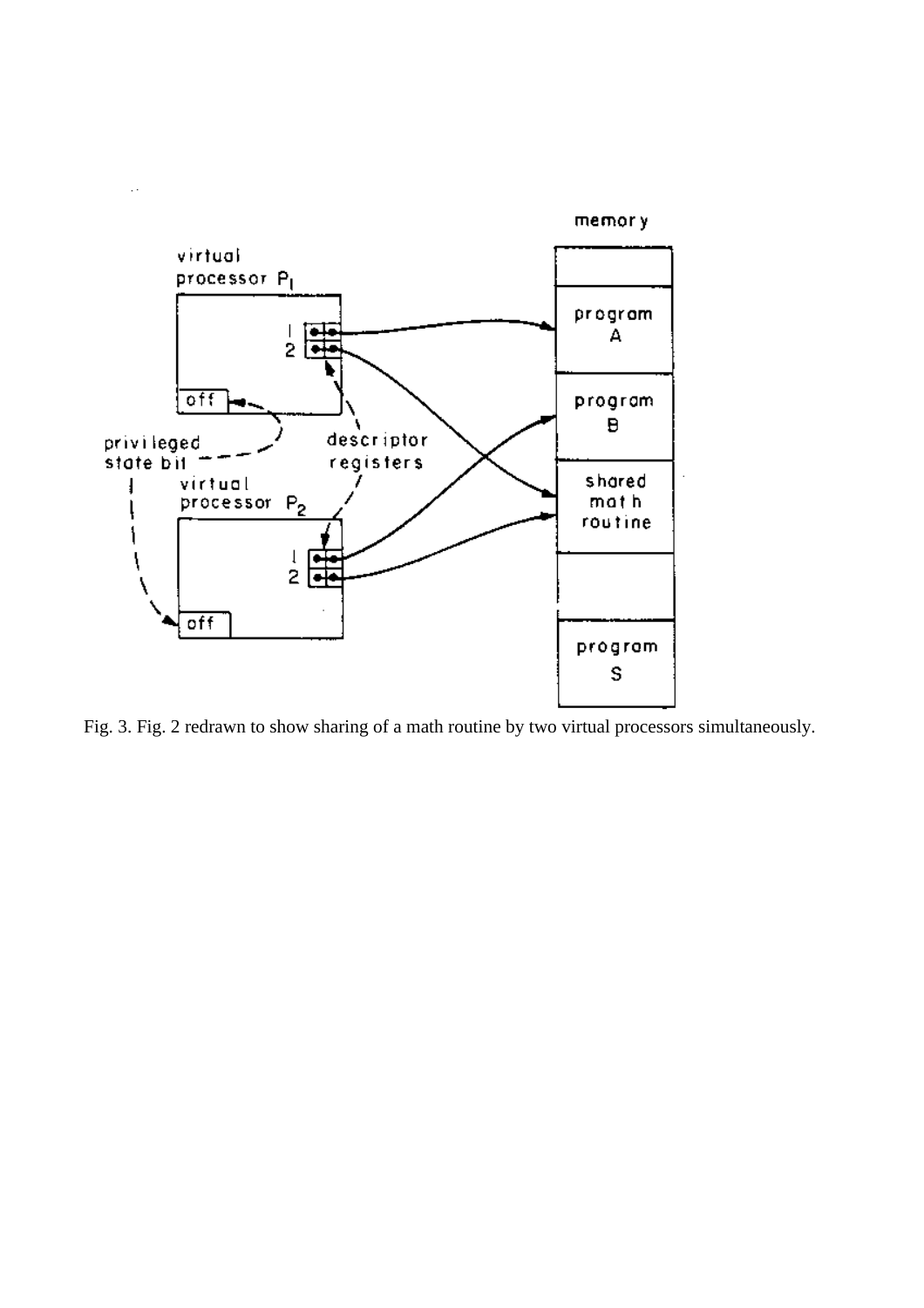| read                         | <br>$\cdot$ and $\cdot$ ( $\uparrow$ $\uparrow$ | ,,,,,,,,,,,,,,,,,,,,,, | ___<br>------------------------<br>bound<br><br><br>,,,,,,,,,,,,,,,, |
|------------------------------|-------------------------------------------------|------------------------|----------------------------------------------------------------------|
| ,,,,,,,,,,,,,,,,,,,,,,,,,,,, |                                                 |                        |                                                                      |
| -----                        |                                                 |                        |                                                                      |

permission bits

Fig. 4. A descriptor containing READ and WRITE permission bits.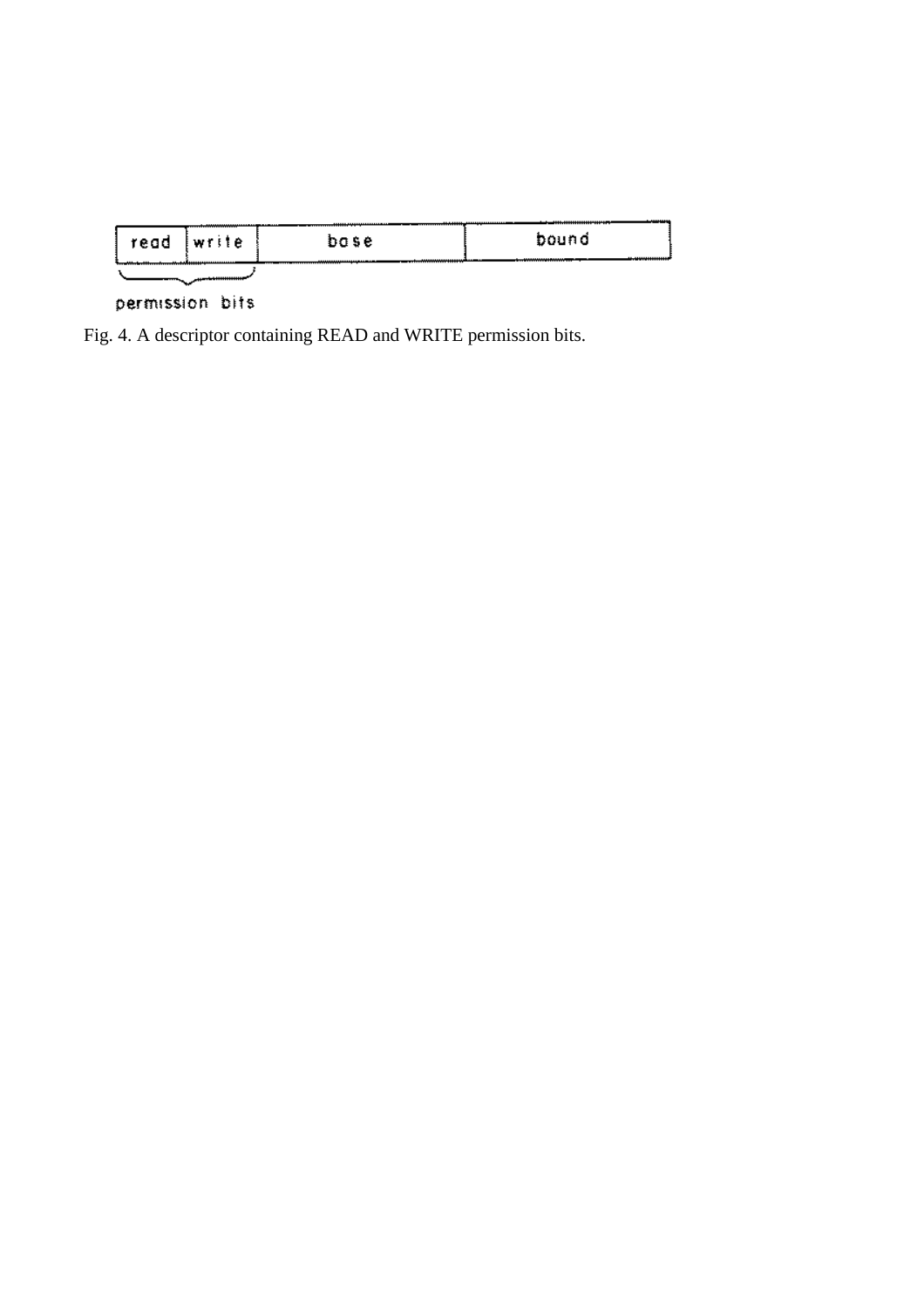

Fig. 5. An organization separating addressing from protection descriptors, using a segmented memory. The address passed from the processor to the memory consists of two parts: a unique segment identifier and an offset. Program A is in control. (Compare with Fig. 2(a).) In later figures the map containing addressing descriptors will be omitted for clarity, but it is assumed to be present in the actual implementation of a segmented memory.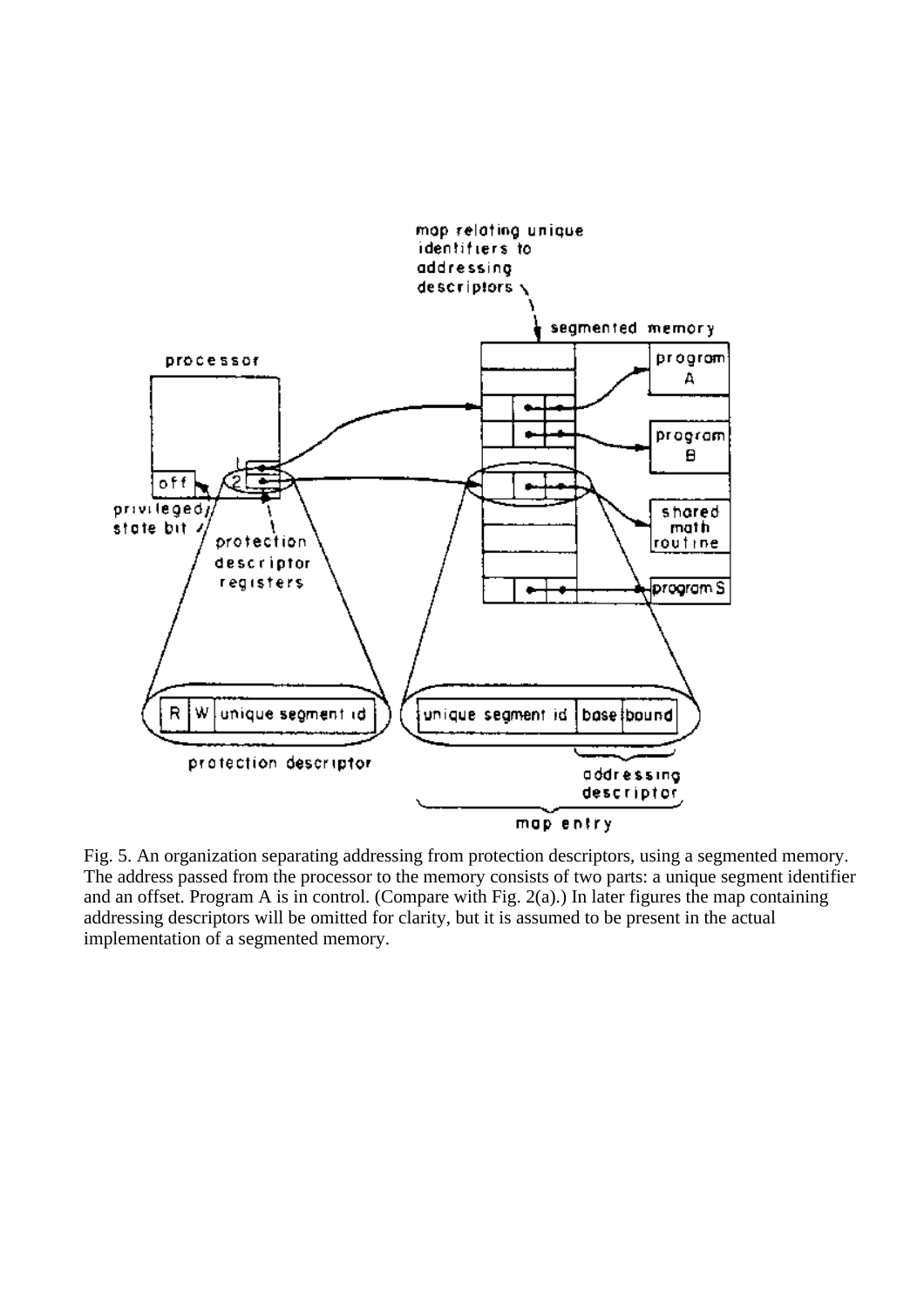

Fig. 6. A simple capability system. Program A is in control of the processor. Note that there is no way for the processor to address Smith's catalog or data base Y. On the other hand, data base X could be accessed by loading capabUity C~ into a protection descriptor register. CapabUity C' is loadable because it is stored in a segment that can be reached from a capabUity already loaded in protection descriptor register 2. Note also that the former function of the privUeged state bit has been accomplished by protecting the capabilities. The privileged state bit also has other uses and wUI be reintroduced later.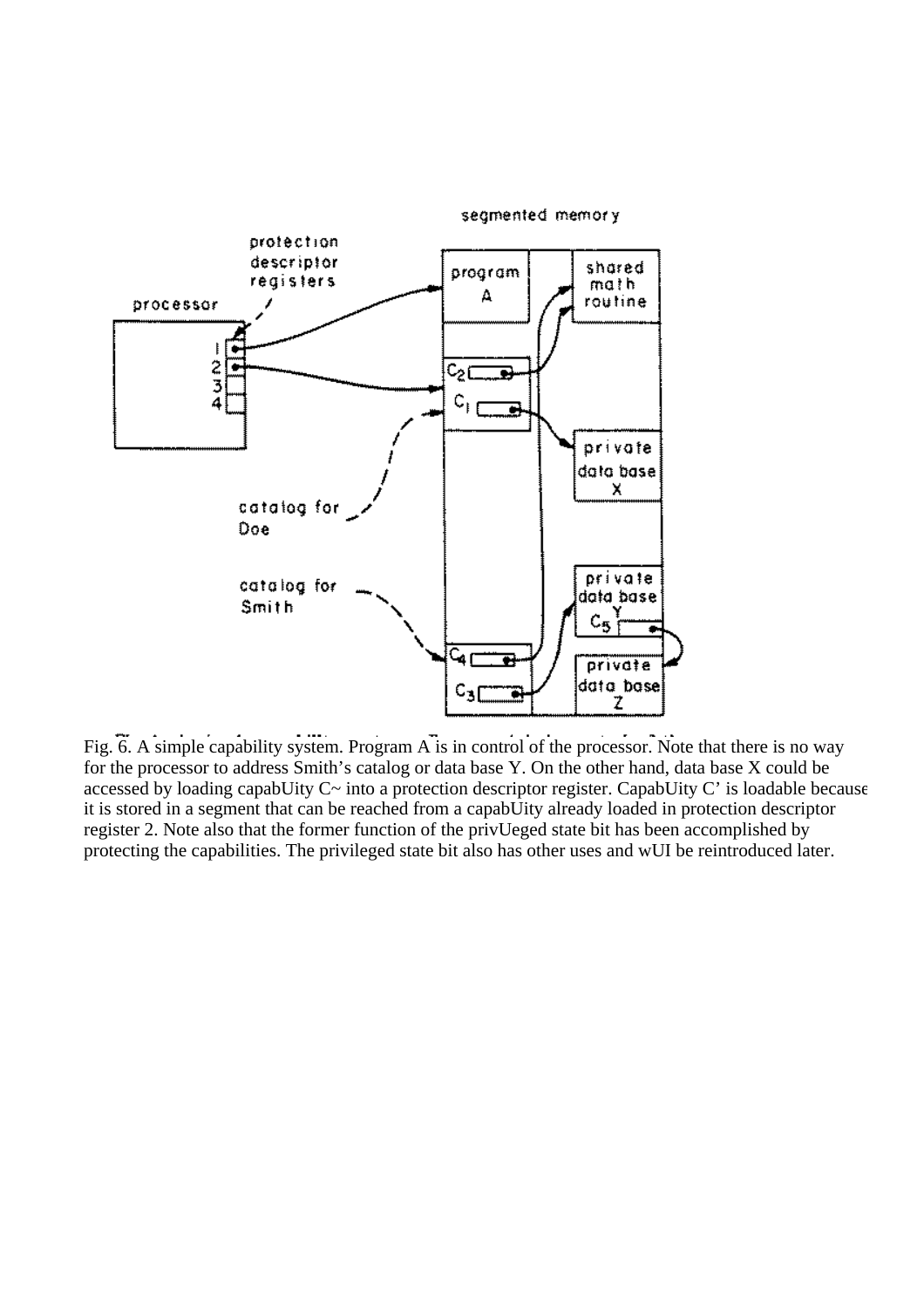

Fig. 7. A capability system with provision for authentication.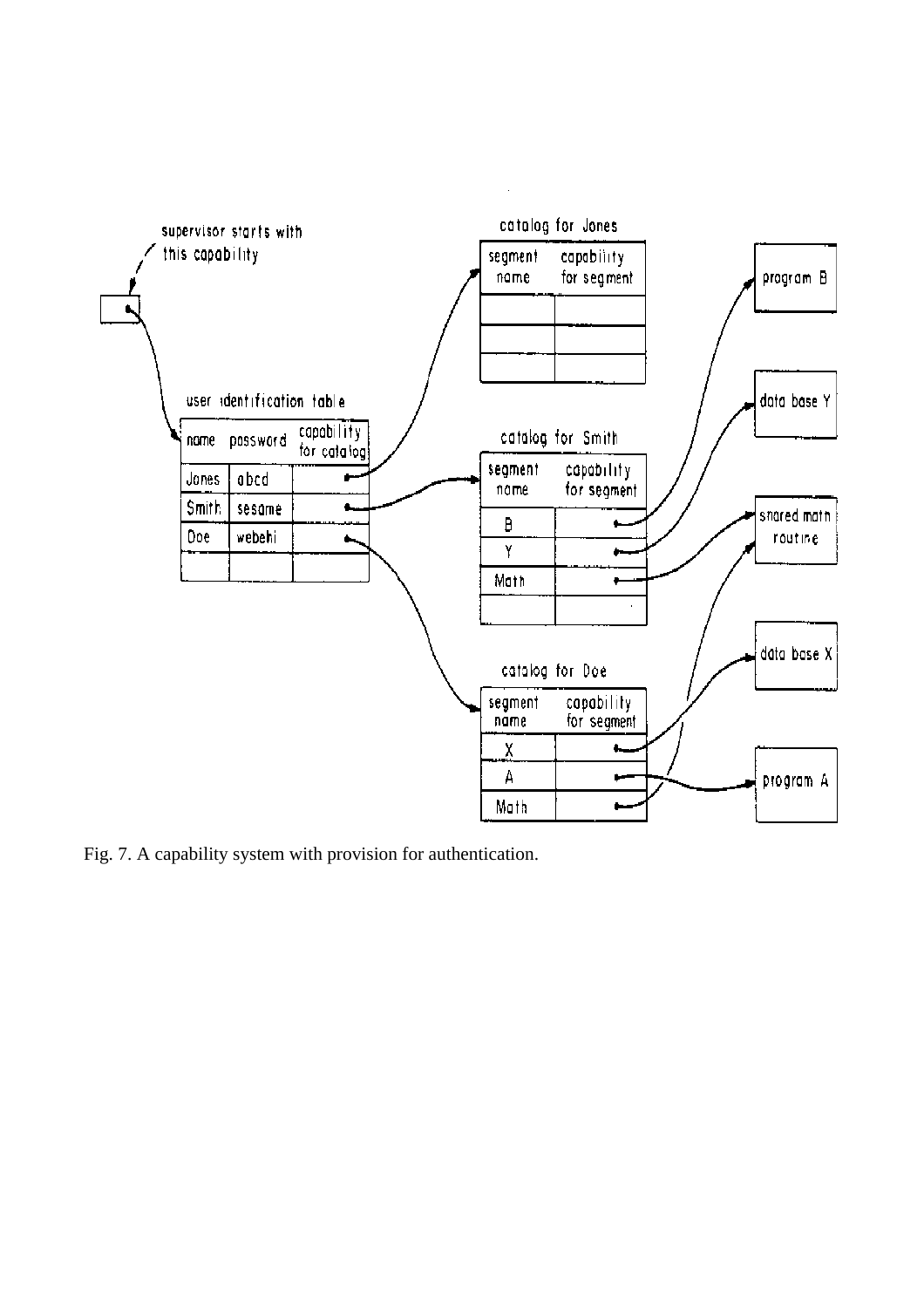

Fig. 8. Conceptual model of an access controller. When a virtual processor attempts to refer to the segment associated with the access controller, the memory system looks up the principal identifier in the access control list part. If found, the permissions associated with that entry of the access control list, together with the addressing descriptor, are used to complete the access.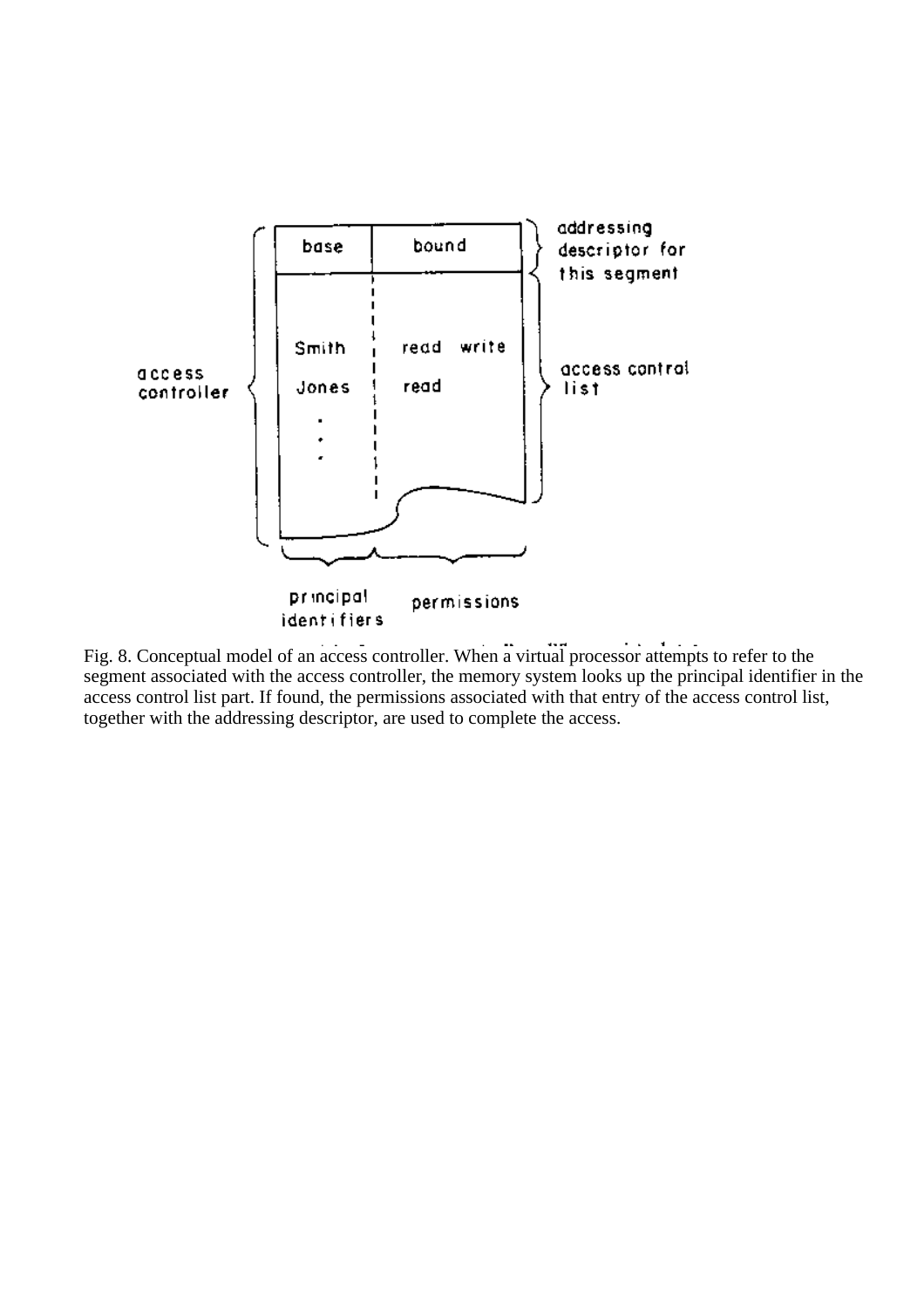

Fig. 9. A revision of Fig. 5, with the addition of an access controller as an indirect address to be used on all references by the processor to the memory. Since the access controller contains permission bits, they no longer need appear in the processor registers, which have been renamed "pointer" registers. Note that the privileged state bit of the processor has been replaced with a principal identifier register.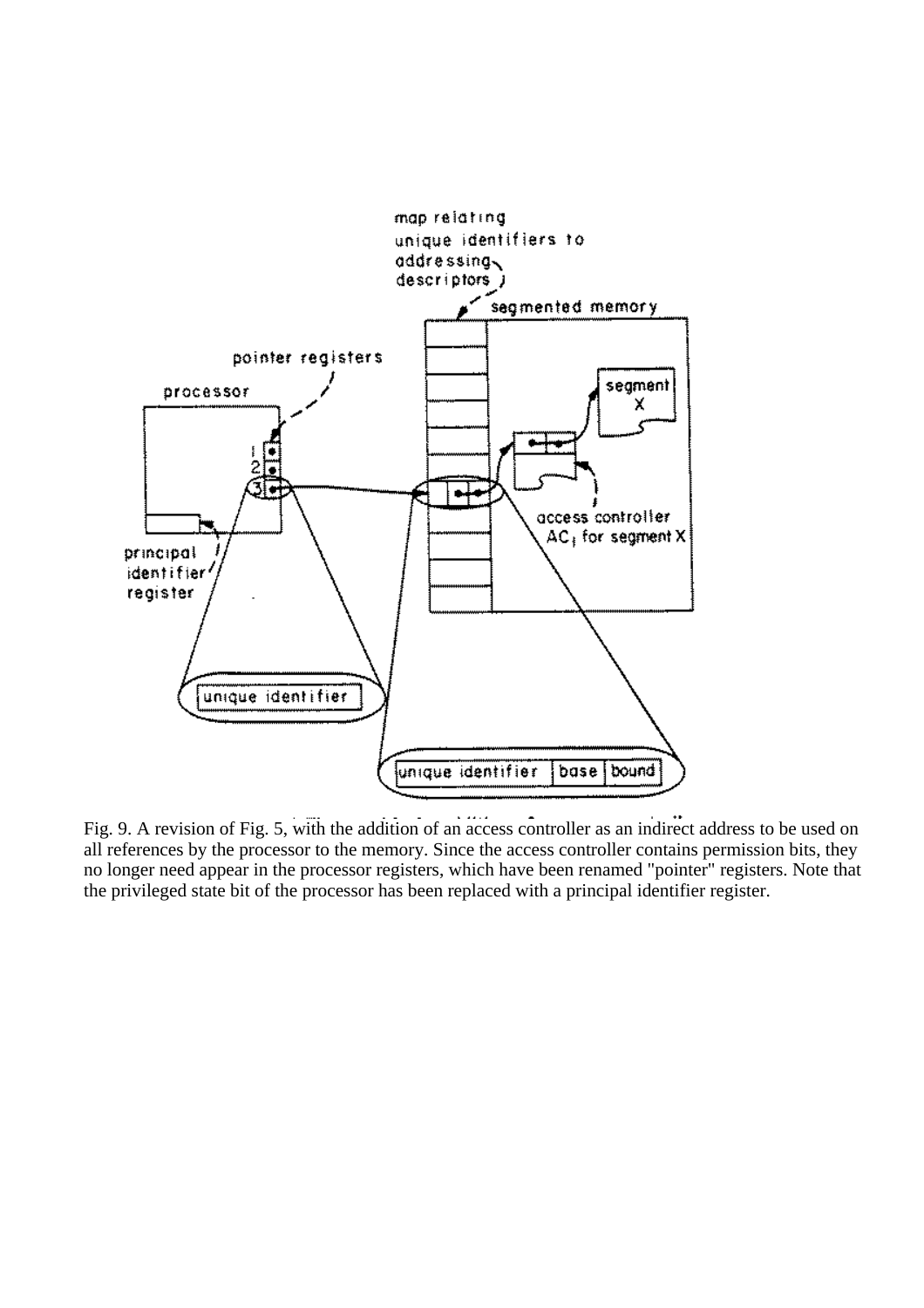

Fig. 10. A protection system using access controllers containing access control lists. In this system, every segment has a single corresponding access controller with its own unique identifier for addressing purposes; pointer registers always contain the unique identifiers of accoss controllers. Program A is in control of the processor, and it has already acquired a pointer to the library catalog. Since the access control list in the access controller for the library catalog contains Doe's name, the processor can use the catalog to find the pointer for the shared math routine. Since his name also appears in the accoss control list of the math routine, the processor will then be able to use the shared math routine.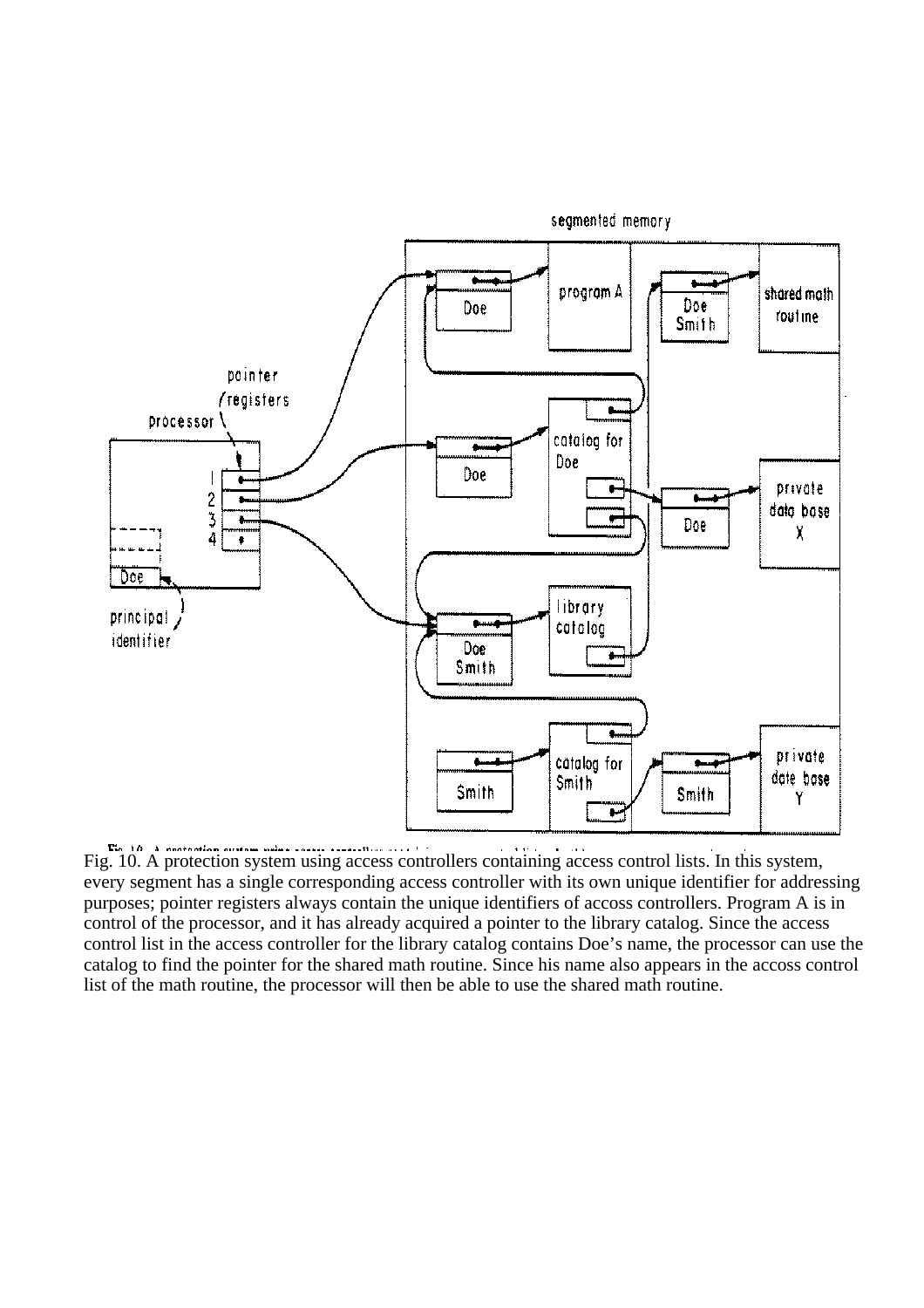

Fig. 11. Use of "shadow" capability registers to speed up an access control list system. When a pointer register containing a unique identifier is flrst wed, the shadow register is automatically loaded from the access controller to which the unique identifier refers. Later wes of that pointer register thw do not require reference to the access controller. Storing of a pointer register means storing of the unique identifier only; the shadow register is never stored.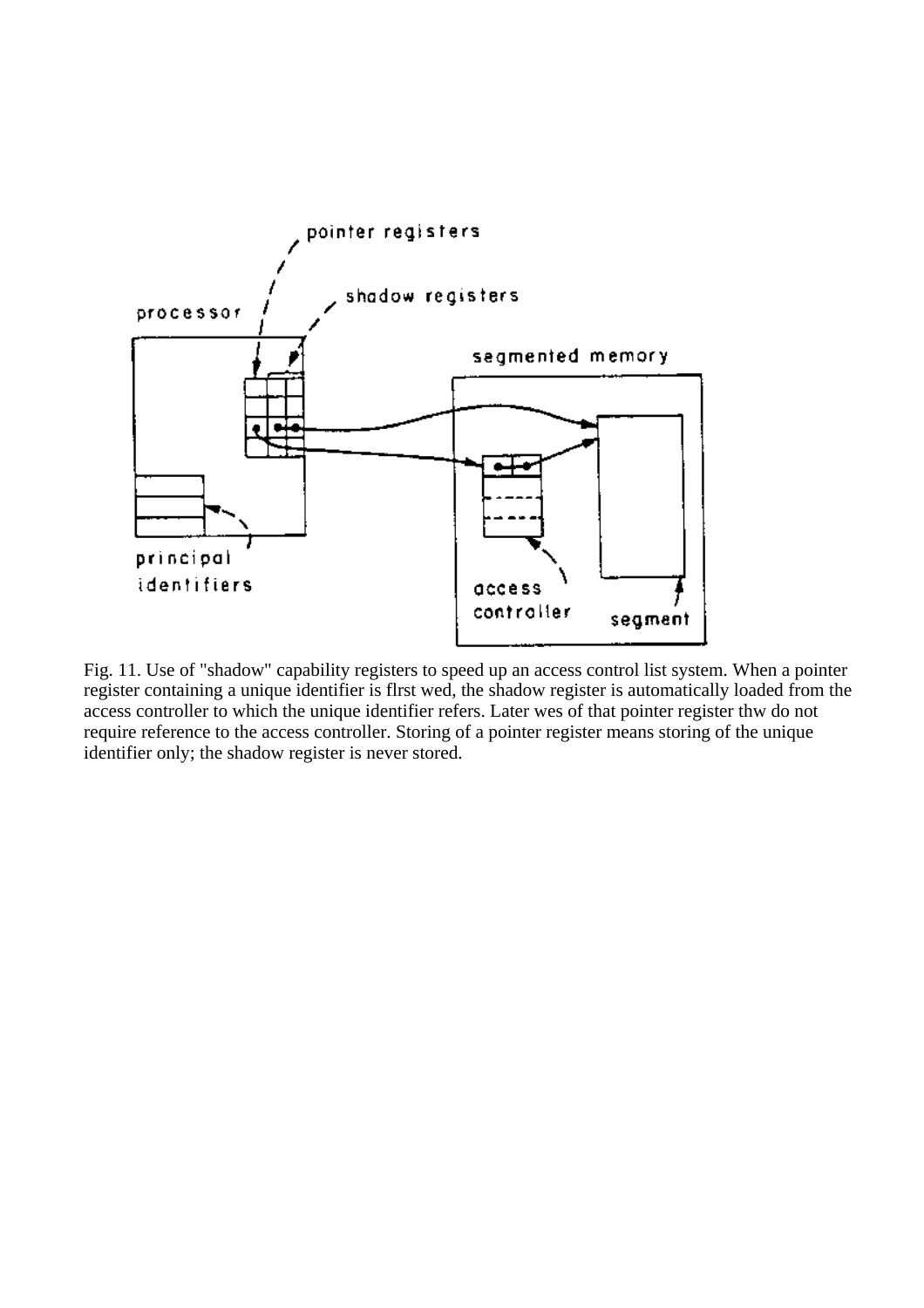

Flg. 12. The access controller extended for self contained control over modification of its access control list. In this example, user Smith has three permissions: to read and to write into the associated segment, and to make modfications to the access control list of this access controller. Jones cannot modify the access control list, even though he can read and write in the segment described by this access controller. Doe is even more constrained.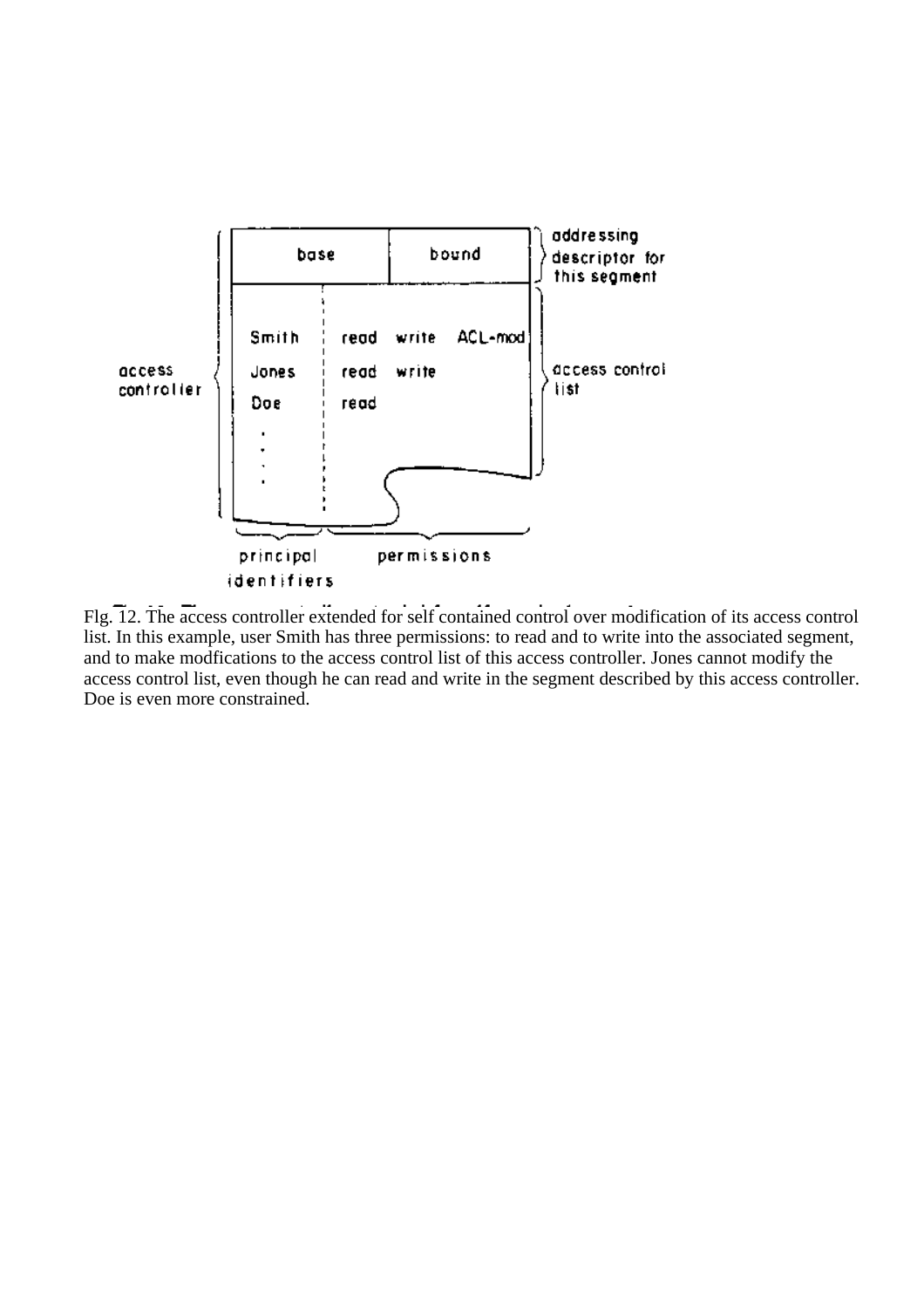

Fig. 13. Hierarchical control of authority to modify access control lists. Each access controller has an extra field in addition to those of Fig. 12; the extra field contains the unique identifier of some higher level access controller. Authority to access segments A, X, and Y is controlled by access controllers  $AC_1$ ,  $AC_2$ , and  $AC_3$ , respectively. Authority to modify  $AC_1$  and  $AC_2$ : is in turn controlled by  $AC_4$ , while authority to modify  $AC_3$  is controlled by  $AC_5$ . Authority to modify  $AC_4$  and  $AC_5$ , is controlled by  $AC_6$ , which is the first access controller in the system. In this example, the authority to modify  $AC_6$  is similar to the self-control scheme. Note that segments S4, S5, and S6 may be degenerate;  $AC_4$ ,  $AC_5$ , and  $AC_6$  may exist solely to control the authority to modify other access controllers. The meaning of the backpointer, say, from AC<sub>1</sub> to AC<sub>1</sub>, is that if a user attempts to modify the access control list of AC<sub>1</sub>, the backpointer is foUowed, leading to  $AC_1$ . Only if the user's principal identifier h found in  $AC_4$  (with appropriate permission) is the modification to  $AC_1$  permitted. Segments A, X, and Y are arranged in an independent hierarchy of their own, with A superior to X and Y, by virtue of the pointer values  $P_1$  and  $P_2$  found in segment A.